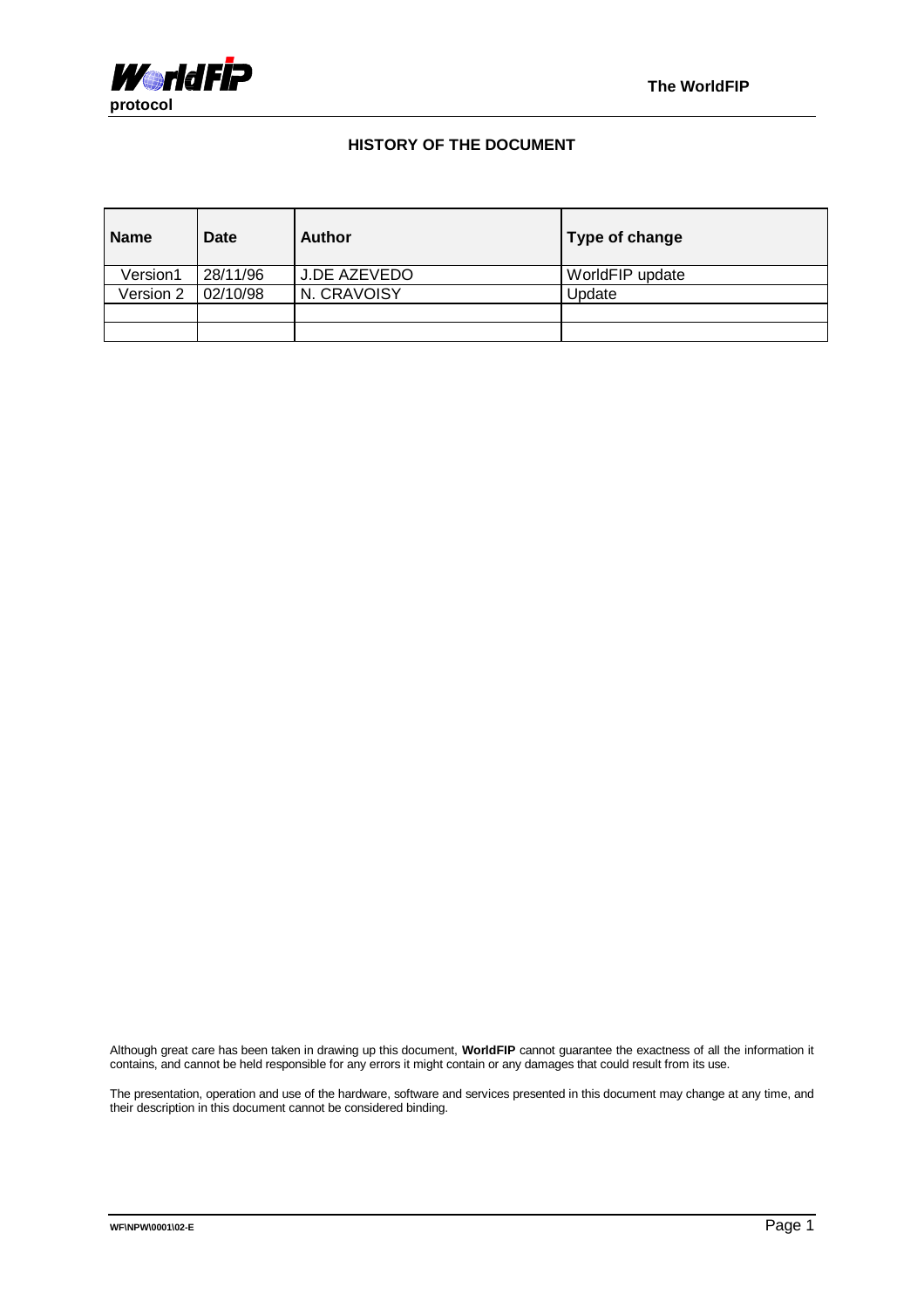

# **CONTENTS**

| <b>1. INTRODUCTION</b>                             | 4              |
|----------------------------------------------------|----------------|
|                                                    |                |
| 2. PHYSICAL LAYER                                  | 5              |
| <b>2.1 OVERALL CONFIGURATION</b>                   | 6              |
| <b>2.2 TRANSMISSION SPEEDS</b>                     | $\overline{7}$ |
| 2.3 CODING                                         | $\overline{7}$ |
| <b>2.4 CODING A WORLDFIP FRAME</b>                 | $\overline{7}$ |
| <b>3. DATA LINK LAYER</b>                          | 10             |
| <b>3.1 ADDRESSING</b>                              | 10             |
| 3.2 APPLICATION LAYER-PHYSICAL LAYER INTERFACES    | 10             |
| <b>3.3 MEDIUM ALLOCATION MECHANISM</b>             | 12             |
| <b>3.4 BUS ARBITRATING TABLES</b>                  | 13             |
| <b>3.5 REQUESTS FOR APERIODIC TRANSFER</b>         | 16             |
| <b>3.6 UNACKNOWLEDGED MESSAGE TRANSFER REQUEST</b> | 19             |
| 3.6.1 ACKNOWLEDGED MESSAGE TRANSFER REQUESTS       | 21             |
| <b>3.7 CONFORMANCE CLASSES</b>                     | 22             |
| 3.8 FRAMES                                         | 22             |
| 3.9 BUFFER TRANSFER PERFORMANCE LEVELS             | 24             |
| <b>4. APPLICATION LAYER</b>                        | 27             |
| <b>4.1 LOCAL READ/WRITE</b>                        | 27             |
| <b>4.2 RECEPTION/TRANSMISSION INDICATIONS</b>      | 28             |
| <b>4.3 REMOTE READ/WRITE</b>                       | 28             |
| <b>4.4 RESYNCHRONIZATION</b>                       | 29             |
| <b>4.5 PROMPTNESS AND REFRESHMENT</b>              | 31             |
| <b>4.6 SPATIAL AND TEMPORAL CONSISTENCIES</b>      | 33             |
| 4.7 VARIABLE TYPES AND PROTOCOL DATA UNITS (PDUS)  | 35             |
| <b>4.8 CONFORMANCE CLASSES</b>                     | 35             |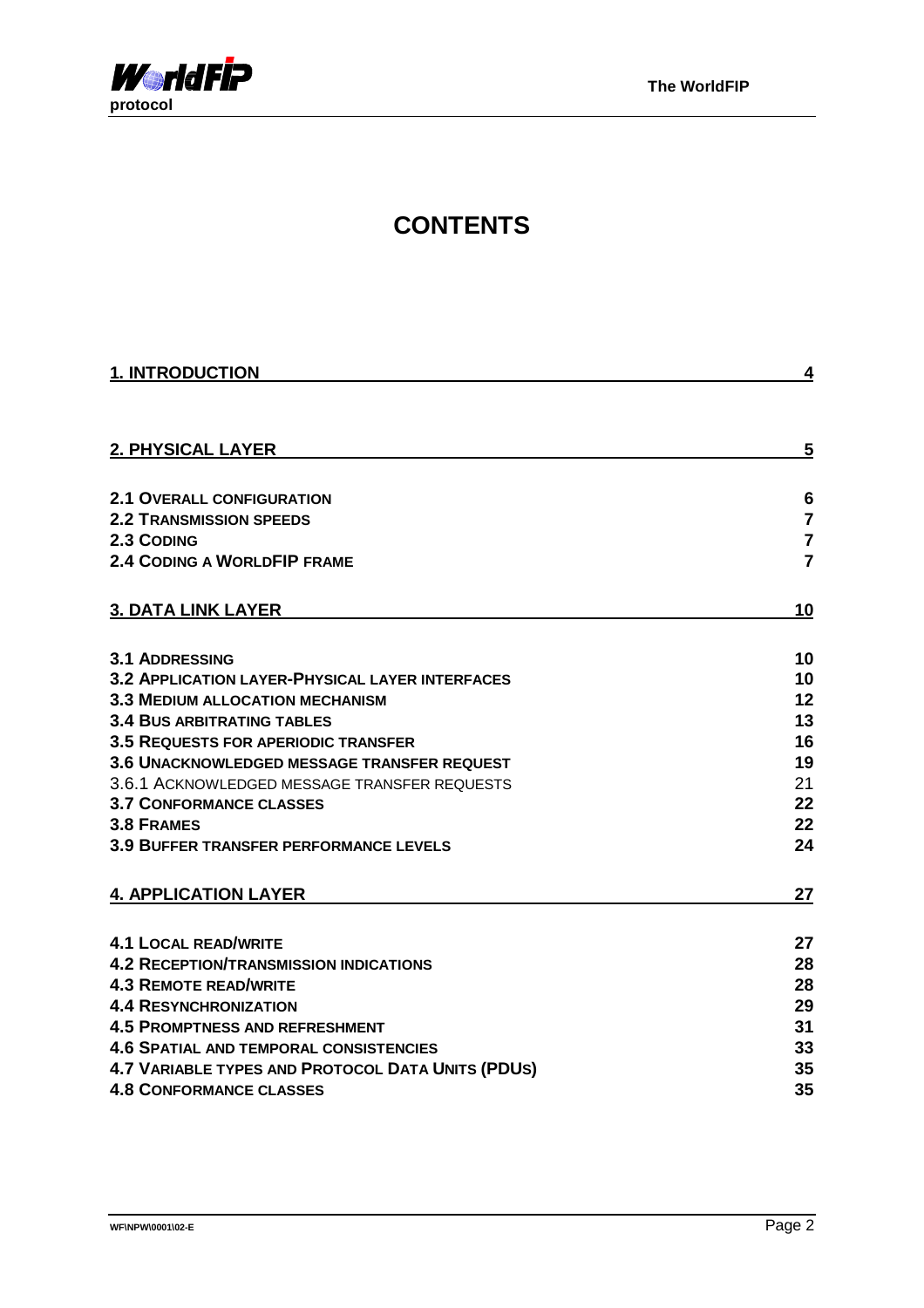

| <b>5. NETWORK MANAGEMENT</b>            | 36 |
|-----------------------------------------|----|
|                                         |    |
| 5.1 LOCAL AND REMOTE SERVICES           | 38 |
| 5.2 MULTI-AES                           | 38 |
| 5.3 LIST OF SM_MPS SERVICES             | 39 |
| <b>5.4 IDENTIFIER ALLOCATION SPACE</b>  | 39 |
| 5.5 SM MPS SERVICES AND PDUS            | 42 |
| 5.5.1 TAGGING AND ADDRESSING PDUS       | 42 |
| 5.5.2 REMOTE DOWNLOAD PDUS              | 42 |
| 5.5.3 REMOTE READ PDU                   | 43 |
| 5.5.4 PRESENCE PDU                      | 43 |
| 5.5.5 IDENTIFICATION PDU                | 43 |
| 5.5.6 REMOTE CONTROL PDUS               | 43 |
| 5.5.7 REMOTE MONITORING PDUS            | 44 |
| 5.5.8 REPORT PDUS                       | 44 |
| <b>5.6 SMS</b>                          | 44 |
| <b>6. SECURITY</b>                      | 45 |
|                                         |    |
| <b>6.1 MEDIUM REDUNDANCY</b>            | 45 |
| <b>6.2 ERRORS IN THE PHYSICAL LAYER</b> | 45 |
| <b>6.3 LAYER 2 STATUS MACHINES</b>      | 45 |
| <b>6.4 FRAME CHECK SEQUENCE</b>         | 46 |
| <b>6.5 BUS ARBITRATOR REDUNDANCY</b>    | 46 |
|                                         |    |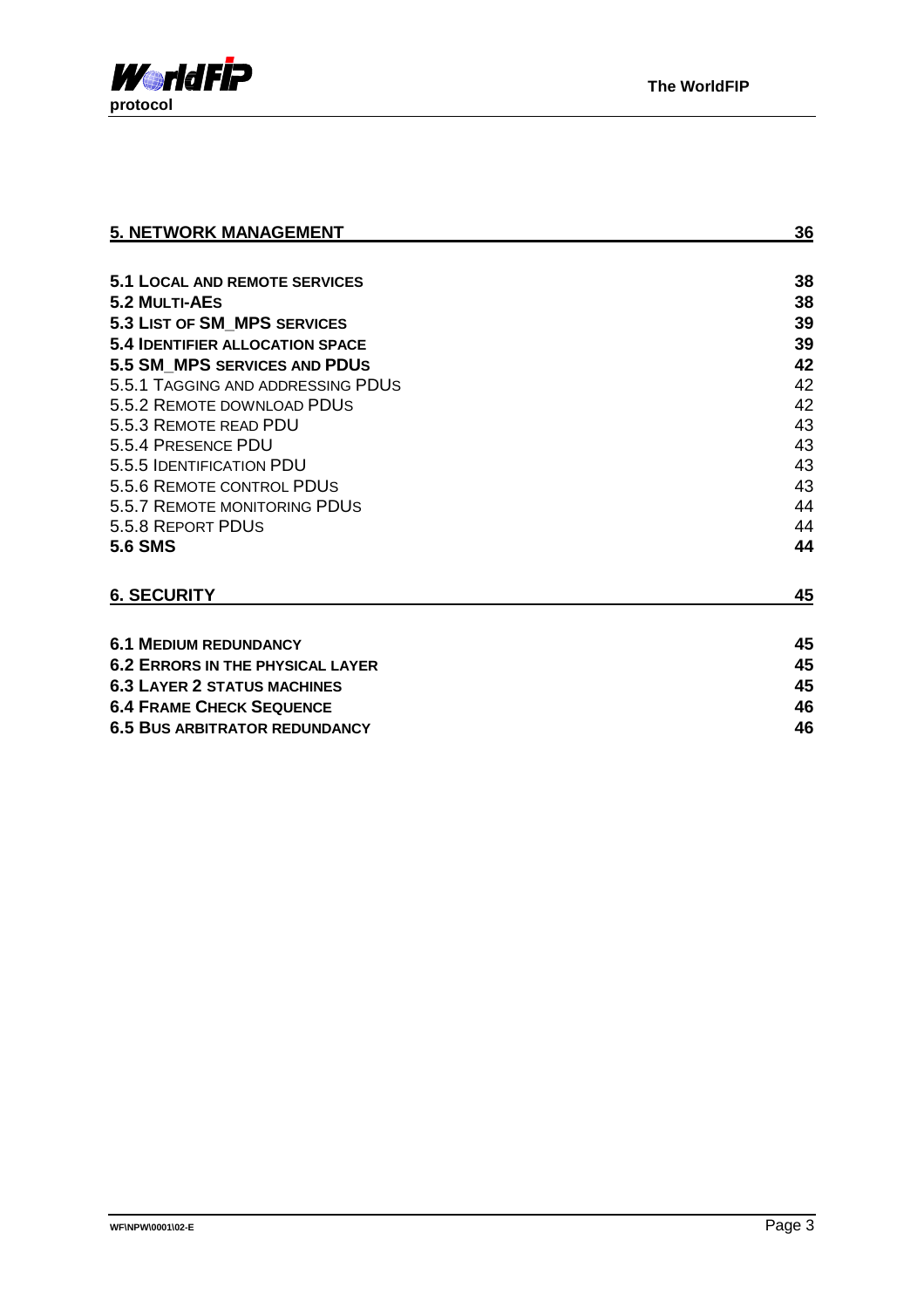

## **1. INTRODUCTION**

WorldFIP is a fieldbus network protocol designed to provide links between level zero (sensors/actuators) and level one (PLCs, controllers, etc.) in automation systems.

WorldFIP is a fieldbus whose requirements were set out by users. From the outset the definition of the protocol in three layers was based on:

- economic considerations:
	- reduced cabling costs
	- savings in design, installation and commissionning
- technical considerations:
	- easy maintenance and modification
	- simplification of the traditional point-to-point wiring between sensors and processing units
	- guaranteed response time
	- security
	- accessibility to variables.

WorldFIP can be used with all types of application architectures: centralized, decentralized, master-slave. Distributed applications can be synchronous or asynchronous.

WorldFIP makes it possible to distribute intelligence, control and data:



An algorithm can be located in a single processing unit, or it can be completely distributed. The mechanism for broadcasting data, a basic WorldFIP mechanism, guarantees the spatial and temporal consistency of data for all subscribers that consume a set of variables.

Heterogeneous systems can be designed using WorldFIP, because WorldFIP is an open system that makes it possible to interconnect devices from different constructors.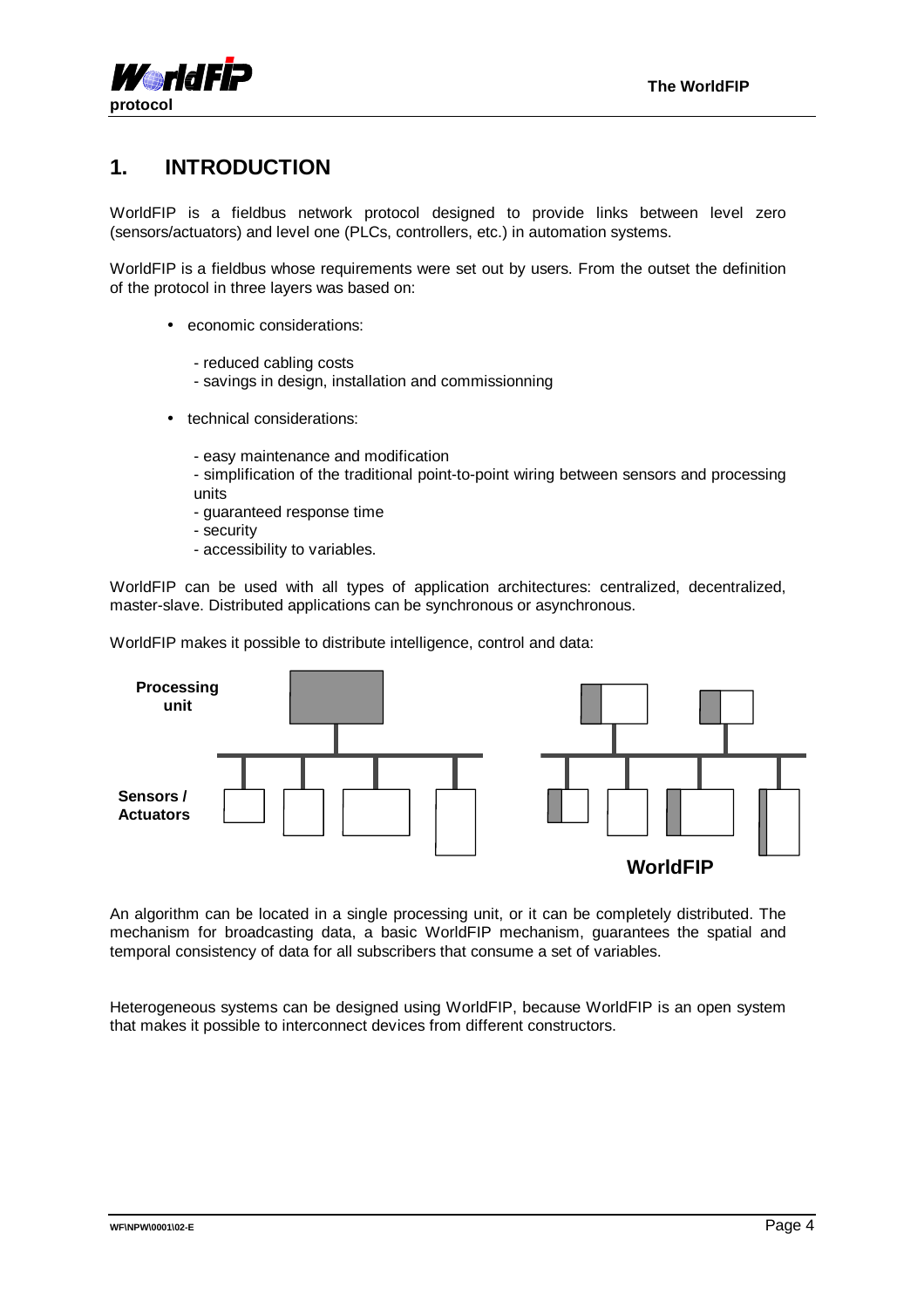

The WorldFIP protocol is completely specified and is part of European fieldbus standard EN50170.

This standard can be obtained from:

- l'**UTE** ( Union Technique de l'Electricité 33, Av du Générale Leclerc BP 23 92262 Fontenay aux Roses CEDEX - Tél : 01 40 93 62 00 - Fax : 01 40 93 03 96 ) as well as from:
- **AFNOR** (Tour Europe Cedex 7 92049 Paris la Défense tel.: (1) 42 91 55 55)

The **WorldFIP protocol** is made up of the three communications layers shown below:



EN 50170 -volume 3- Part 1-3: General Purpose Field Communication System

- EN 50170 -volume 3- Part 2-3: **PHYSICAL LAYER** Specification and Service Definitions Sub-Part 2-3-1: IEC Twisted Pair Sub-Part 2-3-2: IEC Twisted Pair Amendment Sub-Part 2-3-3: IEC Fiber Optic
- EN 50170 -volume 3- Part 3-3: **DATA LINK LAYER** Service Definition Sub-Part 3-3-1: Data Link Layer Definitions Sub-Part 3-3-2: FCS Definition Sub-Part 3-3-3: Bridge Definition
- EN 50170 -volume 3- Part 5-3: Application Layer Service Definition Sub-Part 5-3-1: **MPS** Defintion Sub-Part 5-3-2: **SubMMS** Definition

EN 50170 -volume 3- Part 6-3: Application Layer Protocol Specification(**MCS**)

EN 50170 -volume 3- Part 7-3: **Network Management**

Note that European standard WorldFIP EN50170 -volume 3- replaces French standards FIP C46 601 to C46 607. The essential difference between the new European standard and the French standards is the former's adoption of the international IEC standard for the physical layer (1158-2).

## **2. PHYSICAL LAYER**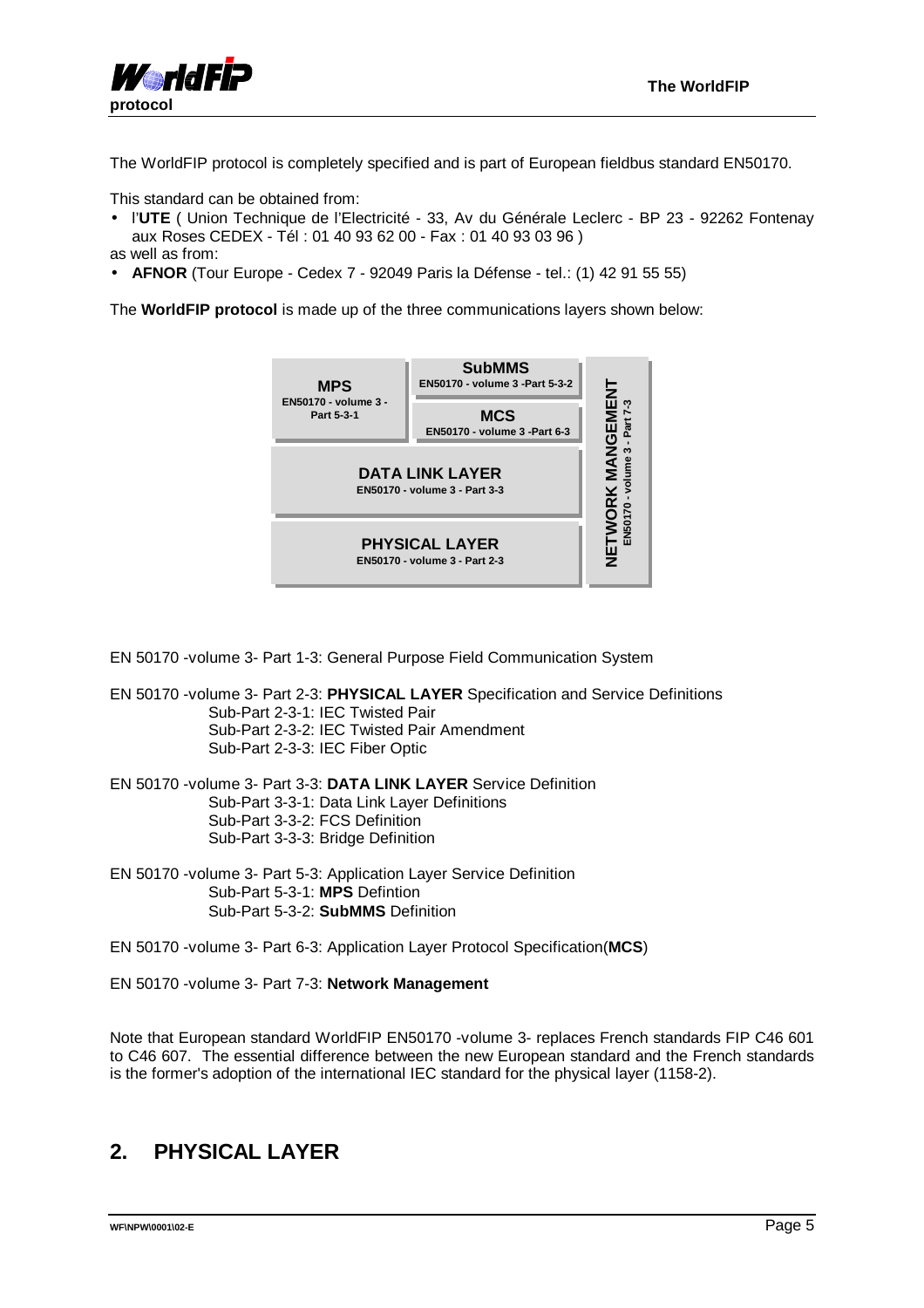

WorldFIP's physical layer ensures the transfer of bits of information from one device to all other devices connected to the bus. The transmission medium can be shielded twisted pair wire or optical fiber. (This section deals only with shielded twisted pair wire.)

## **2.1 Overall configuration**

The figure below shows a WorldFIP network with two main cables and a repeater that guarantees the link between them.



The following devices are located on the main cables:

- **JB** Junction Box A junction box is a passive multiple tap. It provides at least two pull-out accesses for derivations.
- **TAP** The main purpose of a tap is to provide a connection point on the main cable.
- **Repeater** A repeater is a special kind of active star. It brings together two main cables to form the fieldbus.
- **DB** Diffusion Box A diffusion or broadcasting box is a special kind of active star. It brings together several terminal segments on a main cable.
- **DS** Locally disconnectable subscriber
- **NDS** Non-locally disconnectable subscriber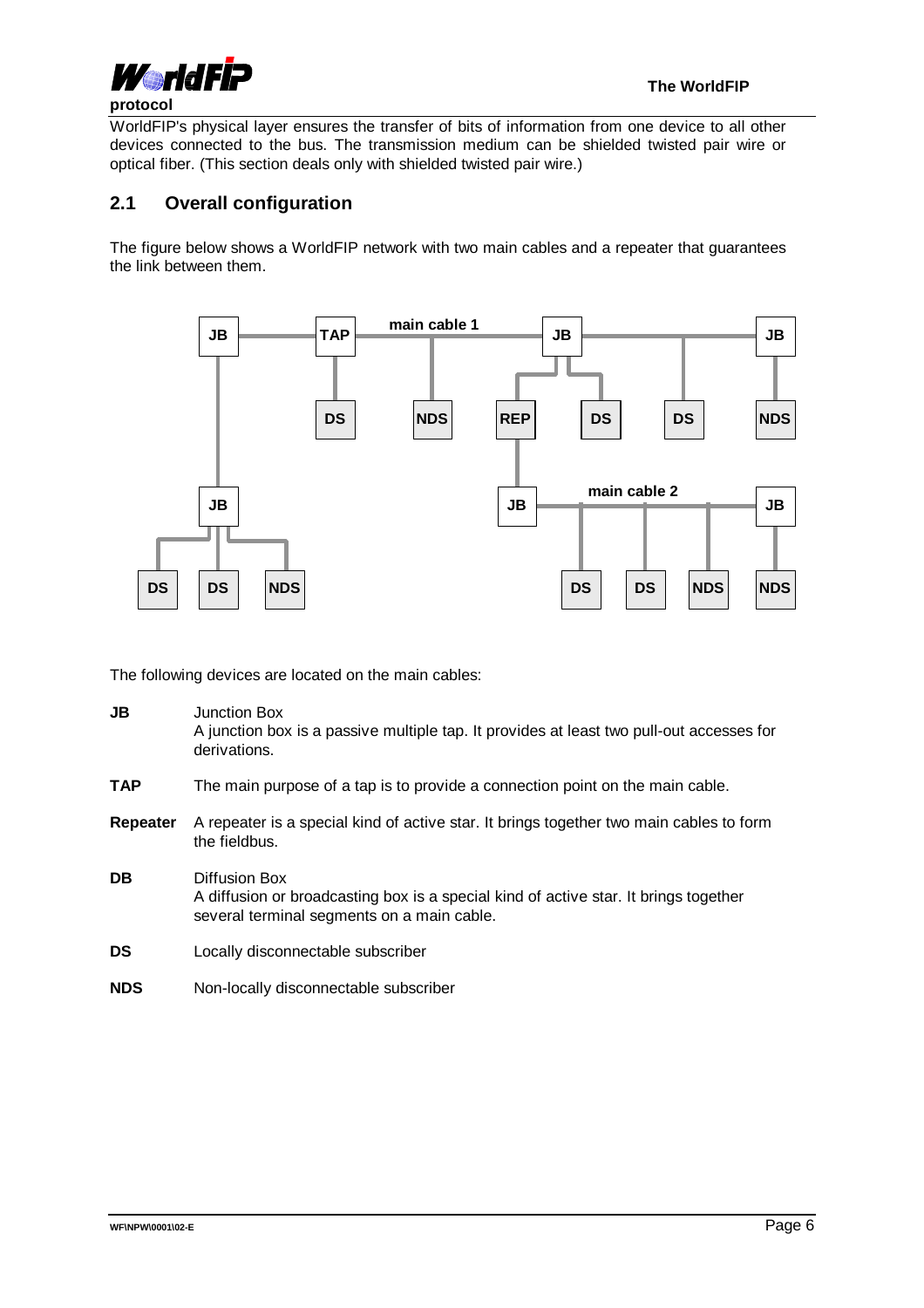

### **2.2 Transmission speeds**

Three transmission speeds have been defined for the copper wire physical layer:

- S1: 31.25 kb/s (low speed)
- **S2: 1 Mb/s (high speed)**
- S3: 2.5 Mb/s (high speed)

S2 is the standard speed.

S1 and S3 are used only for special applications.

An additional speed of 5 Mb/s has been defined for an optical fiber physical layer.

## **2.3 Coding**

The physical layer codes the bits transmitted by the data link layer using the Manchester code. This code makes it possible to transmit simultaneously the temporal synchronization of signals and data. Each time interval used for coding a bit is split into two parts of equal duration.

Symbols are represented as follows:



## **2.4**

### **Coding a WorldFIP frame**

All WorldFIP frames (frame\_question, response, message, etc.) are composed of three parts:

- Frame start sequence ( FSS )
- Data and check fields
- Frame end sequence ( FES )

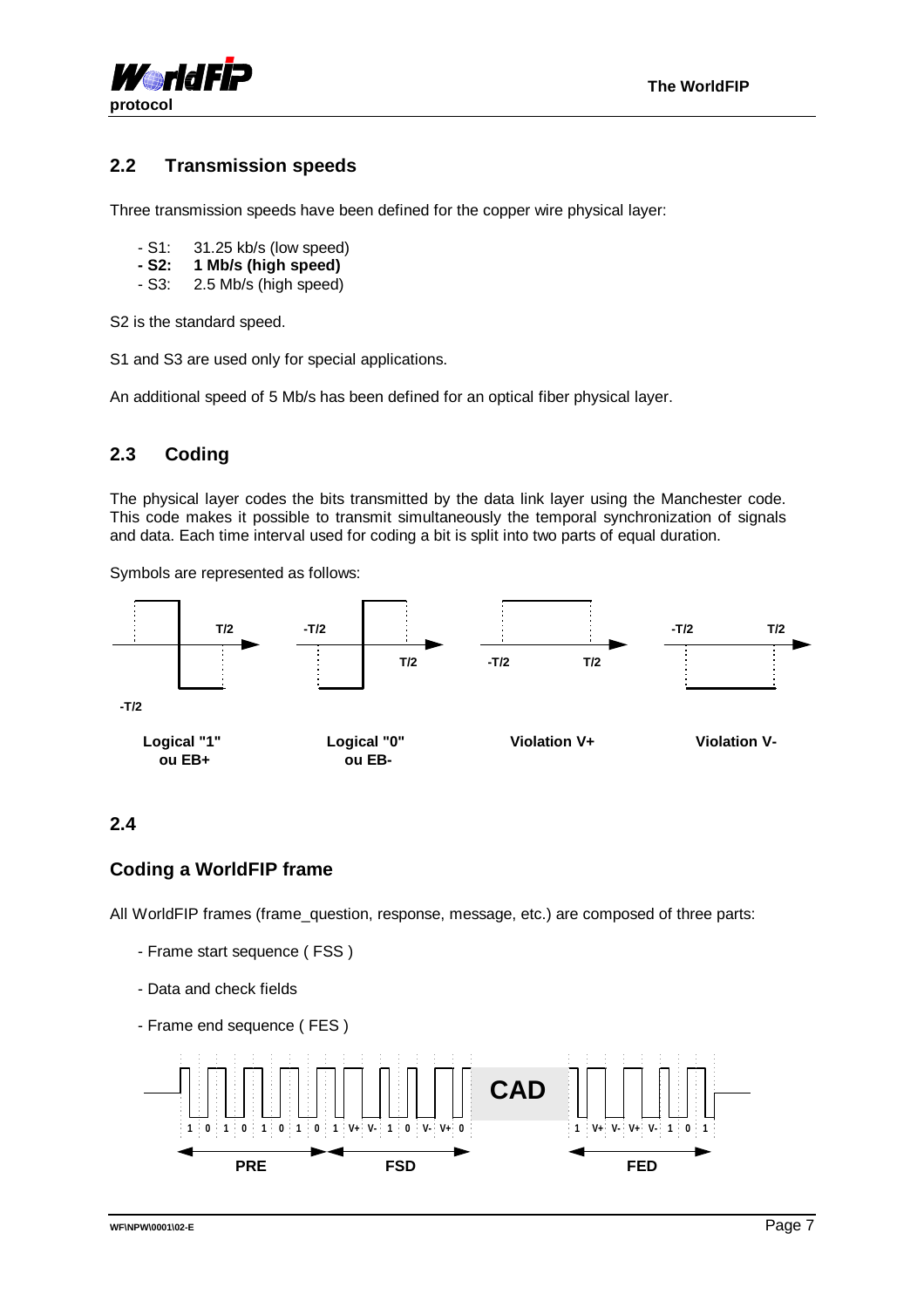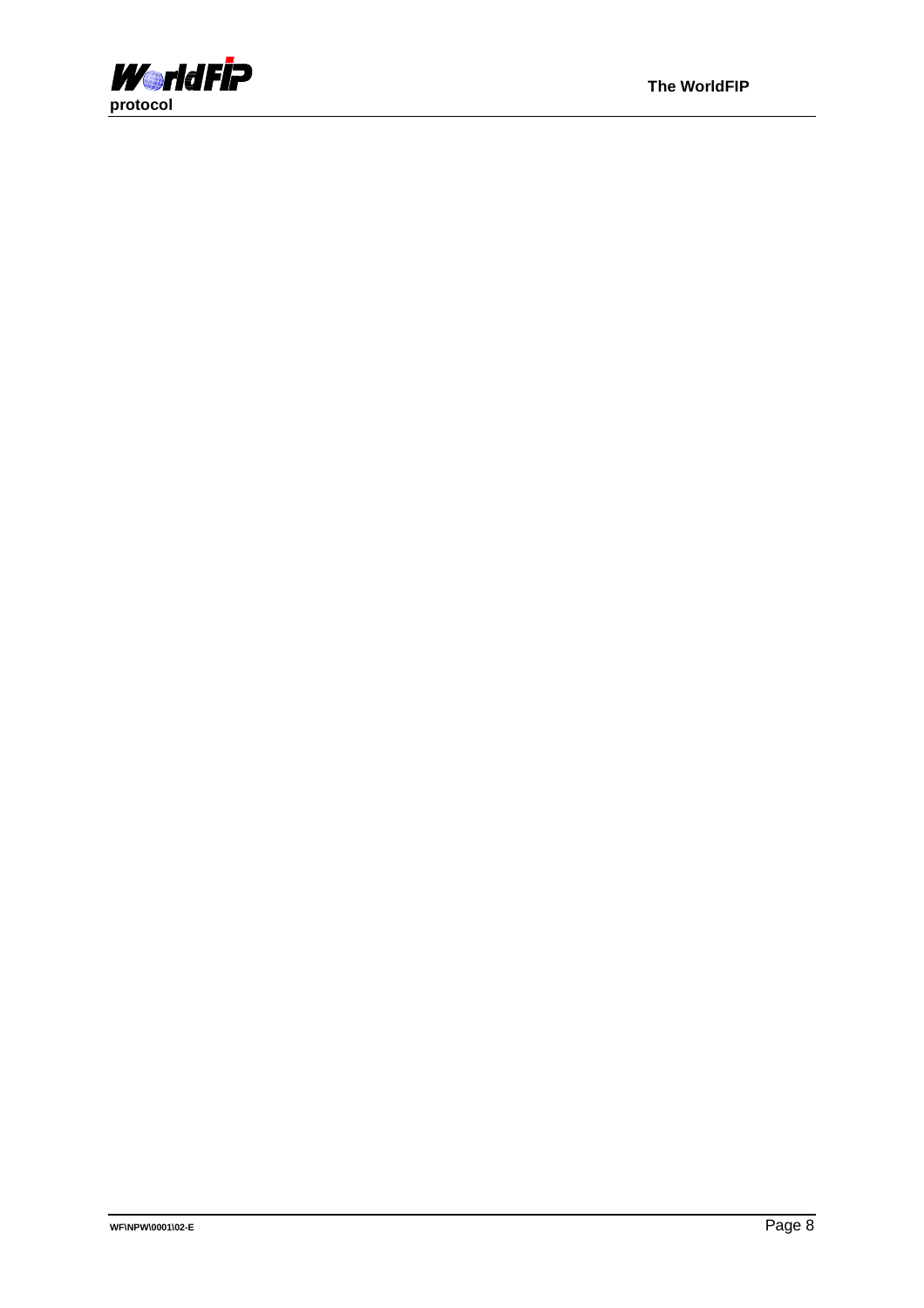

The frame start sequence (**FSS**) contains the following fields:

- Preamble (PRE)
	- This series of 8 "1" and "0" bits is used by receivers to synchronize themselves with the transmitter's clock.
- Frame Start Delimiter (FSD)
	- This series of bits indicates to the data link layer the beginning of useful information (CAD).

The **CAD** (Control and Data) field contains only the logical information ("0" and "1") from the data link layer.

The Frame End Delimiter (**FED**)

This series of bits is used by the data link layer to locate the end of the CAD field.

The physical layer adds 24 symbols to every frame transmitted.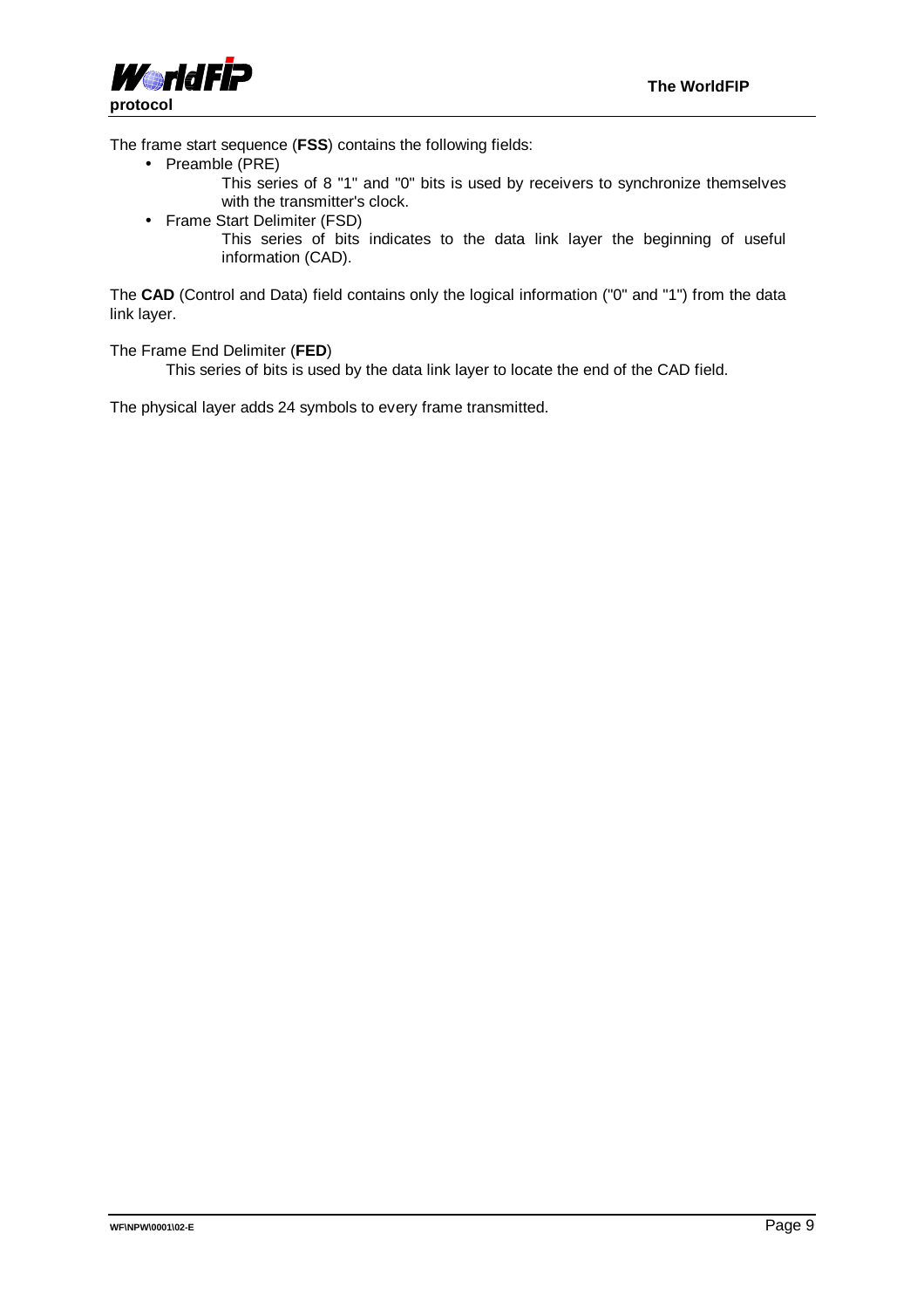

## **3. DATA LINK LAYER**

The data link layer provides two types of transmission service:

- exchanges of identified variables
- message transfers

These exchanges can take place:

- cyclically. When the system is configured the names of objects and their periodicity are set. Exchanges of these variables or messages take place automatically without the user requesting them.
- upon explicit user request. These explicit requests will cause the values of one or more variables, or one or more messages, to circulate on the bus.

### **3.1 Addressing**

The WorldFIP addressing model has two distinct addressing spaces:

• variable addressing

Each variable in the distributed system is associated with an identifier that uniquely characterizes the variable. Addressing is global.

Identifiers are coded using 16-bit integers; theoretically 65536 variables can be named. Entities participating in the exchange of a variable do not physically address each other. Rather, they refer to identifiers that they recognize in production or consumption.

For a given identifier there can be one and only one producer, but several consumers. Variable exchanges are accomplished through broadcasting.

• message addressing

Exchanges of messages take place in point-to-point or in multipoint on a single segment. Each message transmitted contains the address of the transmitting entity and the address of the destination entity. These addresses are coded using 24 bits, and they indicate the network segment as well as the address of the station in the segment.

### **3.2 Application layer-Physical layer interfaces**

The data link layer provides services to the application layer and uses the services of the physical layer.

The data link layer is made up of a set of produced and consumed buffers. These buffers contain the latest values updated by the user or by the network. When a new value is introduced in a produced or consumed buffer the previous value is overwritten.

Resources describing these buffers are allocated when the station is initially configured. Access to a buffer is through the intermediary of the produced or consumed identifier.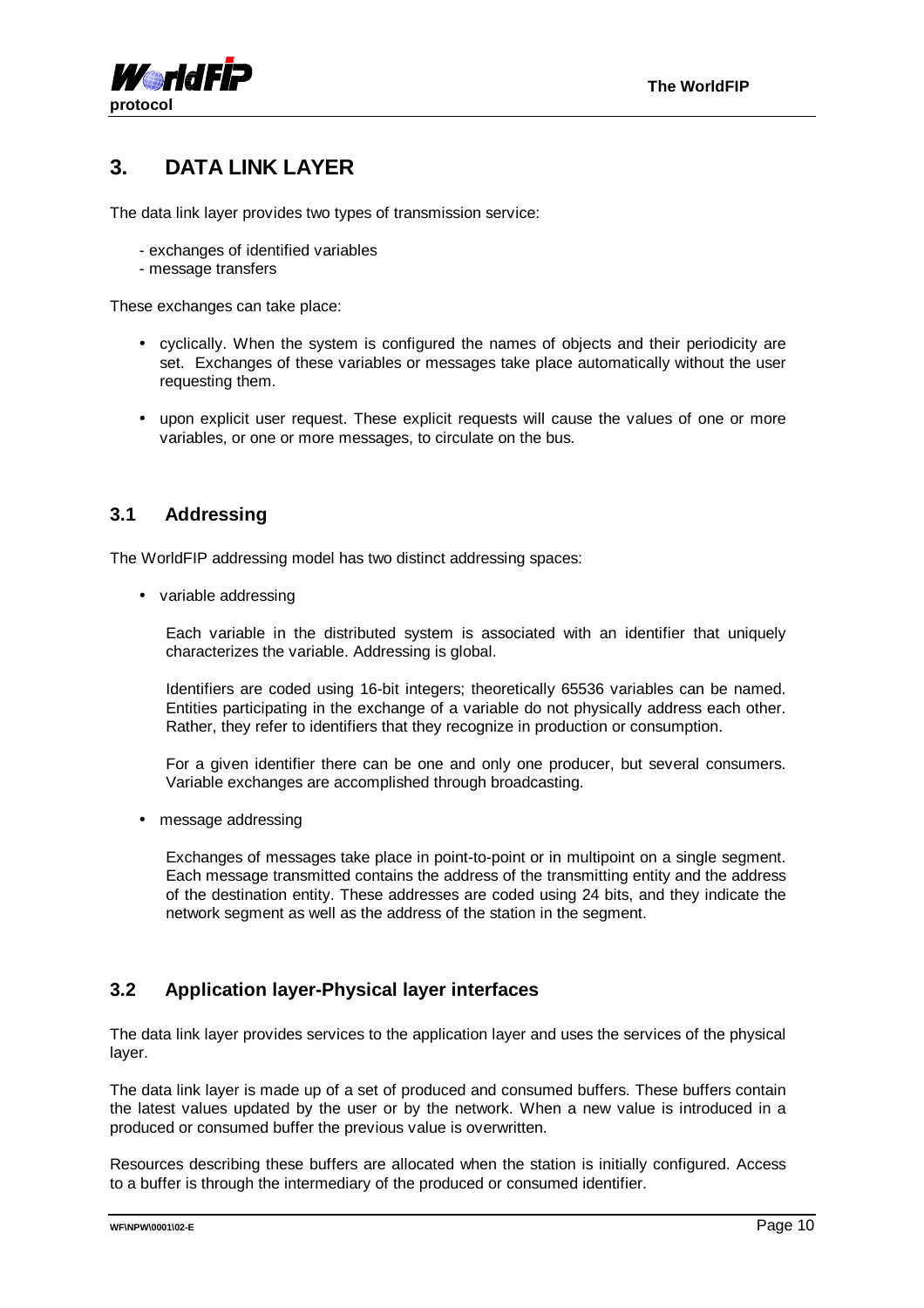

The drawing below shows the application layer - data link layer interface.



In this example the data link layer contains two buffers:

- a produced buffer corresponding to the identifier K.
- a consumed buffer corresponding to the identifier A.

The application layer uses a writing service (L\_PUT.req) to place a new value (20) in the produced buffer.

The application layer then uses a reading service (L\_GET.req) to remove the value of a consumed variable.

These reading and writing services are local to the station and generate no activity on the bus.

Produced or consumed buffers are also accessible through the bus, which can remove or deposit variable values. This mechanism is known as a buffer transfer.



Since buffers have two accesses the data link layer must resolve problems caused by conflict of access. When a variable is produced and consumed within a single communications entity the data link layer contains both a produced buffer and a consumed buffer.

To achieve a buffer transfer the bus arbitrator transmits the question frame ID\_DAT, and states the identifier number.

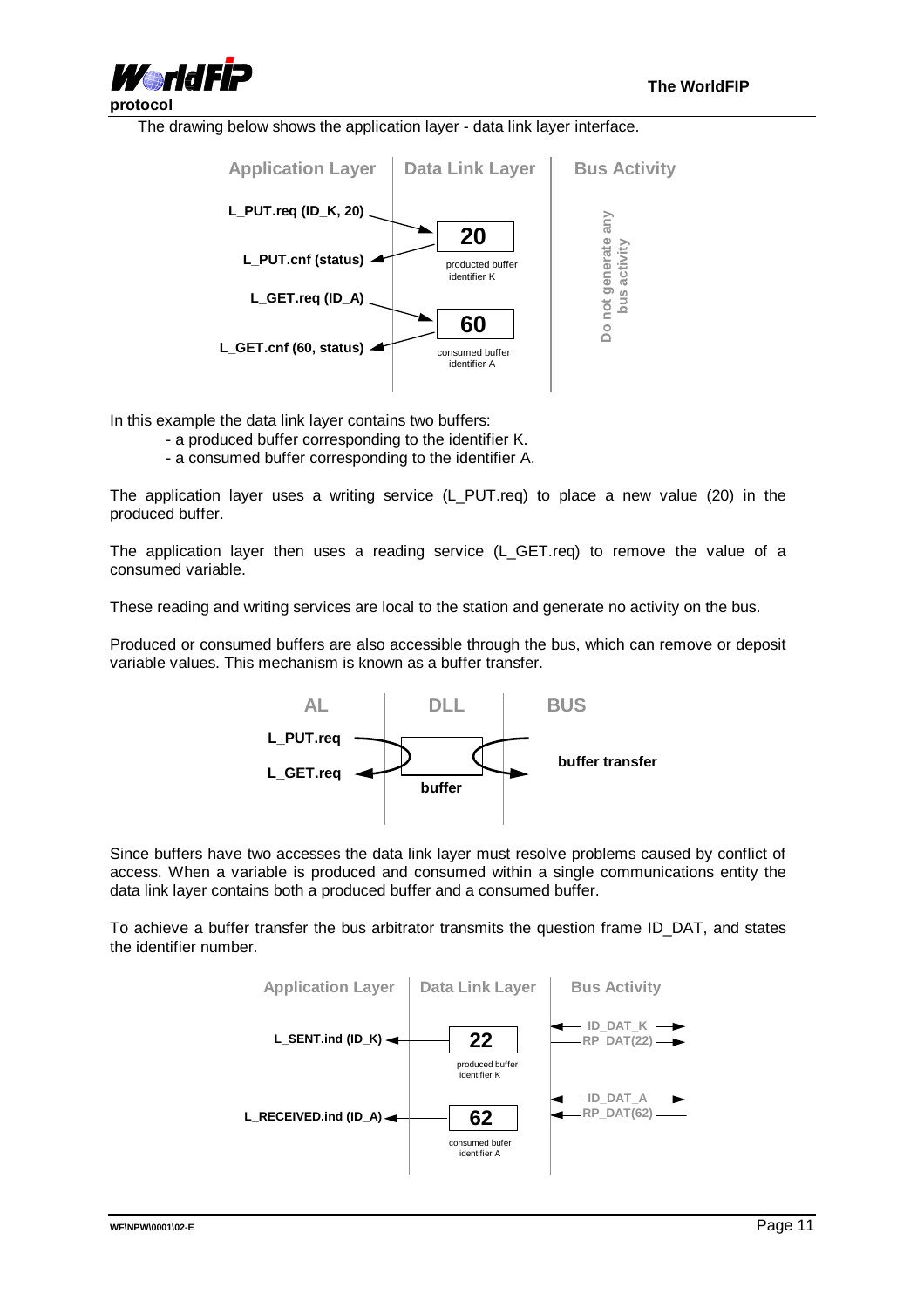If the station is declared a producer of the identifier, the data link layer responds with the value of the variable using a response frame RP\_DAT. The data link layer then sends an indication of transmission of the value to the application layer (L\_SENT.indication).

If the station is declared a consumer of the identifier, the data link layer accepts the value of the next response frame RP\_DAT. It then sends an indication of reception of the identifier to the application layer (L\_RECEIVED.indication).

Maximum buffer size is 128 bytes. Buffers contain only the values of identified variables; they contain no messages.

The remainder of this section describes the other communications resources of the data link layer and services provided to the application layer.

### **3.3 Medium allocation mechanism**

A WorldFIP network is made up of stations with two types of functionalities:

- bus arbitrating: management of access to the transmission medium.
- production/consumption functions.

Any WorldFIP station can simultaneously perform these two functions, but at any given instant only one station can perform the function of active bus arbitrating.



The bus arbitrator (BA) has the resources needed to scan variables at the instants defined when the system was configured. The bus arbitrator has a scanning table with a list of identifiers to circulate on the bus.

The bus arbitrator's job is relatively simple. It uses the question frame ID\_DAT to broadcast on the bus the name of an identifier. This question is simultaneously recorded by all the data link layers of all stations connected to the bus. One and only one of these stations recognizes itself as being the producer of the identifier. One or more other stations recognize that they are consumers of the variable.

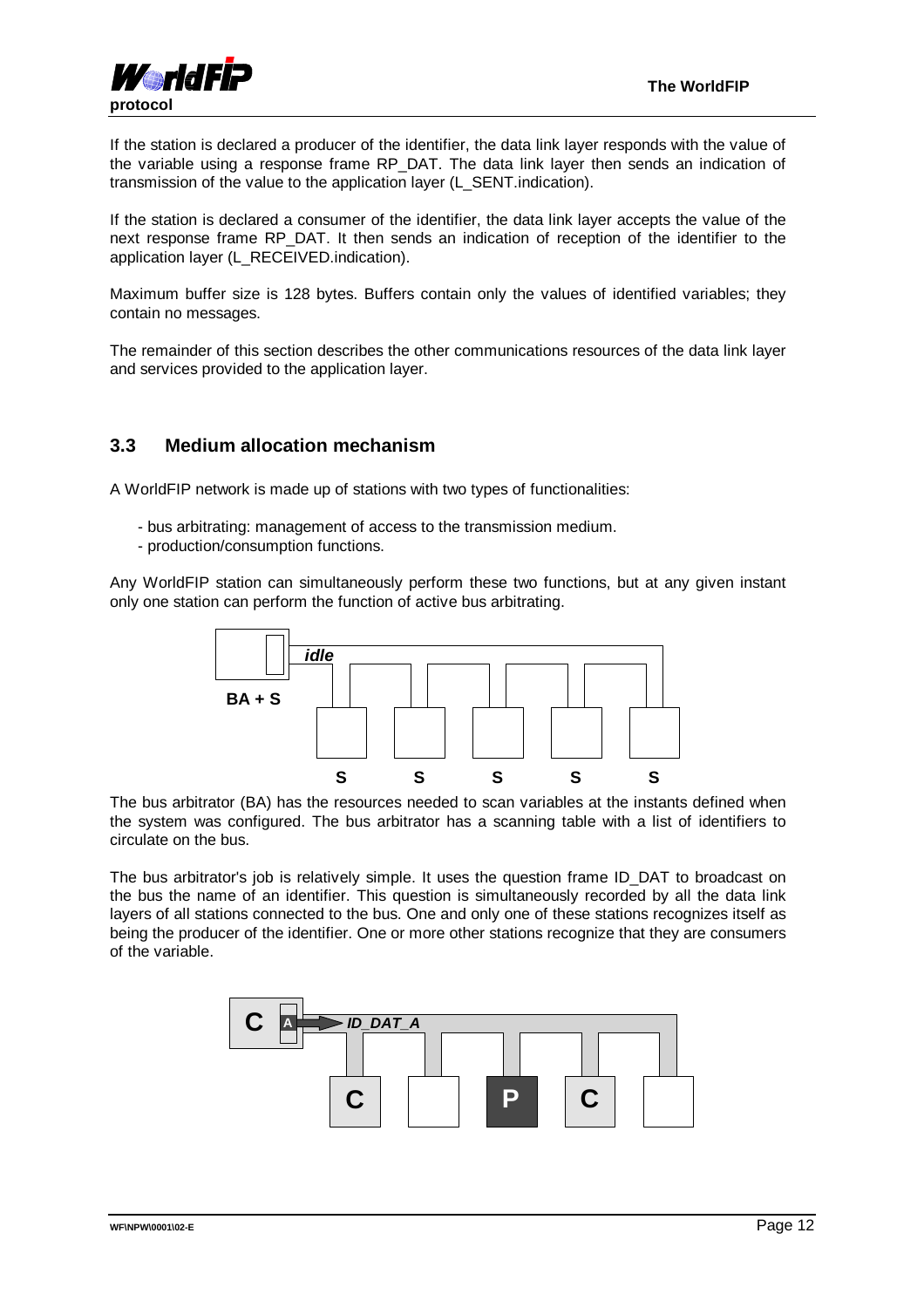

The producer of the variable then broadcasts the value of the identifier in a response frame (RP\_DAT). This value is simultaneously captured by all consuming stations. The bus arbitrator then goes on to the next identifier in the scanning table and the same question-response cycle is repeated.



Transmission on the bus of a value produced or reception of a value consumed involves the buffer transfer mechanism. Buffer transfer takes place at the initiative of the bus arbitrator; it is totally independent of any user activity.

When new stations that consume one or more variables are connected to the bus no extra time is needed to supply those variables to the new stations. The mechanism remains the same.

Timers in data link layers' status machines constantly monitor activity on the bus. Thus if a response frame (RP\_DAT) is lost or is slow in coming, consumers return to a status of waiting for a question frame and ignore all other types of frames.

### **3.4 Bus arbitrating tables**

The bus arbitrator is the network's orchestra conductor. When the system is configured the bus arbitrator is given the list of variables to scan and the periodicities associated with each of these variables. If this configuration has been validated, and if it respects the time constraints for exchanges of the variables listed, the bus arbitrator infinitely repeats the mechanism described above.

Variable scanning is deterministic. WorldFIP can guarantee that a variable with a given periodicity will be scanned at the proper instant.

|   | Variable Périodicity Type |                  | Time $( \ \mu s )$ |
|---|---------------------------|------------------|--------------------|
| A | 5                         | INT <sub>8</sub> | 170                |
| в | 10                        | <b>INT 16</b>    | 178                |
| C | 15                        | OSTR_32          | 418                |
| D | 20                        | <b>SFPOINT</b>   | 194                |
| Е | 20                        | <b>UNS 32</b>    | 194                |
| F | 30                        | <b>VSTR 16</b>   | 290                |

The example below indicates how to configure the bus arbitrator to guarantee deterministic scanning.

The bus arbitrator must scan six periodical variables. For each variable the arbitrator knows: its periodicity expressed in milliseconds, its applicative type (ex: 8-bit integer, chain of 32 characters, etc.). Using the transmission time (here 1 Mb/s) and the turnaround time, the bus arbitrator can calculate the time needed for an elementary transaction made up of the transmission time for a question frame, followed by the transmission time for the associated response frame. (The time column is expressed in mseconds. It corresponds to the length of transactions, given a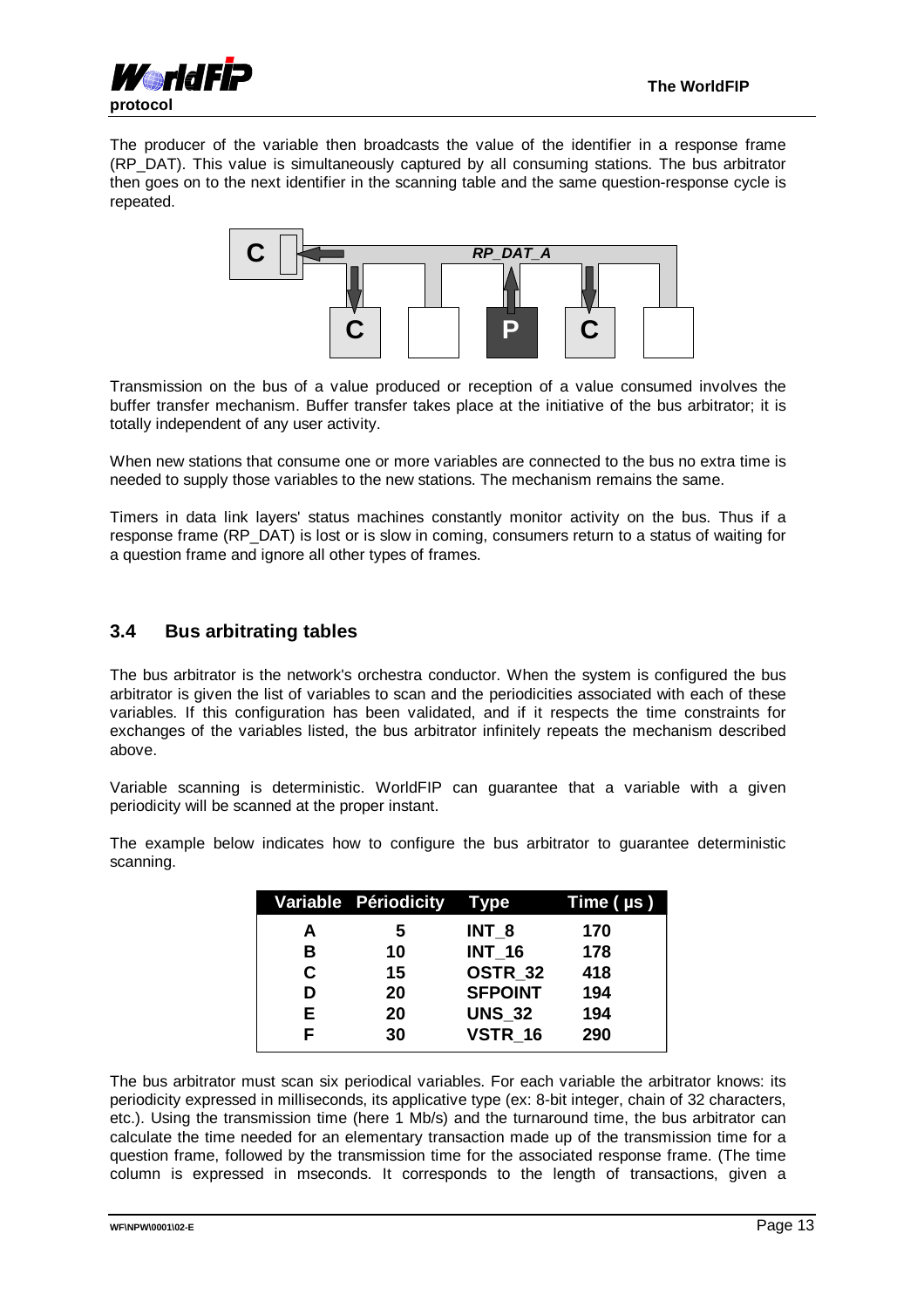

turnaround time of 20 mseconds.)

The figure below shows a possible distribution of the identifiers A...F on a time axis, as a function of the periodicity of each of the variables. Each period of time constitutes an elementary cycle. Elementary cycles in this example are all of the same length: 5 milliseconds.



In the first elementary cycle the bus arbitrator scans all the variables. In the second it scans only the variable A.

Using the information above, network load can be calculated as follows:



The vertical axis corresponds to the scanning time for each elementary cycle. This time is the sum of the times of all transactions making up the elementary cycle. The horizontal axis corresponds to the flow of elementary cycles in time.

Note that no elementary cycle goes beyond the 5 ms limit. A bus arbitrating table that respects the periodicities stated can be constructed.

The time separating the horizontal 1 Mb/s bar from the end of scanning of each elementary cycle is free for aperiodic traffic.

The bus arbitrator will infinitely perform the same elementary cycles, or more precisely the same macrocycle:

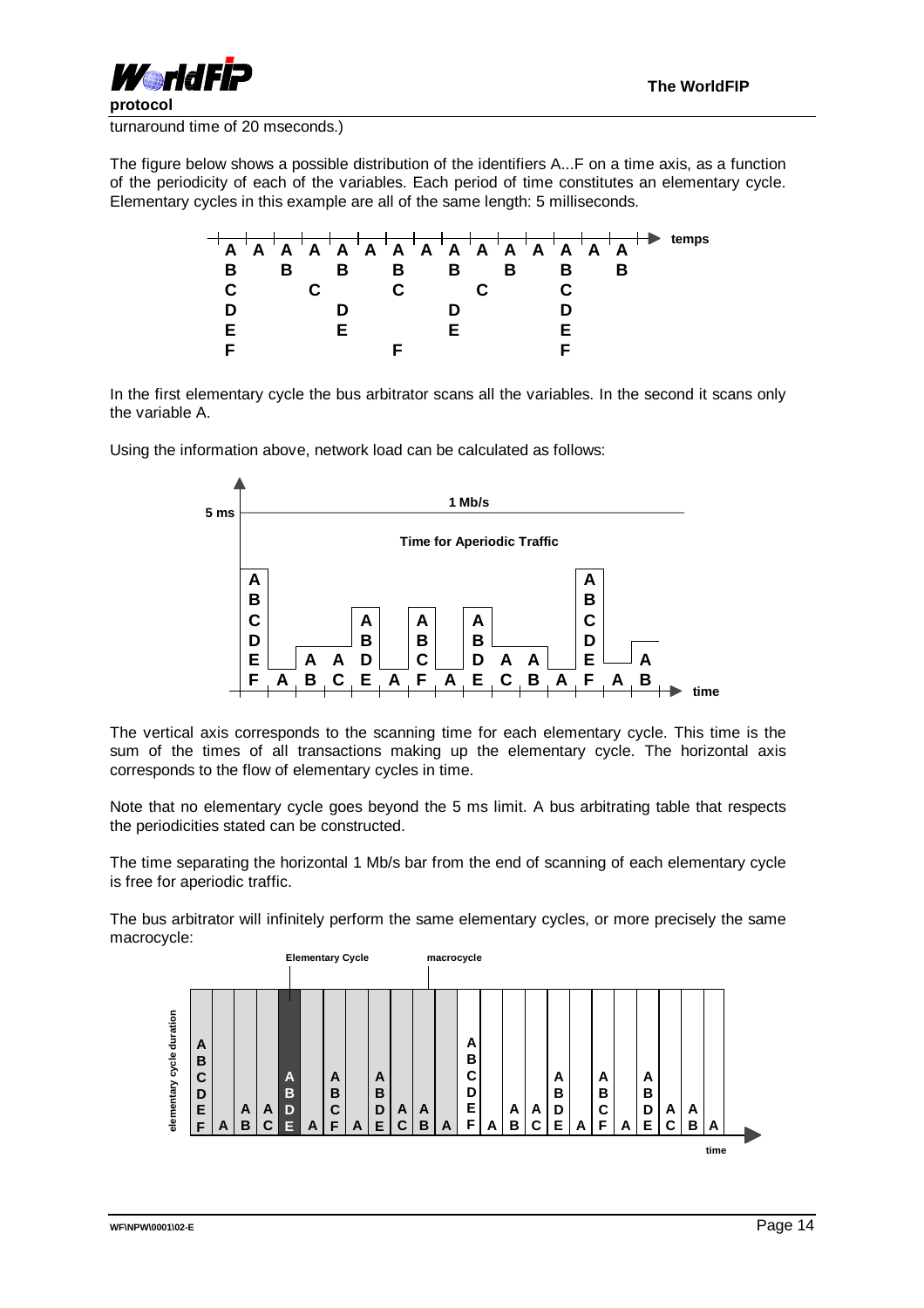The macrocycle corresponds to a juxtaposition of elementary cycles. The number of elementary cycles in a macrocycle is equal to the **L**east **C**ommon **M**ultiple of the periodicities divided by the **Highestt Common Denominator of the periodicities..** 

A more uniform distribution of identifiers within elementary cycles could appear as follows:



When the producer of the variable D scanned in the first elementary cycle has transmitted its value, the bus arbitrator can use the remaining time to fulfill requests for aperiodic transfers. If no such request has been made, the bus arbitrator transmits padding identifiers until the end of the elementary cycle, to indicate to other stations connected to the network that it is still functioning. A padding identifier is an identifier not produced by any station.

This type of macrocycle is composed of synchronous elementary cycles. The bus arbitrator can also manage asynchronous elementary cycles. In this case there is no emission of padding identifiers. Initial periodicities are not respected, as the identifiers may be scanned more frequently.

Each synchronous elementary cycle has four windows:

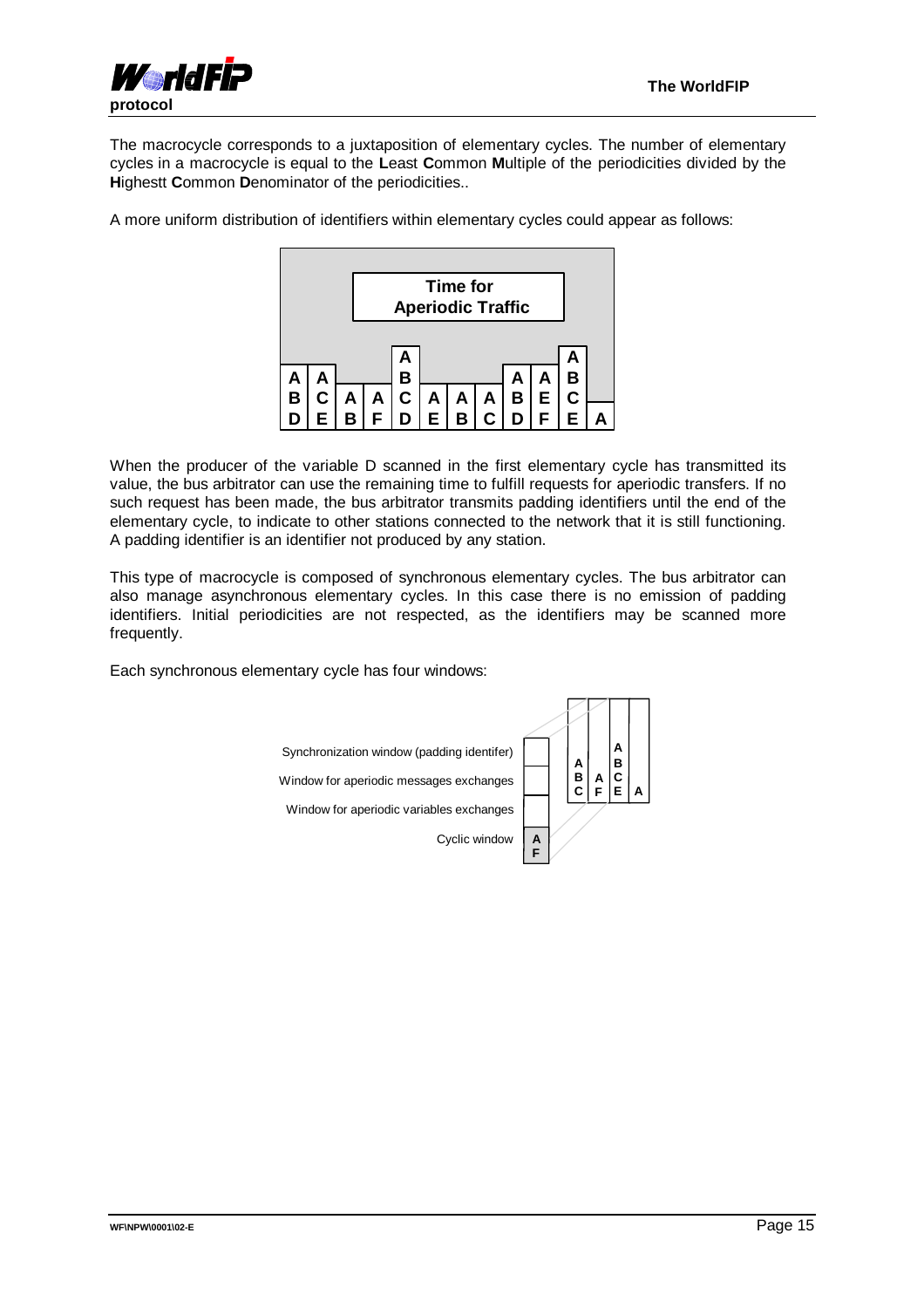

### **3.5 Requests for aperiodic transfer**

Not all variables in a distributed application are necessarily included in the bus arbitrator's cyclical scanning tables. Some variables may be exchanged only occasionally. WorldFIP provides a mechanism for aperiodic transfer.

This mechanism has three stages:

#### **stage one:**

The bus arbitrator broadcasts a question frame concerning the identifier A in a window set aside for periodic traffic. The producer of the variable A responds with the corresponding variable and sets an aperiodic request bit in the control field of its response frame (RQ). The bus arbitrator notes identifier A in a queue of requests for variable transfers.



Two priority levels can be stated when the request for aperiodic transfer is made: Urgent or Normal. The bus arbitrator has two queues, one for each level of priority.

#### **stage two:**

In the time window set aside for aperiodic variables traffic the bus arbitrator uses an identification request frame (ID\_RQ) to ask the producer of the identifier A to transmit its request. The producer of A responds with an RP\_RQ frame (list of identifiers). This list of identifiers is taken into account by the bus arbitrator, which stores the list in another queue.

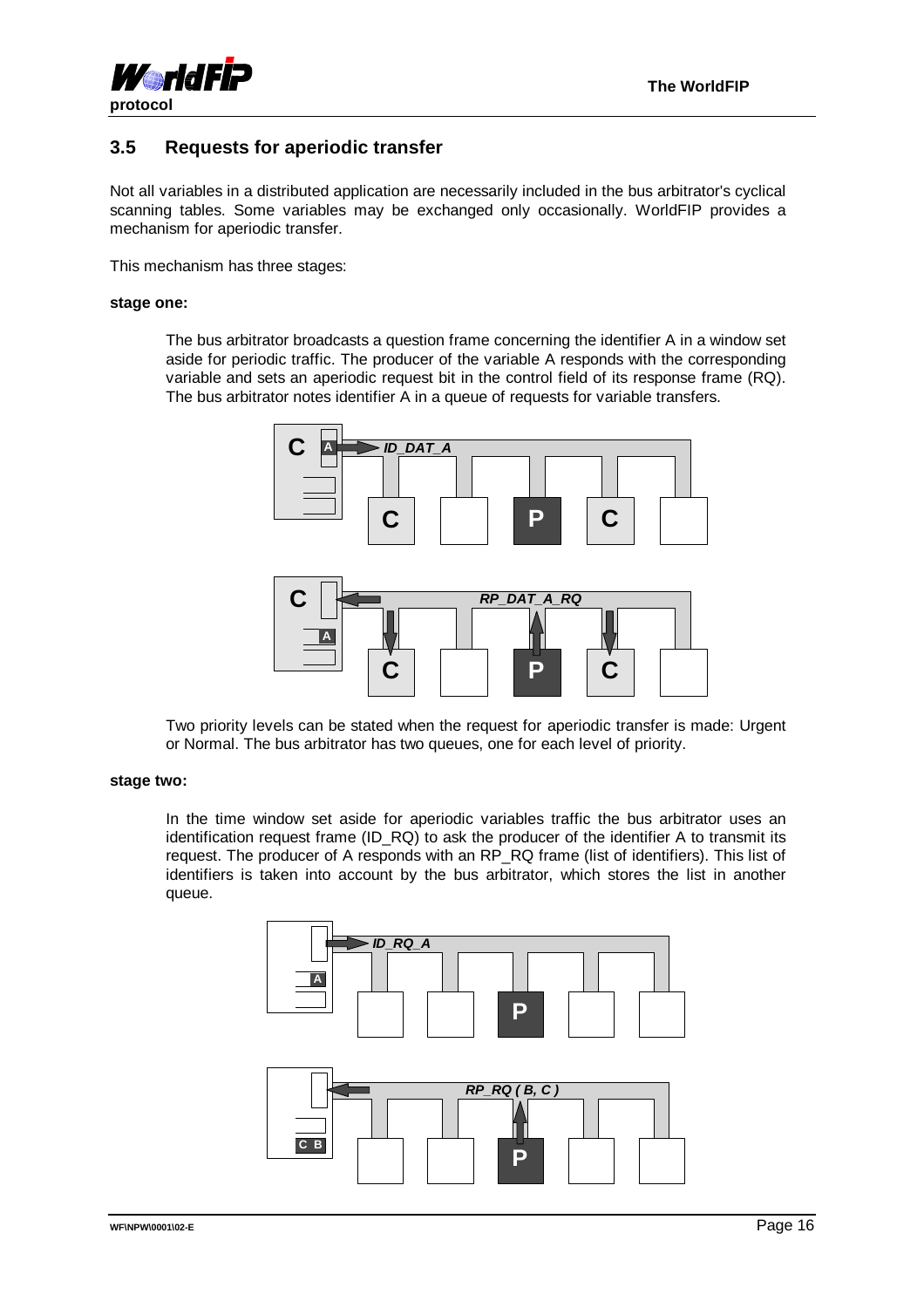

A response request frame can contain from 1 to 64 identifiers.

The bus arbitrator may transmit the identification request frame very soon after the request is noted, or much later. The service delay depends on periodic traffic load and requests in progress.

#### **stage three:**

This third and last stage takes place in an aperiodic window and consists of filling the requests for aperiodic transfers that are stored in the bus arbitrator's queue. The bus arbitrator fills one or more requests depending on the time available in the elementary cycle for this type of traffic. To do so, the arbitrator uses the same mechanism described above: the arbitrator broadcasts an identifier, which is then produced by its sole producer and consumed by all stations subscribing to the variable.



A station that requests an aperiodic transfer can be:

- the producer of the variable
- the consumer
- producer and consumer
- neither producer nor consumer (third-party variables)

A station can only request aperiodic transfers using responses to variables that it produces and that are configured in cyclic traffic.

There are two types of aperiodic transfer requests:

• free requests (L\_FREE\_UPDATE.req (list\_ID, priority))

The application layer calls upon this service by indicating to the data link layer the identifier or identifiers to be circulated in an aperiodic window. This data link layer service adds to a queue the stated identifier or identifiers. This queue contains all identifiers requested.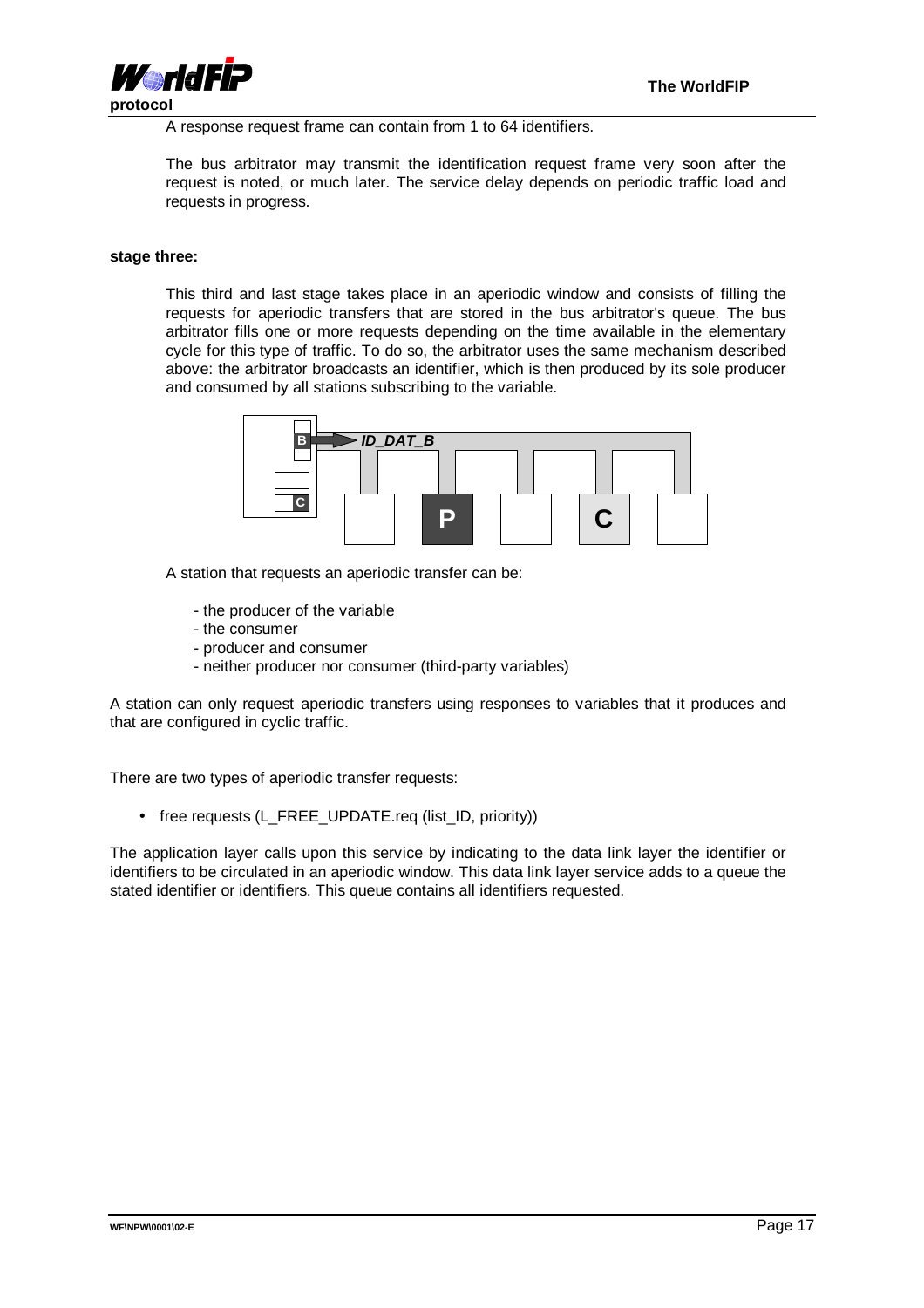

The request will be carried to the bus arbitrator by the first identifier the arbitrator calls for that is produced by the station.



#### **Stages:**

1 - The application layer makes a request for an urgent aperiodic transfer concerning identifiers A and B. The data link layer notes these two identifiers in its queue of urgent aperiodic transfer requests.

2 - When the bus arbitrator requests the identifier K, which is produced by the station, the data link layer responds with the value K and sets bit RQ.

3 - In an aperiodic window the bus arbitrator requests the contents of the urgent queue. The data link layer responds with the list (A, B).

4 - The data link layer then confirms the free requests for aperiodic transfer. This confirmation does not mean the requests have been filled.

5 - Finally, and still in an aperiodic window, the bus arbitrator fills the aperiodic requests concerning the identifiers A and B.

#### specified requests (L\_SPEC\_UPDATE.req (ID\_Spec, ID\_requested))

This mechanism functions in almost the same fashion as the free mechanism. The request is transmitted to the bus arbitrator when the arbitrator calls for the specified identifier (ID\_Spec) given as a parameter.

The requested identifier or identifiers are in this case not stored in a common queue. They are indicated in a request buffer associated with the identifier.

This service is used only by the application layer for the mechanism for spatial consistency of data. This mechanism is internal to the application layer.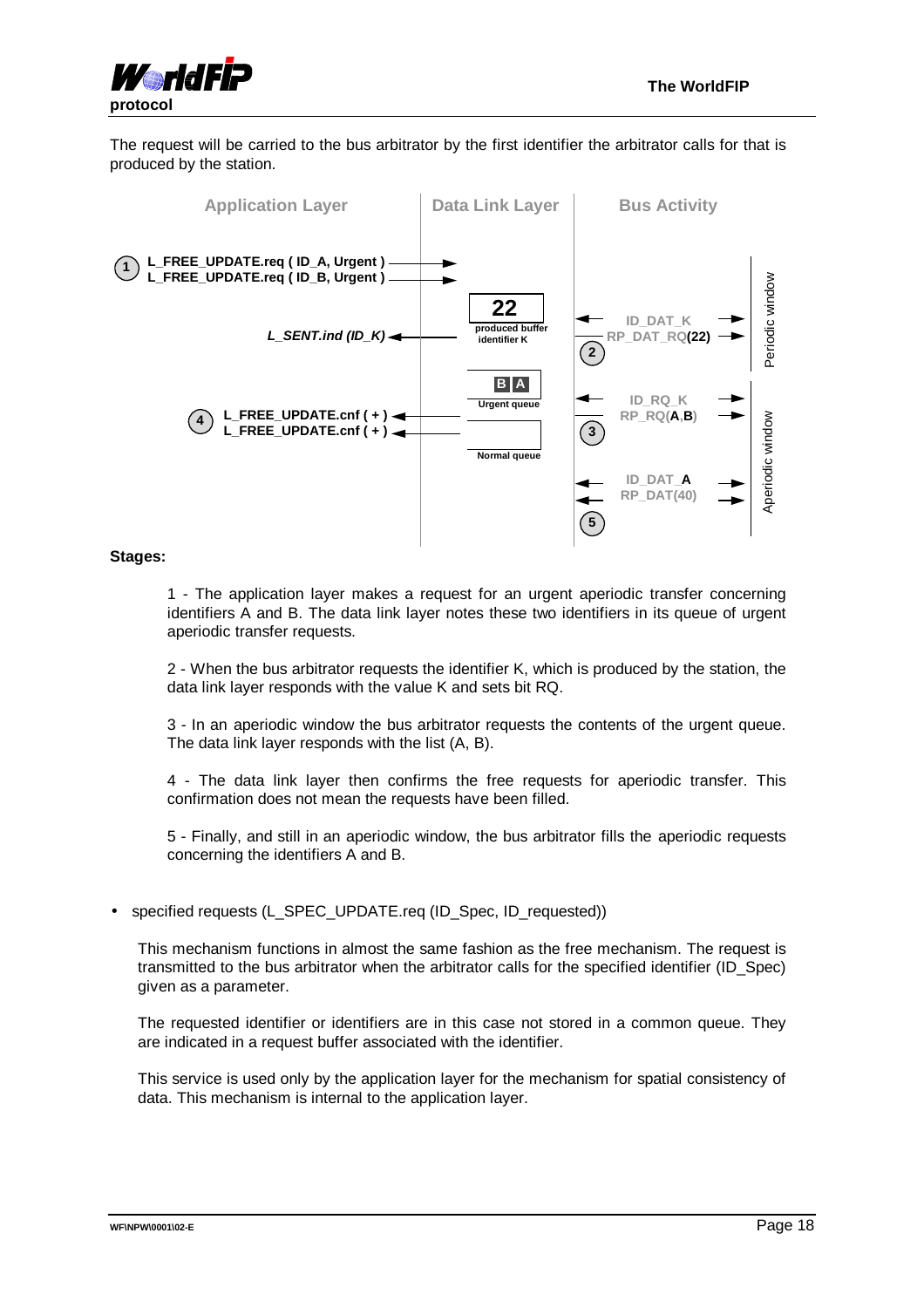

### **3.6 Unacknowledged message transfer request**

WorldFIP's data link layer provides for the transfer of unacknowledged messages in point-to-point or broadcast mode. The principle for an aperiodic message transfer request is similar to that of an aperiodic variable transfer request. There are three stages to the mechanism:

#### **first stage:**

The bus arbitrator calls for identifier A. The producer of A responds with the value of A and indicates in the frame control field (MSG bit) that it has a request for a message transfer.



**Requête message**

The bus arbitrator notes the identifier A that carried the request in a message request queue.

#### **second stage:**

In a window for the scanning of aperiodic message transfer requests, the bus arbitrator gives the producer of the identifier A the "right to speak". The producer of A then transmits its message. This message includes its address and the address of the destination station or stations in a frame of the RP\_MSG\_NOACK type.



The bus arbitrator then waits to receive a frame indicating that the message transfer transaction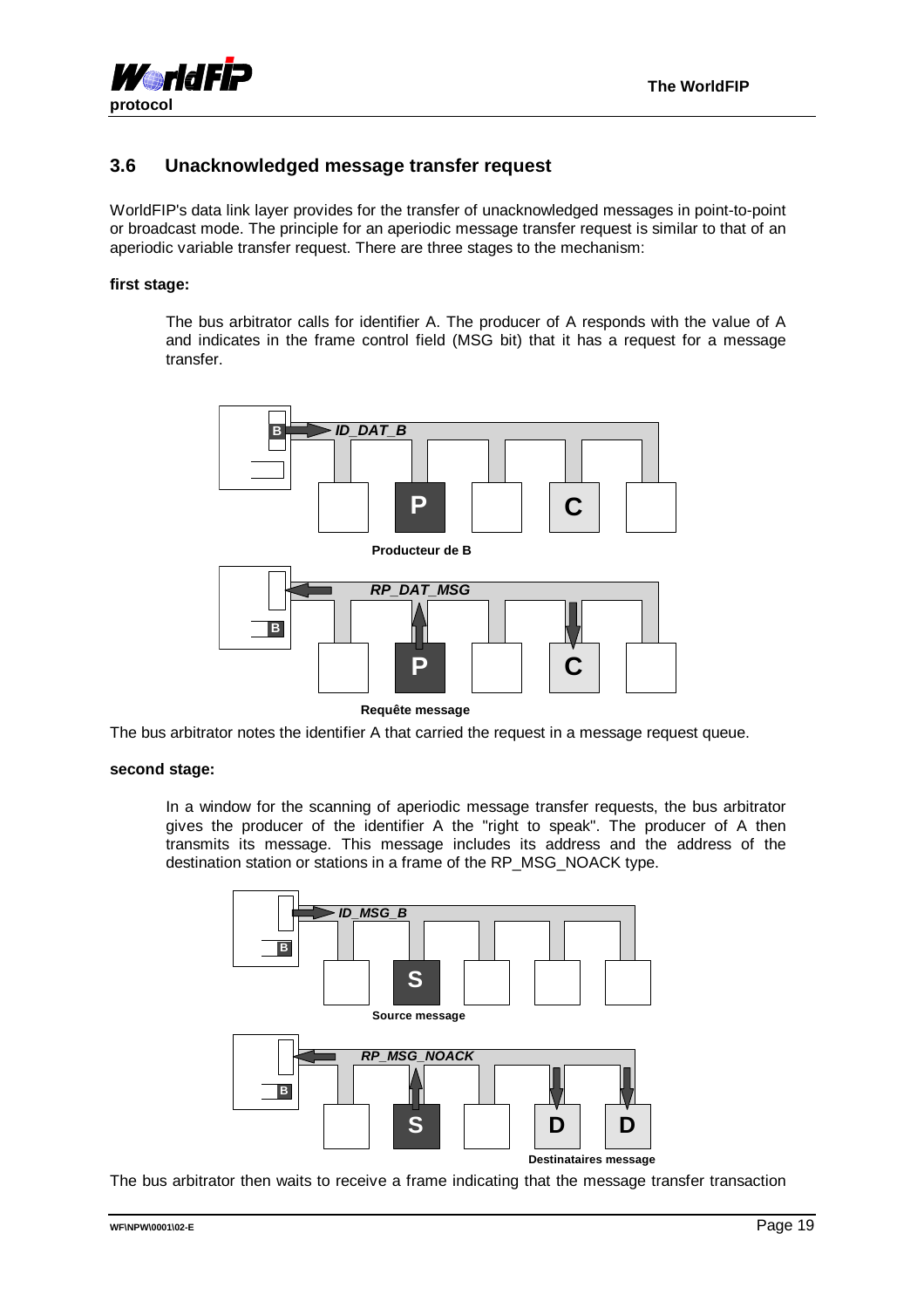



#### **third stage:**

The third stage returns control of the bus to the bus arbitrator.



After sending its message on the bus the transmitter of the message transmits an RP\_FIN frame.

When the bus arbitrator gives the producer of a message the right to use the network, it does not know in advance if this request is acknowledged or unacknowledged. Thus the arbitrator must verify that there is enough time in the elementary cycle to fulfill the request.

The bus arbitrator sets a timer to avoid waiting indefinitely for a frame indicating that the message transaction is finished.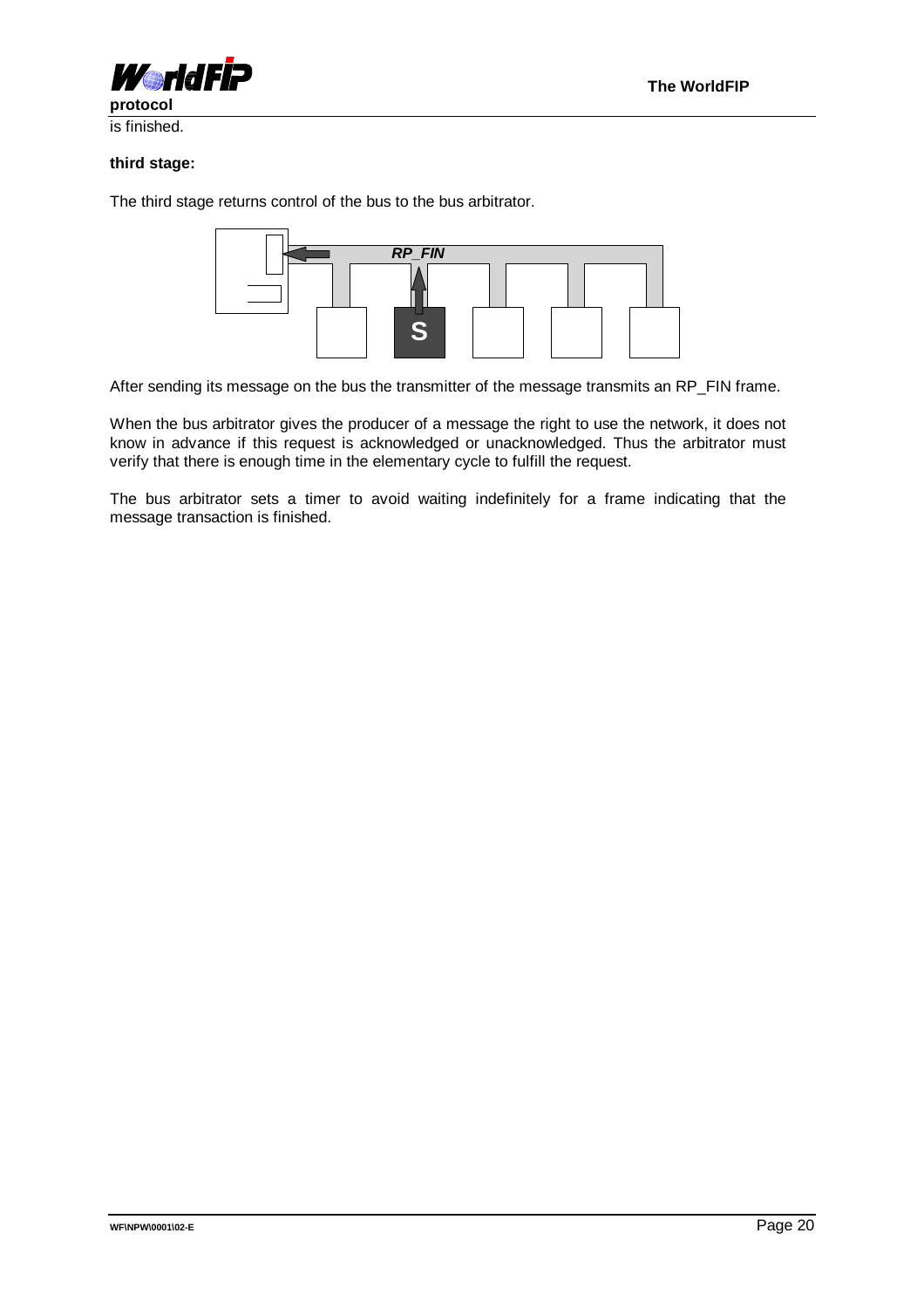

### 3.6.1 Acknowledged message transfer requests

WorldFIP's data link layer also provides for acknowledged message transfer services that make point-to-point exchanges more reliable.

The operating principle is almost identical to unacknowledged service in the first two stages. The message transmitter responds with an RP\_MSG\_ACK frame instead of an RP\_MSG\_NOACK frame. The exchange is point-to-point.



The destination station responds with an acknowledgement frame and the transmitter then signals the end of its message transaction to the bus arbitrator (RP\_FIN).



This service uses a modulo 2 message numbering mechanism that allows the destination station to detect the loss or duplication of a message.

The number of repetitions in case of absence of an acknowledgement is between 0 and 2. This parameter is a global operating parameter of the WorldFIP network.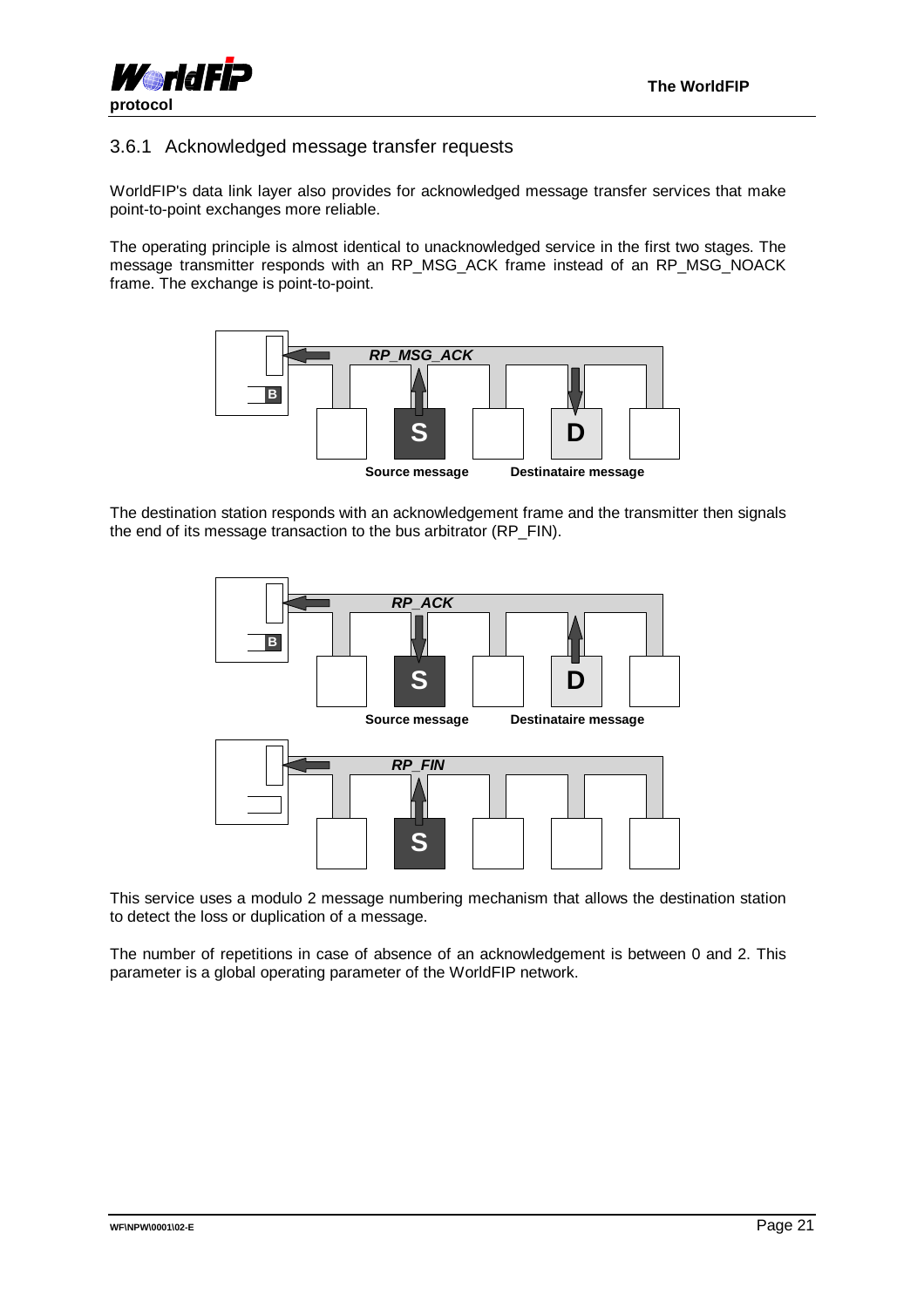

### **3.7 Conformance classes**

Not all data link layer services are included in all WorldFIP stations. The table below shows the 9 conformance classes that have been defined:



All WorldFIP stations include at least the buffer transfer and buffer write mechanisms.

### **3.8 Frames**

#### **buffer transfer**

The buffer transfer mechanism uses two types of frames: ID\_DAT and RP\_DAT. Every WorldFIP frame transmitted is sandwiched between information from the physical layer. The frame is placed between a DTR field ("dÝbut de trame" or beginning of frame) and an FTR field ("fin de trame" or end of frame). These fields are explained in the section on the physical layer.

All WorldFIP frames begin with a control byte that is used by network subscribers to recognize the type of frame they are receiving. This control field is used to code variable transfer requests, acknowledgement frames, etc.

All WorldFIP frames end with two bytes (FCS: Frame Check Sequence) used by the frame receiver to verify the integrity of the frame received. FCS is the result of a polynomial operation performed on the preceding bytes.

All question frames, be they ID\_RQ or ID\_MSG frames, are of the ID\_DAT type. They are distinguished only by a few bits in the control field.

| <b>ID-DAT</b> | <b>FSS</b> | Controle   Identifier |         | <b>FCS</b> | <b>FES</b> |
|---------------|------------|-----------------------|---------|------------|------------|
|               | 2 bytes    | 1 byte                | 2 bytes | 2 bytes    | 1 bytes    |

The format of a frame transmitted as a response to an ID\_DAT frame is shown below:

| <b>RP-DAT</b> | <b>FSS</b> | ∣ Controle | DATA                 | FCS     | <b>FES</b> |
|---------------|------------|------------|----------------------|---------|------------|
|               | 2 bytes    | octet      | n bytes ( n <= 128 ) | 2 bytes | 1 bvtes    |

The DATA field can contain up to 128 bytes from the application layer. The control field indicates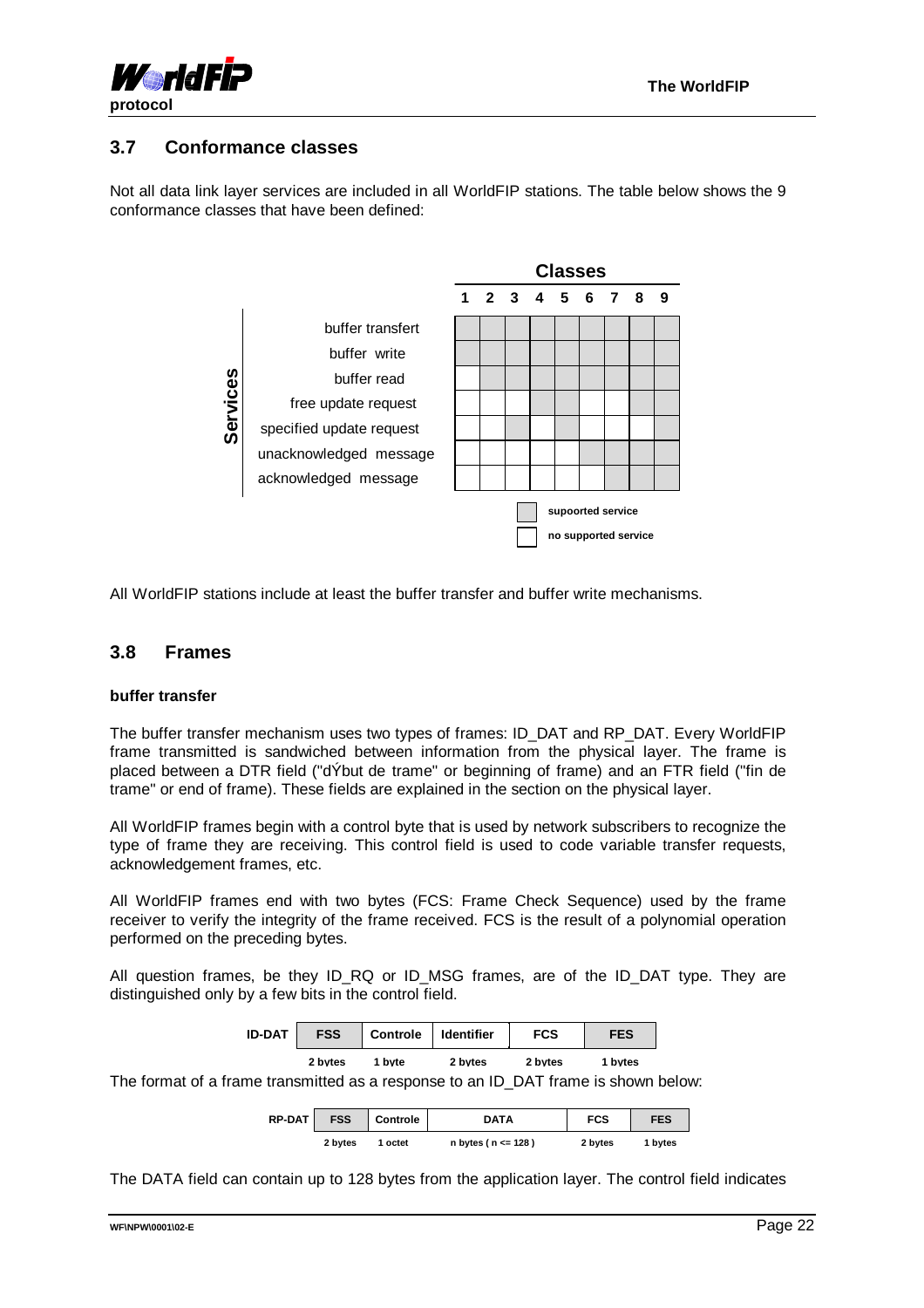

**protocol**

if there are any aperiodic variable or message transfer requests.

#### **response request transfer (RP\_RQ)**

When a station that has made a variable transfer request receives an ID RQ frame it responds with an RP\_RQ frame coded as follows:

| RP-RQ | <b>FSS</b> | <sup>■</sup> Controle ⊢ | <b>List of identifiers</b>           | <b>FCS</b> | <b>FES</b> |
|-------|------------|-------------------------|--------------------------------------|------------|------------|
|       | 2 bytes    | 1 octet                 | $n * 16 \text{ bits}$ ( $n \le 64$ ) | 2 bytes    | 1 bytes    |

a request frame can hold 64 16-bit identifiers.

#### **response message transfer (RP\_MSG\_xxx)**

When a station that has made a message transfer request receives an ID\_MSG frame it responds with an RP\_MSG\_NOACK or an RP\_MSG\_ACK frame coded as follows:

| RP-MSG-xx | <b>FSS</b> |        | Controle dest. adr.   srce adr. |         | <b>Message</b> | <b>FCS</b> | <b>FES</b> |
|-----------|------------|--------|---------------------------------|---------|----------------|------------|------------|
|           | 2 bytes    | 1 byte | 3 bytes                         | 3 bytes | max 256 bytes  | 2 bytes    | 1 bytes    |

a bit in the control field indicates if the message transfer is acknowledged or unacknowledged. The destination and source fields show the addresses of the communicating entities.

#### **response acknowledgement transfer (RP\_ACK)**

When a destination station receives a message with a request for acknowledgement it transmits an acknowledgement frame.

| <b>RP-ACK</b> | <b>FSS</b> | <b>Controle</b> | <b>FCS</b> | <b>FES</b> |
|---------------|------------|-----------------|------------|------------|
|               | 2 bytes    | 1 bvte          | 2 bytes    | 1 bytes    |

This frame is very short, as the acknowledgement information is contained in the control field.

#### **end of message transaction response frame (RP\_FIN)**

When a message has been transmitted the sender, after waiting for an acknowledgement if necessary, transmits an end of message transaction frame:

| <b>RP-FIN</b> | <b>FSS</b> | <b>Controle</b> | FCS     | <b>FES</b> |
|---------------|------------|-----------------|---------|------------|
|               | 2 bytes    | 1 byte          | 2 bytes | 1 bytes    |

This frame is very short, as the transaction finished information is contained in the control field.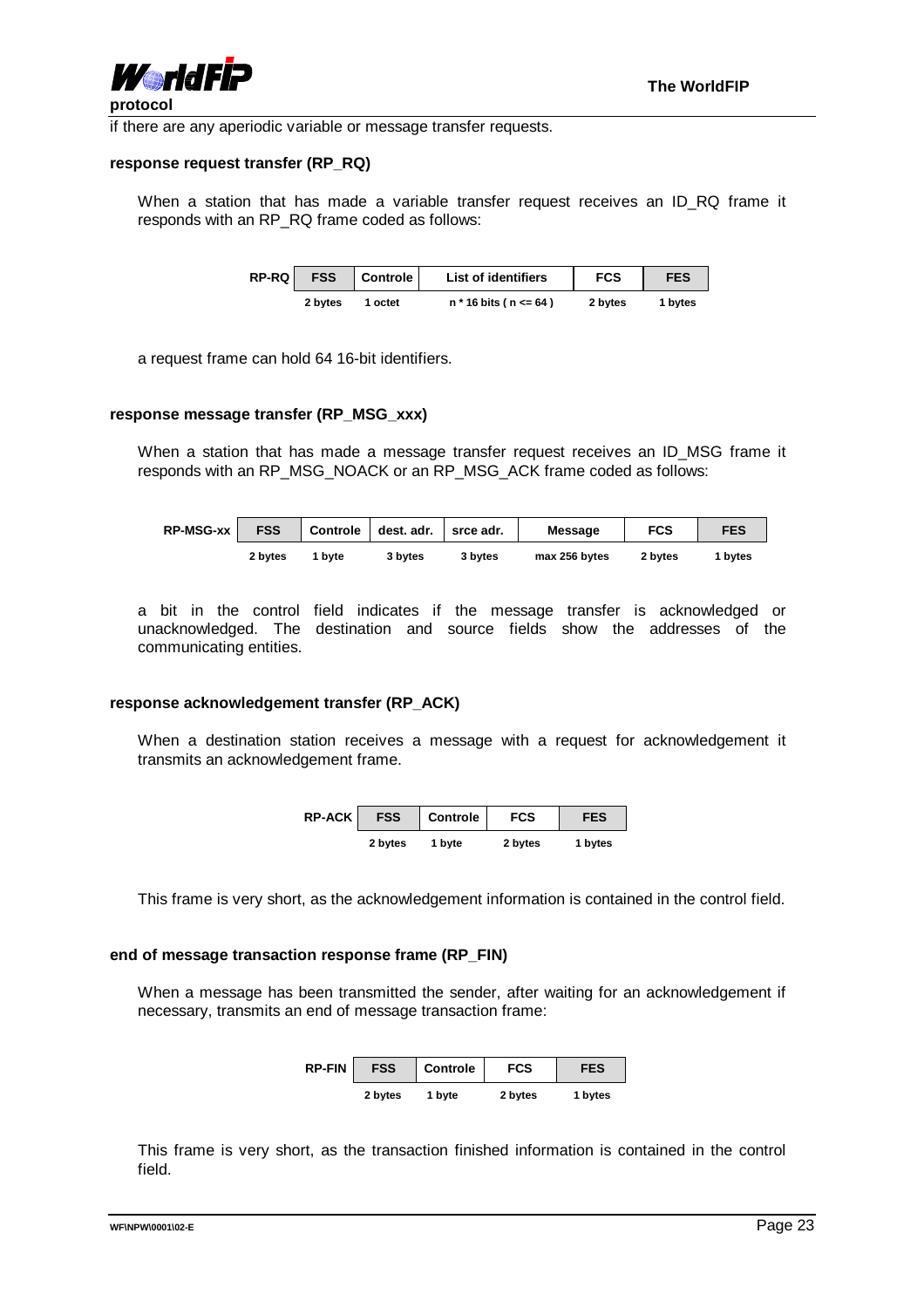

### **3.9 Buffer transfer performance levels**

WorldFIP's efficiency can be calculated using the frame coding explained above. All WorldFIP transactions are made up of the exchange of two frames: an ID\_DAT frame followed by an RP\_DAT frame.

The RP\_DAT frame should appear within a given time. This time is called the turnaround time. Turnaround time is the time elapsed between the end of reception of one frame and the beginning of transmission of the following frame.



Turnaround time (TR) is defined in the network management standard. 10 TMAC  $\leq$  TR  $\leq$  70 TMAC.

TMAC corresponds to the time needed to transmit a physical layer symbol ("1", "0", "V+", "V- ", "EB+" or "EB-".

 $\cdot$  at 31.25 kb/s TR is between 320  $\mu$ s and 22.4  $\mu$ s · at 1 Mb/s TR is between 10 μs and 70 μs  $\cdot$  at 2.5 Mb/s TR is between 4 μs and 28 μs

As we shall see, this parameter can be very important in determining performance levels.

Each layer adds service information to what it receives from the layer above. The three layers add a total of 64 bits, no matter what the length of the useful information.

| user layer        | n bytes «usefull» info. |
|-------------------|-------------------------|
| application layer | + 2 bytes               |
| data link layer   | + 3 bytes               |
| physical layer    | + 3 bytes               |

Total transaction time includes times needed for:

- · transmission of a question frame
- · turnaround time
- · transmission of the response frame
- · turnaround time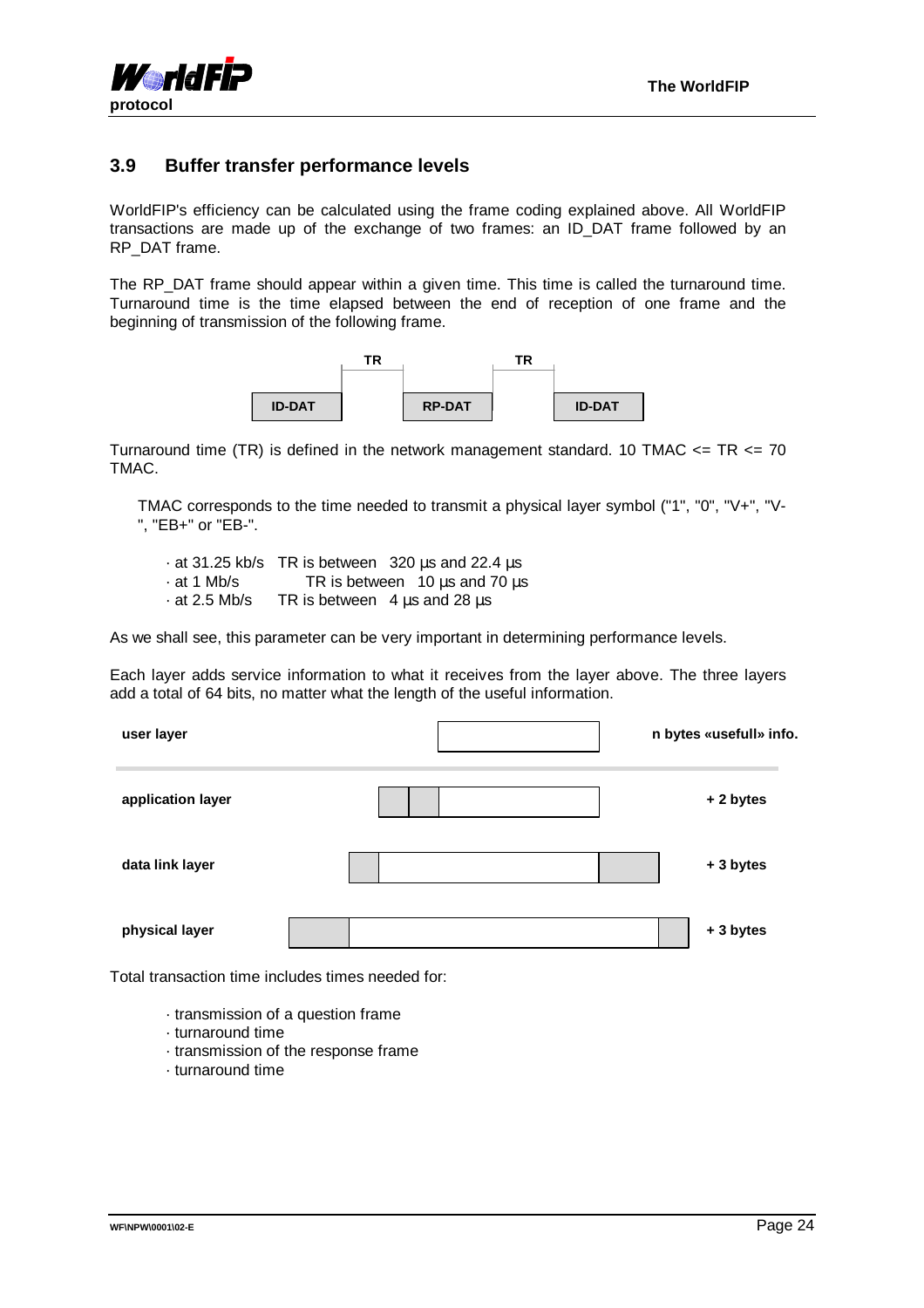

- question frame transmission time: 61TMAC (constant)
- response frame transmission time: 61 TMAC +  $n$ <sup>\*8</sup> TMAC ( $n$  = number of user bytes)
- turnaround time =  $2 * TR TMAC$  (TR  $>= 10$  and TR  $<= 70$ )

Efficiency is equal to the transmission time of the useful information divided by total transaction time.

Efficiency = **n**\*8 TMAC/(64 TMAC + **TR** TMAC + 64 TMAC + n\*8 TMAC + **TR** TMAC).

Efficiency = **n**\*8 TMAC/(128 TMACÿ+ **2TR** TMAC + **n**\*8 TMAC)

#### • **calculations based on TR = 10**

| length useful information | efficiency | useful throughput at 1 Mb/s | useful throughput at 2.5 Mb/s |
|---------------------------|------------|-----------------------------|-------------------------------|
| $n = 1$                   | 5.12%      | 51.28 kb/s                  | 128.21 kb/s                   |
| $n = 2$                   | 9.75%      | 97.56 kb/s                  | 243.90 kb/s                   |
| $n = 4$                   | 17.77 %    | 177.78 kb/s                 | 444.44 kb/s                   |
| $n = 8$                   | 30.18 %    | 301.89 kb/s                 | 754.72 kb/s                   |
| $n = 16$                  | 46.37 %    | 463.77 kb/s                 | 1159.42 kb/s                  |
| $n = 32$                  | 63.36 %    | 633.66 kb/s                 | 1584.16 kb/s                  |
| $n = 64$                  | 77.57 %    | 775.76 kb/s                 | 1939.39 kb/s                  |
| $n = 128$                 | 87.37 %    | 873.72 kb/s                 | 2184.30 kb/s                  |

#### • **calculations based on TR = 70**

| length useful information | efficiency | useful throughput at 1 Mb/s | useful throughput at 2.5 Mb/s |
|---------------------------|------------|-----------------------------|-------------------------------|
| $n = 1$                   | 2.89%      | 28.99 kb/s                  | 72.46 kb/s                    |
| $n = 2$                   | 5.63 %     | 56.34 kb/s                  | 140.85 kb/s                   |
| $n = 4$                   | 10.66 %    | 106.67 kb/s                 | 266.67 kb/s                   |
| $n = 8$                   | 19.27 %    | 192.77 kb/s                 | 481.93 kb/s                   |
| $n = 16$                  | 32.32 %    | 323.23 kb/s                 | 808.08 kb/s                   |
| $n = 32$                  | 48.85 %    | 485.55 kb/s                 | 1221.37 kb/s                  |
| $n = 64$                  | 65.64 %    | 656.41 kb/s                 | 1641.03 kb/s                  |
| $n = 128$                 | 79.25 %    | 792.57 kb/s                 | 1981.42 kb/s                  |
|                           |            |                             |                               |

When the useful information is very short, turnaround time is an important factor. If  $n = 1$ efficiency is almost two times lower when  $TR = 70$  ms.

WorldFIP does not escape the rule for calculating efficiency. The shorter the useful information, the lower the efficiency. Thus it is preferable to increase useful throughput by combining information in a data structure for transmission.

When comparing WorldFIP's efficiency with that of other types of networks it must be remembered that information produced is broadcast on the bus to all consumers. When information is destined to a large number of consumers, a single transaction is all that is needed to refresh the buffers of these consumers. In other types of networks there would be as many transactions as there are consumers.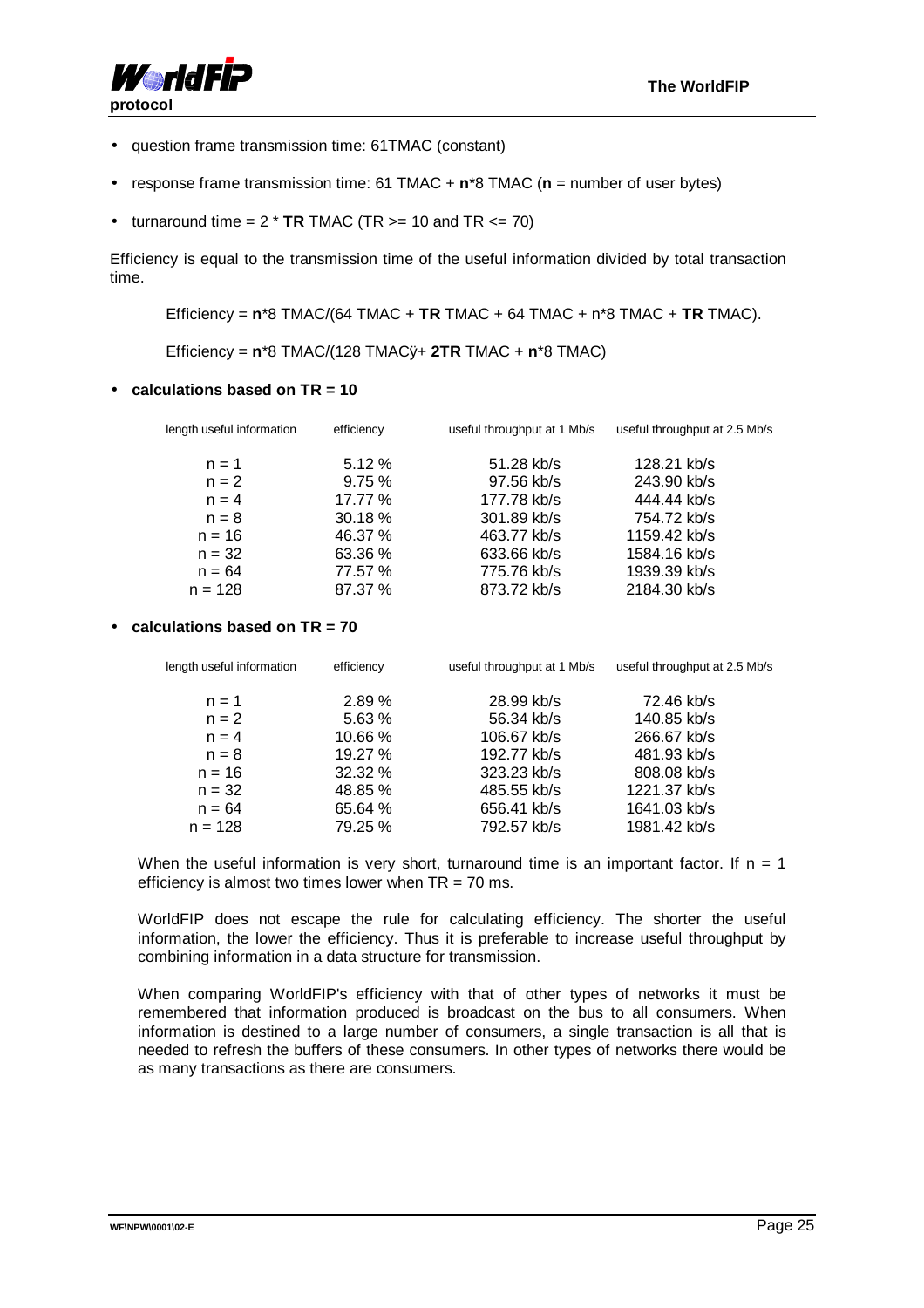

In a **1 Mb/s** network with a turnaround time of **10**m**s** it is possible to scan the following numbers of variables in a **5 ms** elementary cycle:

- 32 1-byte variables 18 16-byte variables
- 30 2-byte variables 12 32-byte variables<br>- 27 4-byte variables 7 64-byte variables
- 27 4-byte variables 7 64-byte variables<br>- 23 8-byte variables 4 128-byte variables
	- 23 8-byte variables 4 128-byte variables

In a **2.5 Mb/s** network with a turnaround time of **10**m**s** it is possible to scan the following numbers of variables in a **20 ms** elementary cycle:

- 320 1-byte variables 181 16-byte variables<br>- 304 2-byte variables 123 32-byte variables
- 304 2-byte variables 123 32-byte variables<br>- 277 4-byte variables 75 64-byte variables
- 
- 4-byte variables<br>8-byte variables<br>8-byte variables<br>22 128-byte variables  $-235$  8-byte variables

**WF\NPW\0001\02-E** Page 26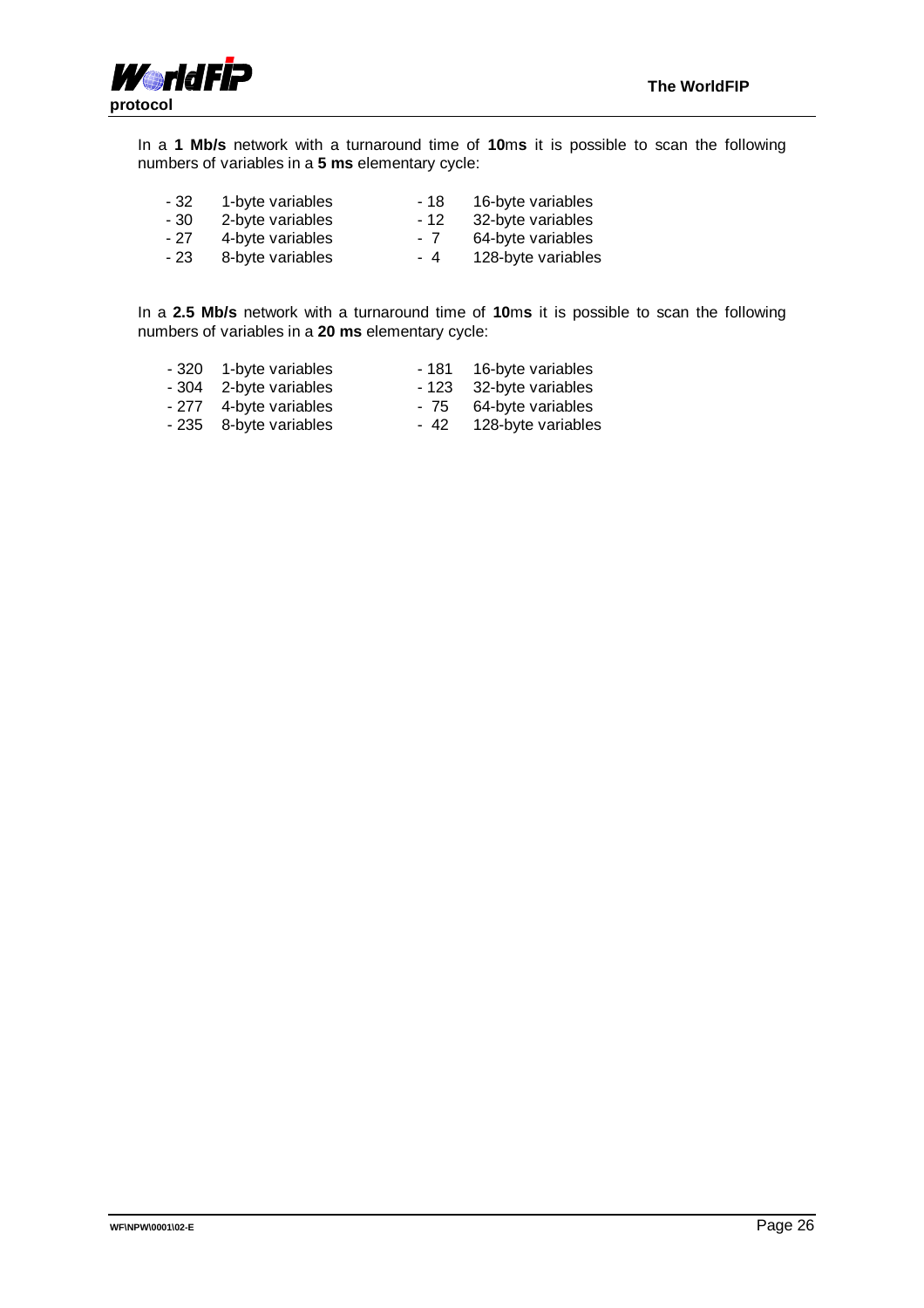

## **4. APPLICATION LAYER**

WorldFIP application layer services are divided into three distinct groups:

- ABAS (bus arbitrator application services)
- MPS (manufacturing periodical/aperiodical services)
- subMMS (subset of messaging services)



This section addresses only MPS.

The MPS application layer provides the user with:

- · local read/write services
- · remote read/write services
- · variable transmission/reception indications
- · information on the freshness of information consumed
- · information on the spatial and temporal consistency of data

### **4.1 Local read/write**

WorldFIP's application layer provides users with local variable read/write services. These services use data link layer services L\_PUT.reg and L\_GET.reg to place values in buffers or remove values from buffers. These services generate no traffic on the bus.



The mechanism shown above is valid only for non-resynchronized variables.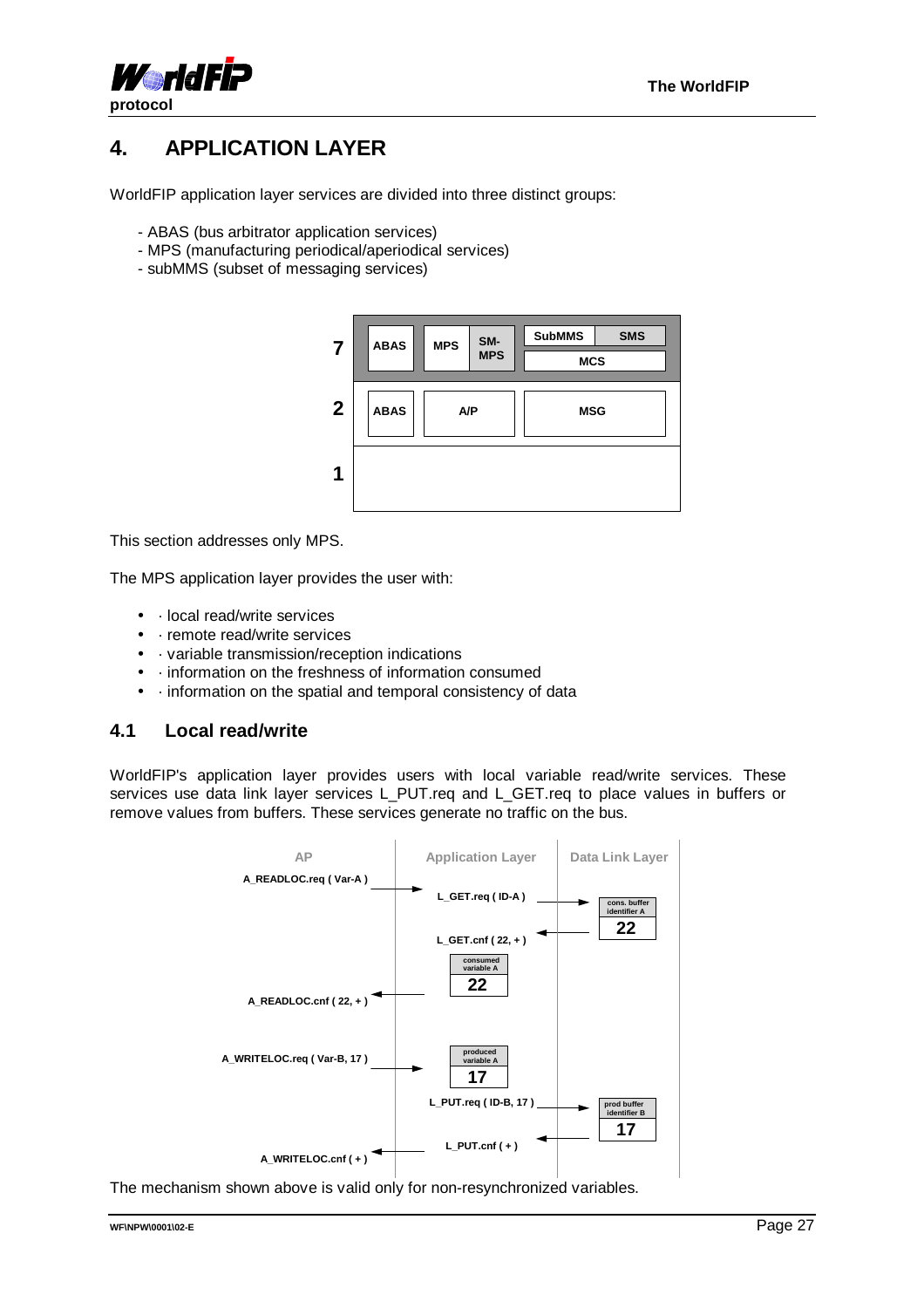

### **4.2 Reception/transmission indications**

If the user so chooses he can be informed of the transmission or reception of an identified variable. He can then use this information, for example, to synchronize himself with a piece of network information.

When the application layer receives a transmission or reception indication for a produced or consumed variable the application layer forwards this indication to the user.



When the station is configured it is necessary to indicate for each produced or consumed variable whether or not said variable generates one of these indications.

### **4.3 Remote read/write**

WorldFIP's application layer provides remote read/write services for identified variables.

#### **Mechanism for the remote reading of variable A:**

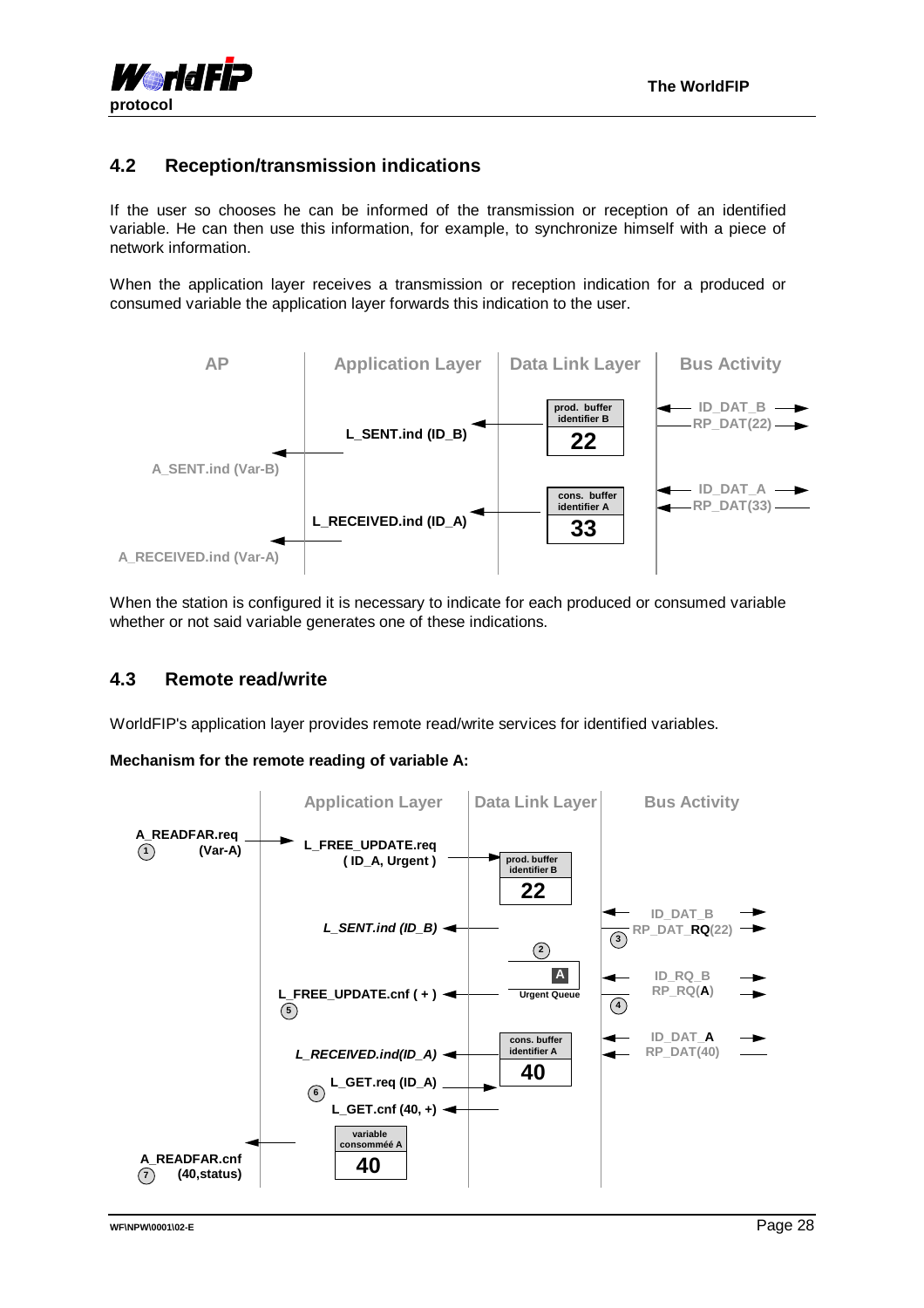

Remote reading takes place in several stages:

1 - The user makes a request for remote reading of the variable B: A\_READFAR.req(var\_B). The application layer then requests a free updating using L\_FREE\_UPDATE.req(ID\_B).

2 - The identifier ID B is added to a queue of aperiodic transfer requests.

3 - Using the first identifier produced by the station that is requested by the bus arbitrator, the data link layer responds by setting the RQ bit in the control field.

4 - Then in an aperiodic scanning window the bus arbitrator requests the contents of the aperiodic variable transfer request queue.

5 - Transmission of this queue triggers a confirmation of the request to update.

6 - Later, and once again in an aperiodic window, the bus arbitrator will scan the variable Var B. An indication of the reception of this variable will be sent to the application layer. The application layer will then use a local read service to access the latest value received.

7 - Confirmation, when positive, contains the value of the variable. A timer in the application layer is used to detect excessive waiting times.

The remote writing mechanism WRITEFAR.req(var) functions in almost the same manner. The application layer begins by updating the buffer containing the variable, then makes a request for its transfer. When the application layer receives an indication of transmission of the variable it confirms the service.

### **4.4 Resynchronization**

The application layer makes it possible for asynchronous application processes to participate in distributed synchronous applications by providing resynchronization services in production and consumption.

The resynchronization mechanism uses double memorization on the application layer level: a private buffer accessible only through the producing or consuming application process, and a public buffer accessible through the network, which removes or deposits values.

The consumption resynchronization mechanism consists of recopying the contents of the public buffer in the private buffer upon reception of a synchronization variable.

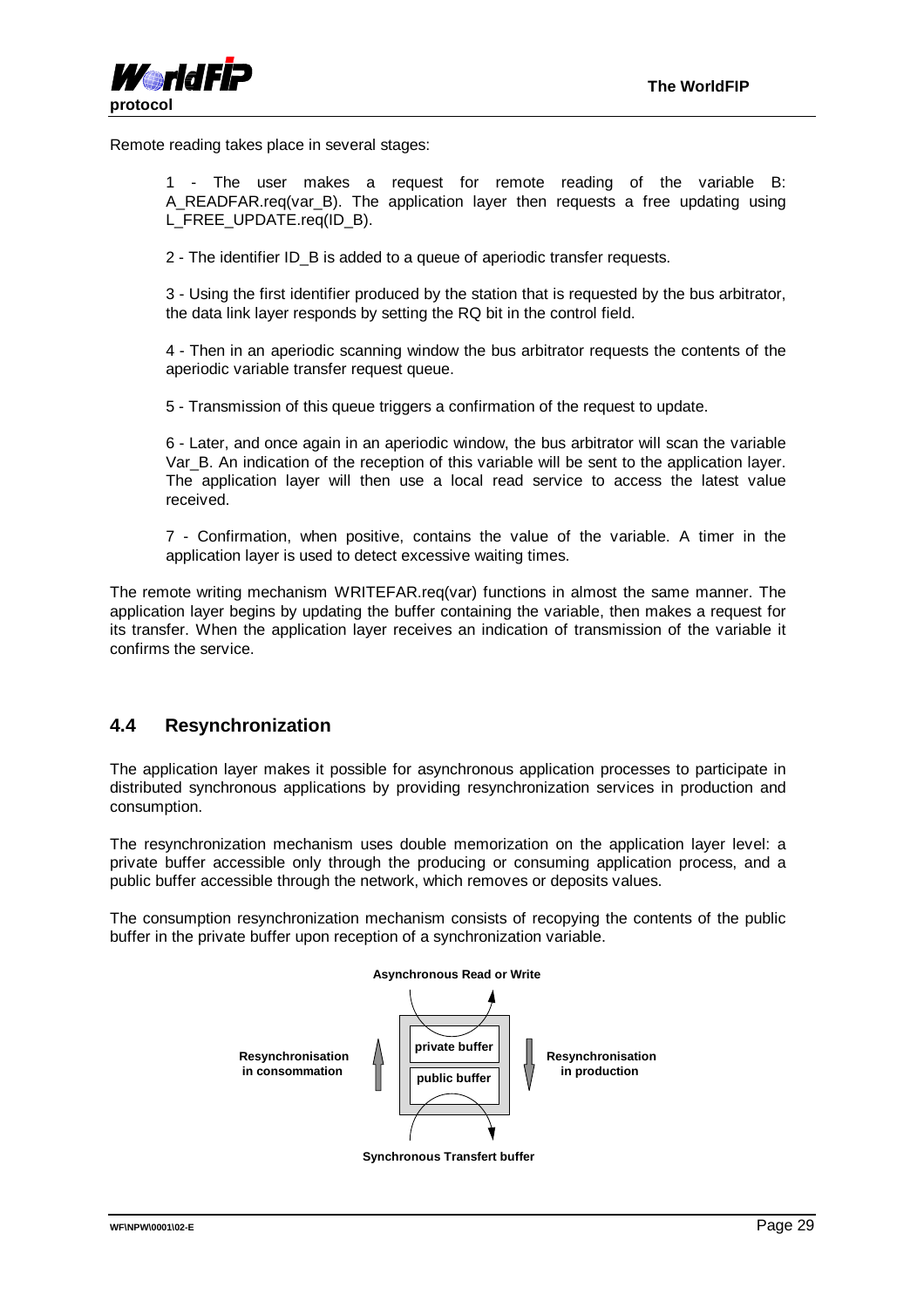

#### **protocol**

The production resynchronization mechanism consists of recopying the contents of the private buffer in the public buffer upon reception of a synchronization variable.

The figure above shows the contents of private and public buffers as a function of time for a produced resynchronized variable.



Using a local write service the user updates the variable's private buffer (curve on the figure).

Each time a resynchronization variable is received the application layer recopies the private buffer in the public buffer (shaded rectangles). The value in this buffer will be held until another synchronization variable is received.

The synchronization period corresponds to the periodicity of the synchronization variable in the bus arbitrator's scanning tables.

Resynchronization is an optional mechanism. When the station is configured it must be indicated for each produced or consumed variable if the variable is resynchronized. If the variable is indeed resynchronized the associated resynchronization variable must also be indicated.

When a variable is resynchronized in production, calling upon the service A\_WRITELOC.req places the new value in the private buffer without calling on the data link layer buffer updating service.

When a variable is resynchronized in consumption, calling on the service A READLOC.req removes the new value from the private buffer without calling on the data link layer buffer read service.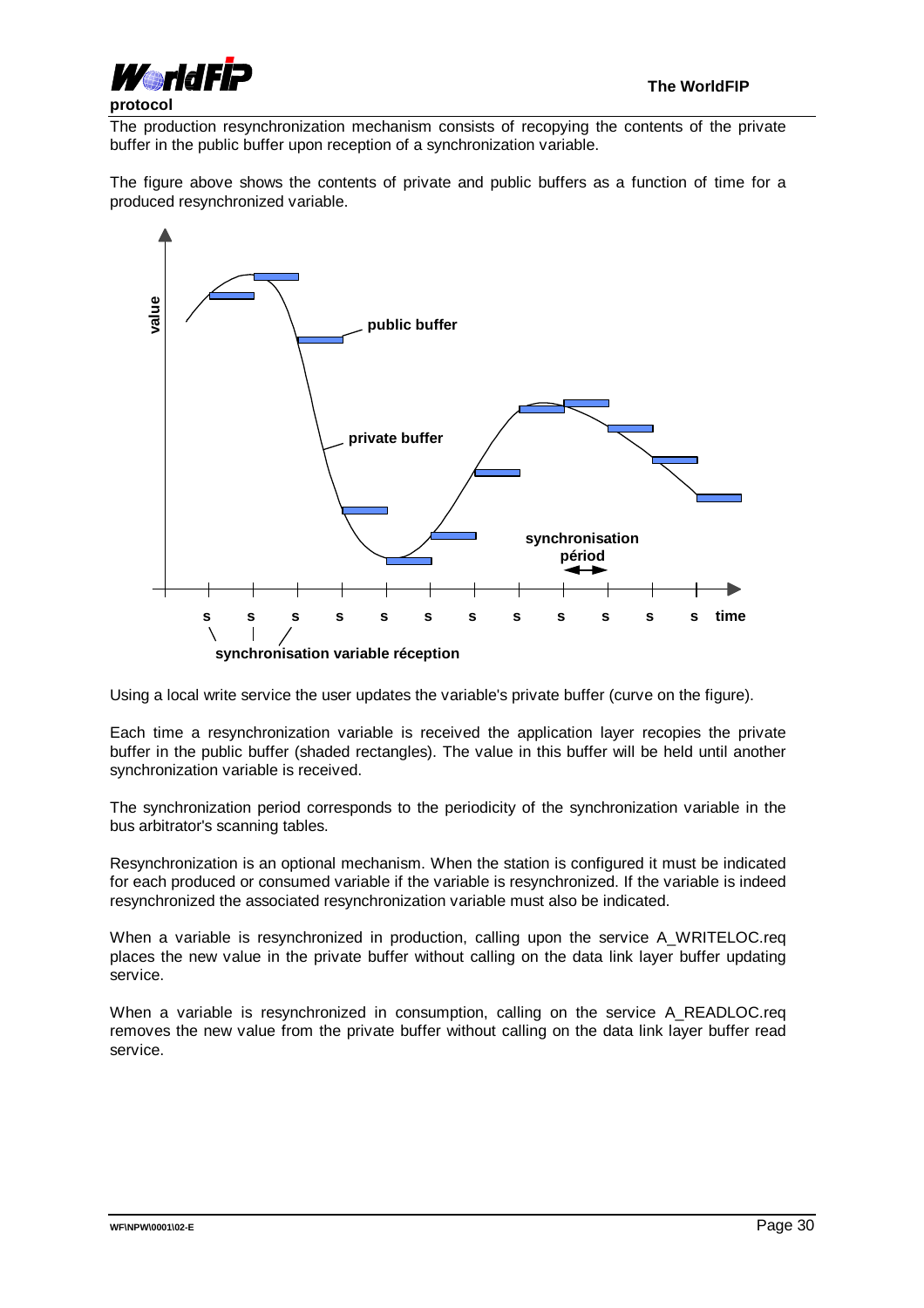

### **4.5 Promptness and refreshment**

When a user reads a variable in his local communications entity he can at the same time receive qualitative information concerning the freshness of the variable. This information is boolean, and can be elaborated for any produced or consumed variable.

Promptness and refreshment can be asynchronous, synchronous or punctual.

#### **Asynchronous refreshment**

Refreshment statuses are worked out by the application layers of producers of identified variables. For each variable produced it should be indicated whether or not a refreshment status is provided. If there is a refreshment status, the period of production associated with the variable must also be indicated.



The producer of the station on the left produces new values at its own rhythm in its communications entity. With each new write operation the producer's application layer uses the production delay to elaborate a refreshment status. A "true" status indicates the producer's application process is functioning properly.

All consumers of this variable consume an object made up of a value and a refreshment status.

Each consumer uses a read service to access the status and learn if the producer of the variable has respected the production delay attached to the variable.

The diagram below shows the mechanism for elaborating an asynchronous refreshment status using time elapsed and the instants when new values are written.



Whenever a new value is written the application layer sets the timer associated with the variable with the value of the production period. Status is "true" as long as this time has not expired.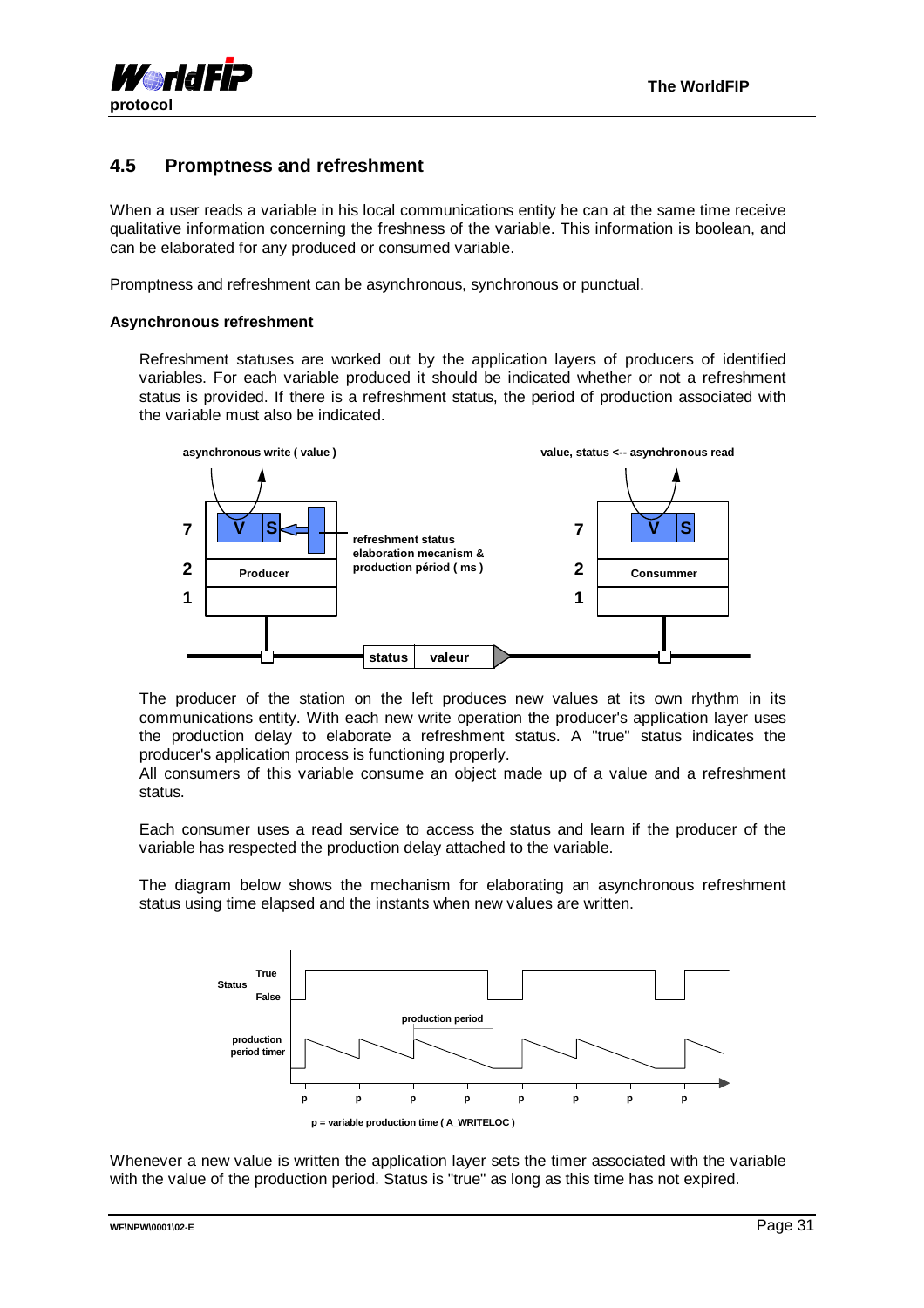

#### **Synchronous refreshment**

If a synchronous refreshment status is to be elaborated for a variable, the production period and the synchronization variable for elaborating the status must be indicated.

The diagram below shows the mechanism for elaborating a synchronous refreshment status using time elapsed and the instants when new values are written and associated synchronization variables received.



Each time a synchronization variable is received the timer is reset with the value of the production period and status becomes "false".

If the timer has not expired when the user writes a new value the status becomes "true" and remains "true" until the timer expires or a new synchronization variable is received.

#### **Asynchronous promptness**

Asynchronous promptness statuses are elaborated by the application layers of consumers of identified variables. For each variable consumed in each communications entity one must indicate whether or not a promptness status is elaborated. If a promptness status is required, the consumption period associated with the variable must also be indicated.



When an asynchronous promptness status is true it signifies that the buffer transfer mechanism is working properly, i.e., the bus arbitrator has respected the variable's scanning period and the data link layers of the producer and consumer are operating properly.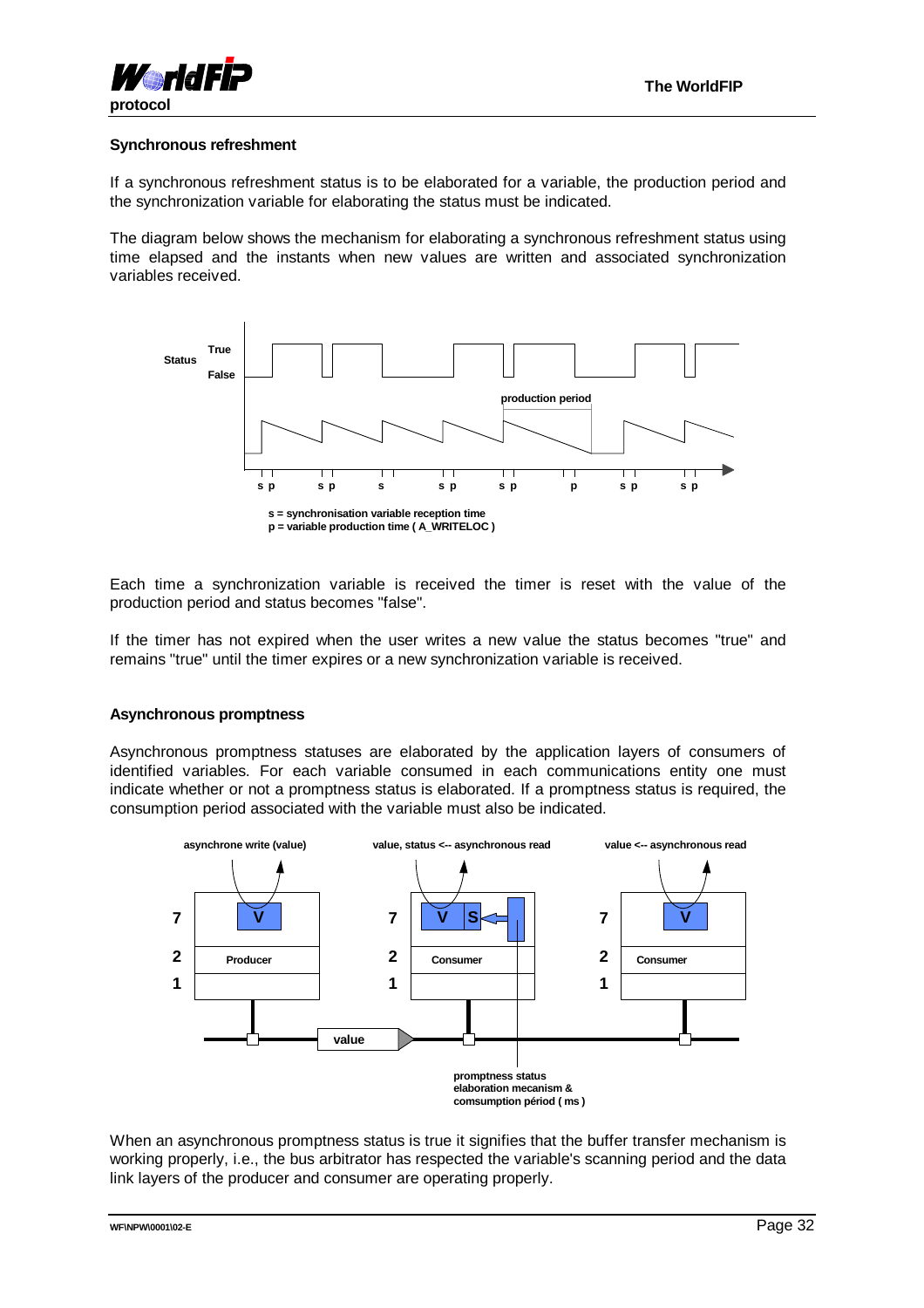

In the example below one station elaborates an asynchronous promptness status for a variable and the other does not. When the first station reads the value it obtains both the value of the variable and the promptness status. Since the value is made up of the <value, refreshment status> pair, the station knows whether or not the producer has respected the period of production and whether or not the buffer transfer mechanism is functioning correctly.

The diagram below shows the mechanism for elaborating an asynchronous promptness status using time elapsed and the instants when new values are received.



When a communications entity receives a new value it sets the asynchronous promptness timer associated with the variable consumed with the value of the consumption period. The promptness status becomes "true" and remains so until the timer expires.

### **4.6 Spatial and temporal consistencies**

WorldFIP's application layer provides a list reading service. A list is made up of a set of consumed variables. This service reads globally in the application layer all the values making up the list. It then provides the user with a "super-status" informing him on the freshness of the information he consumes. It can also provide a spatial consistency status indicating that all copies of this list are identical in all the communications entities that consume the list.

#### **Temporal production consistency**

Temporal consistencies are boolean statuses that can be optionally elaborated by the consumers of a list of identified variables. Temporal consistencies can be in reference to production or consumption. They can be asynchronous or punctual.

In the example below three sensors (flow, temperature, pressure) each produce a value with which a refreshment status is associated. The station consumes the list made up of these three variables.

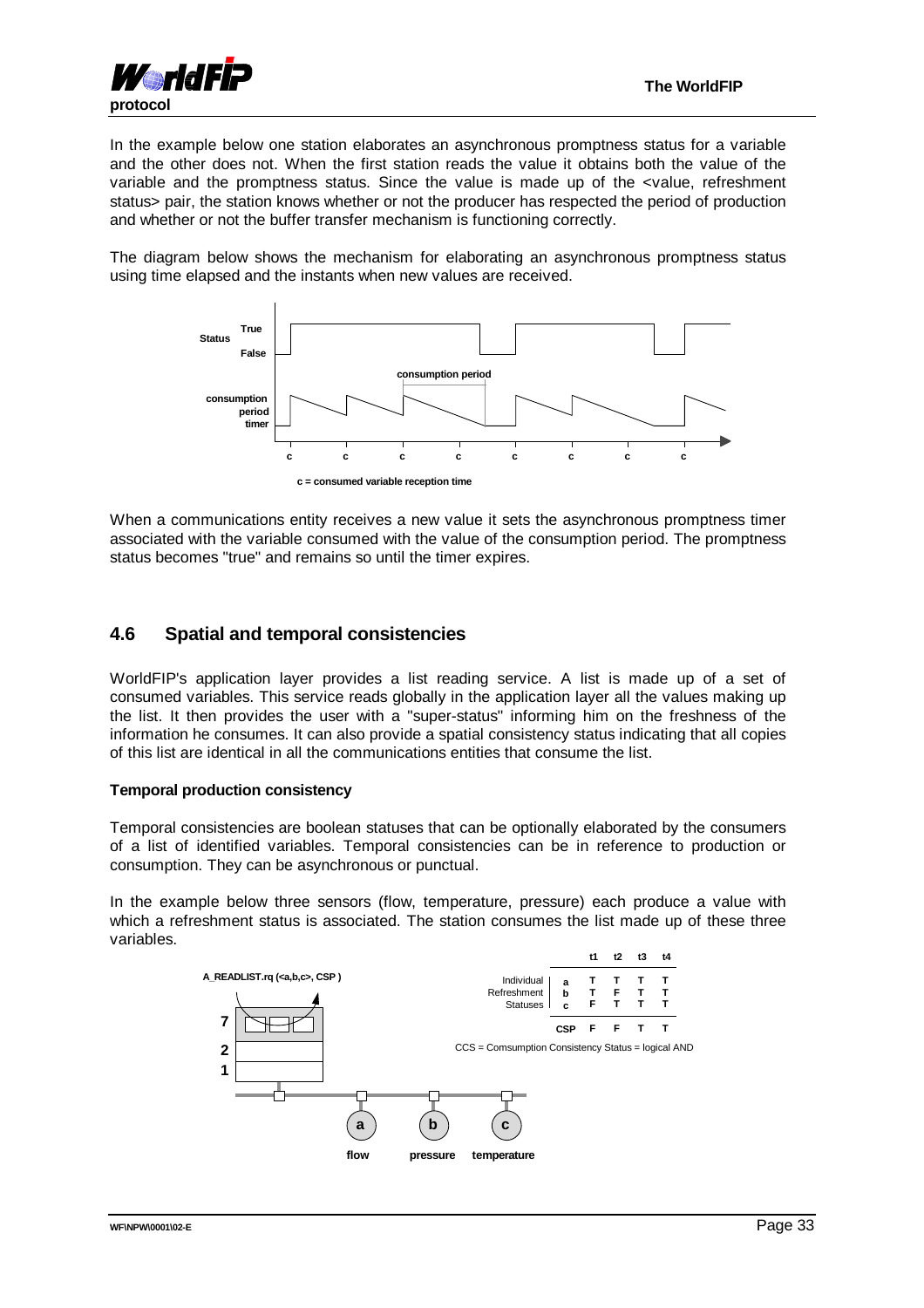

The application layer of the consumer of the list consumes three <value, status> pairs and applies a logical AND to the individual refreshment statuses. If all these statuses are true, the temporal production consistency status is true; otherwise it is false.

The user, with a single read operation, will know if all the producers have respected the production periods associated with the variables they produce.

Temporal consumption consistency is produced by applying a logical AND to all the individual promptness statuses.

#### **Spatial consistency**

Spatial consistency is a boolean status optionally elaborated by the application layers that consume a list of variables. The principle is relatively simple: if all the copies of the list are identical the status is true, otherwise it is false.

Implementing this principle is much more complex and uses constructions of special elementary cycles, exchanges of individual spatial consistency variables, and mechanisms for restarts in case of faulty reception.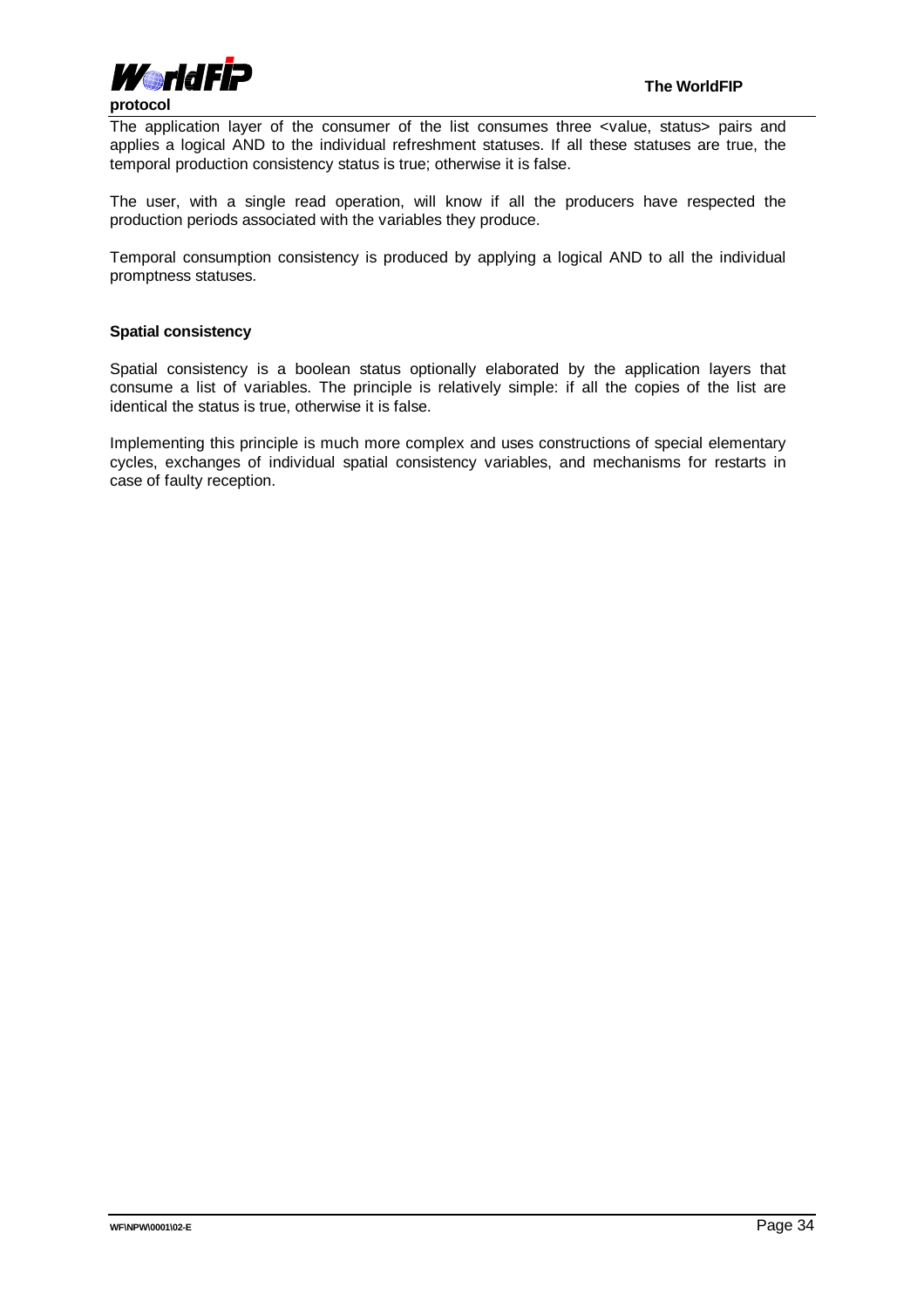

## **4.7 Variable types and Protocol Data Units ( PDUs)**

Identified variables produced or consumed by a user can be simple:

- Boolean
- Integers (two's complement notation)
- Bit string (32 bytes maximum)
- Byte string (126 bytes maximum)
- Visible string (126 bytes maximum, composed only of characters  $\otimes$  A...Z, a...z, 0...9, . \$  $\bar{ }$ )
- General time in 14 characters, coding: AAAA MM JJ HH MM SS
- 4-byte simple precision floating point (ANSI/IEEE/754 standard)
- 8-byte double precision floating point (ANSI/IEEE/754 standard)

Or structured:

- structure of simple types
- structure of structures
- table
- table of tables
- table of structures
- lists

- ...

These variables are transported on the network inside PDUs (Protocol Data Units). These different types of PDUs are coded using the ASN.1 transfer syntax (NF Z 70 005/2).

Variables are usually transported in Compact Value PDUs. The transmission of a 16-bit integer would be transported in a PDU coded as follows:



The application layer adds two bytes to the coding of the 16-bit integer. The first byte indicates the type of PDU, and the second the length of the information it contains.

### **4.8 Conformance classes**

The application layer defines a set of conformance classes:

- · vertical conformance is used to specify the application layer services supported.
- · horizontal conformance

is used to specify the types of refreshment, promptness statuses, consistencies and resynchronizations supported by the application layer.

• · type conformance

is used to indicate the sub-set of types supported by the station.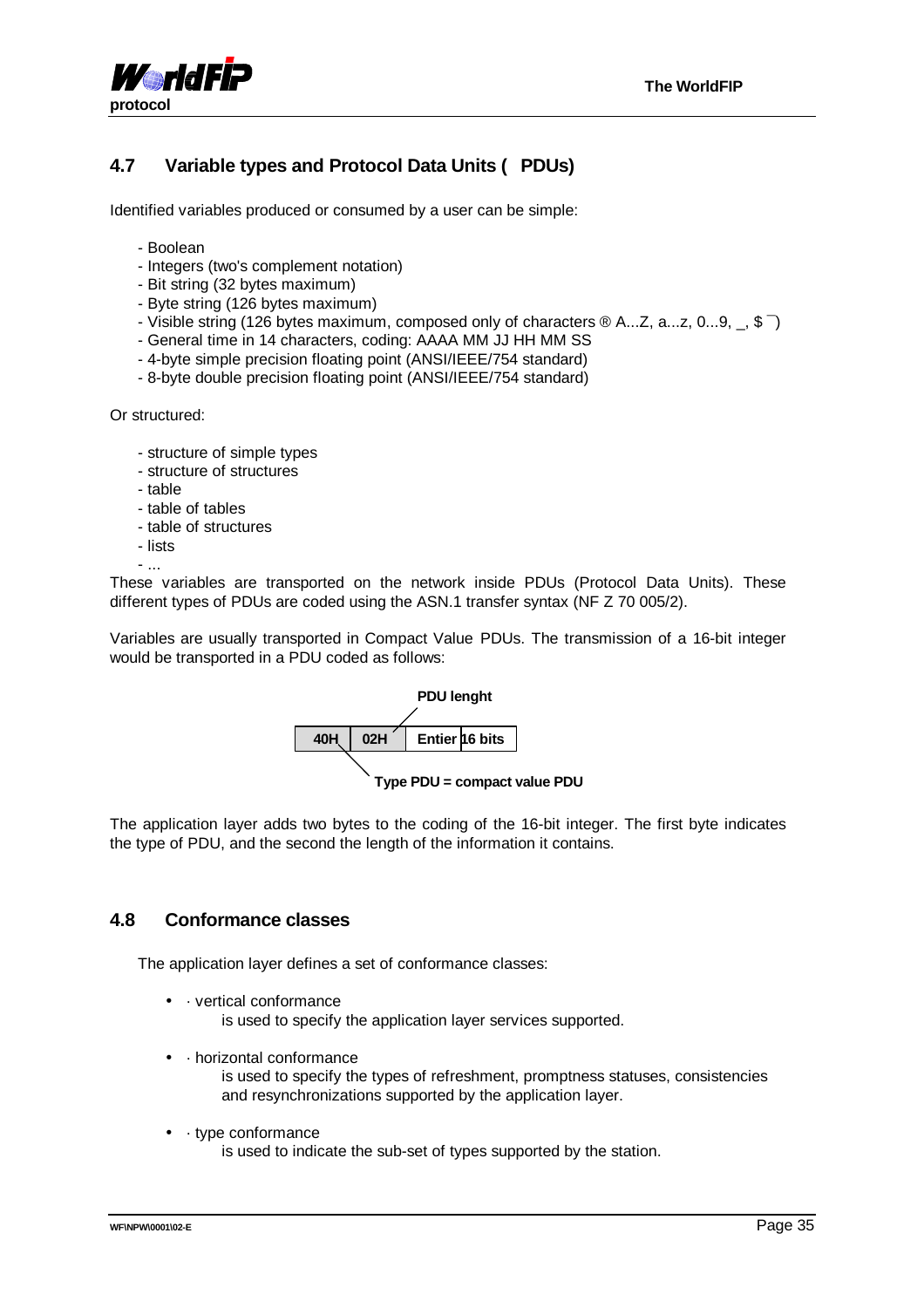

## **5. NETWORK MANAGEMENT**

The network management standard describes the set of services used to manage communication, as well as the set of communications resources needed.



There are two families of network management services:

- SM\_MPS: set of network management services based on MPS.
- SMS: set of network management services based on message services (MCS-MSG)

SM\_MPS services are not sufficient for complete management of a remote communications entity.

Communications resources are represented in the MIB (Management Information Base). This MIB is a tree-like data structure. It describes layer by layer each of the attributes and the extent of each service.

There are three essential network management functions:

- · Management of the operating mode:
	- Start/Stop commands
	- Validation/Invalidation commands
	- Reset commands
	- Read/write functions
- · Management of the configuration:
	- Creation of objects
	- Destruction of objects
	- Starting/stopping communications entities
- · Management of failures and performance levels:
	- reading counters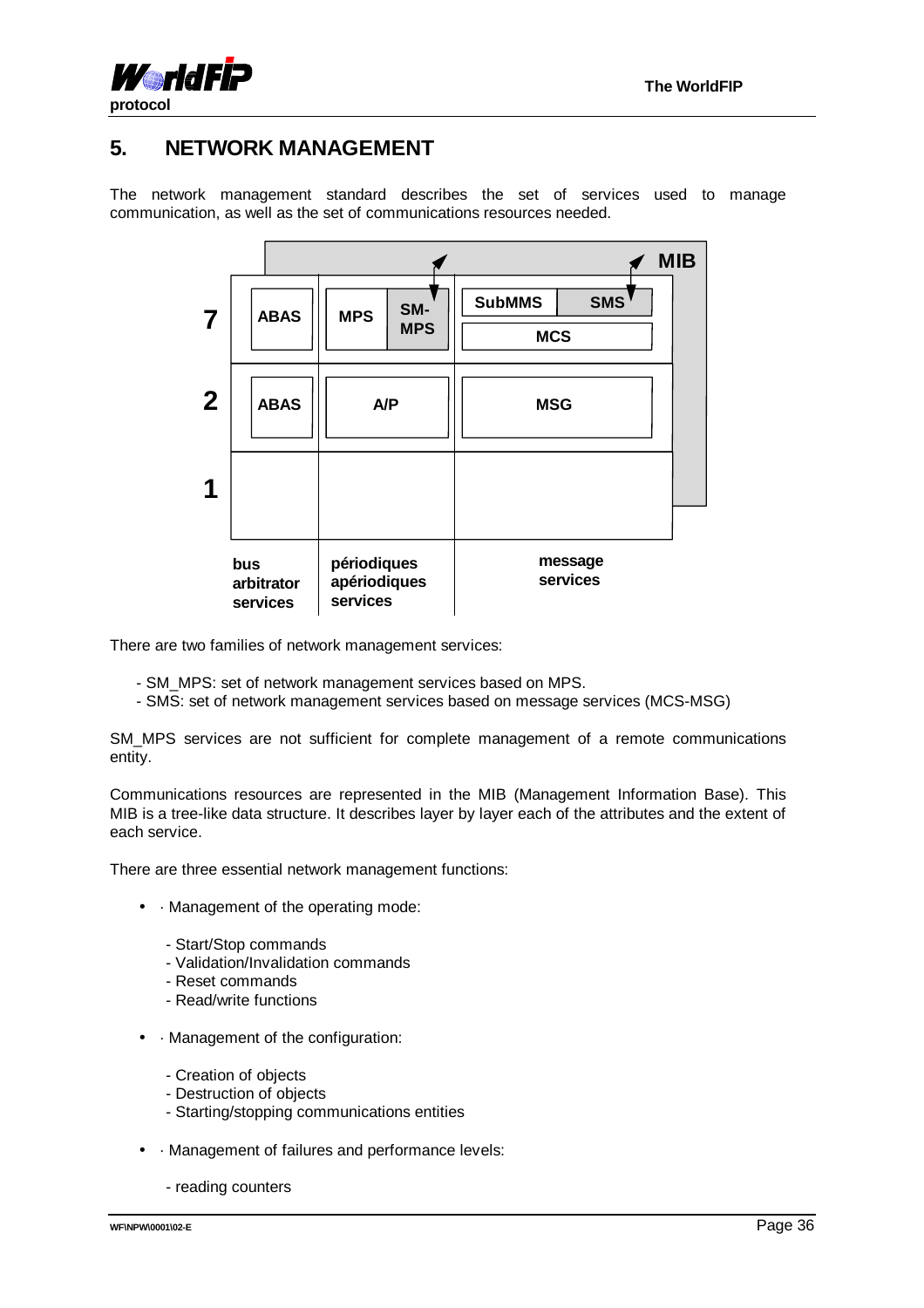

- resetting counters to zero

A WorldFIP station has two distinct types of application processes:

- the user AP that carries out functions of the distributed application
- the SMAP (System Management Application Process) that handles network management functions

There are two types of SMAP:

- The agent SMAP, that responds to remote calls
- The manager SMAP, that manages the network

The figure below shows two WorldFIP stations. Each contains an **AP** and a **SMAP**.



The first station is the Manager. The Manager conducts dialogue using network management variables (pres 10, ident 10, ....) and read/write services. The Manager has a super-MIB describing the characteristics of all the stations on the network. This information enables him to configure and start up remote stations, etc. This station also has an AP, which participates in the distributed application using the variables var\_1 and var\_2 that it produces and consumes.

The second station is an agent, which will receive commands to start up or to remotely download a configuration through the network management variables managed by its system management application entity (SMAE). These commands, downloading, etc. will act directly on its MIB (Management Information Base). This station also has an AP, which participates in the distributed application through the variables var\_1, ..., var\_9 managed by its AE (Application Entity).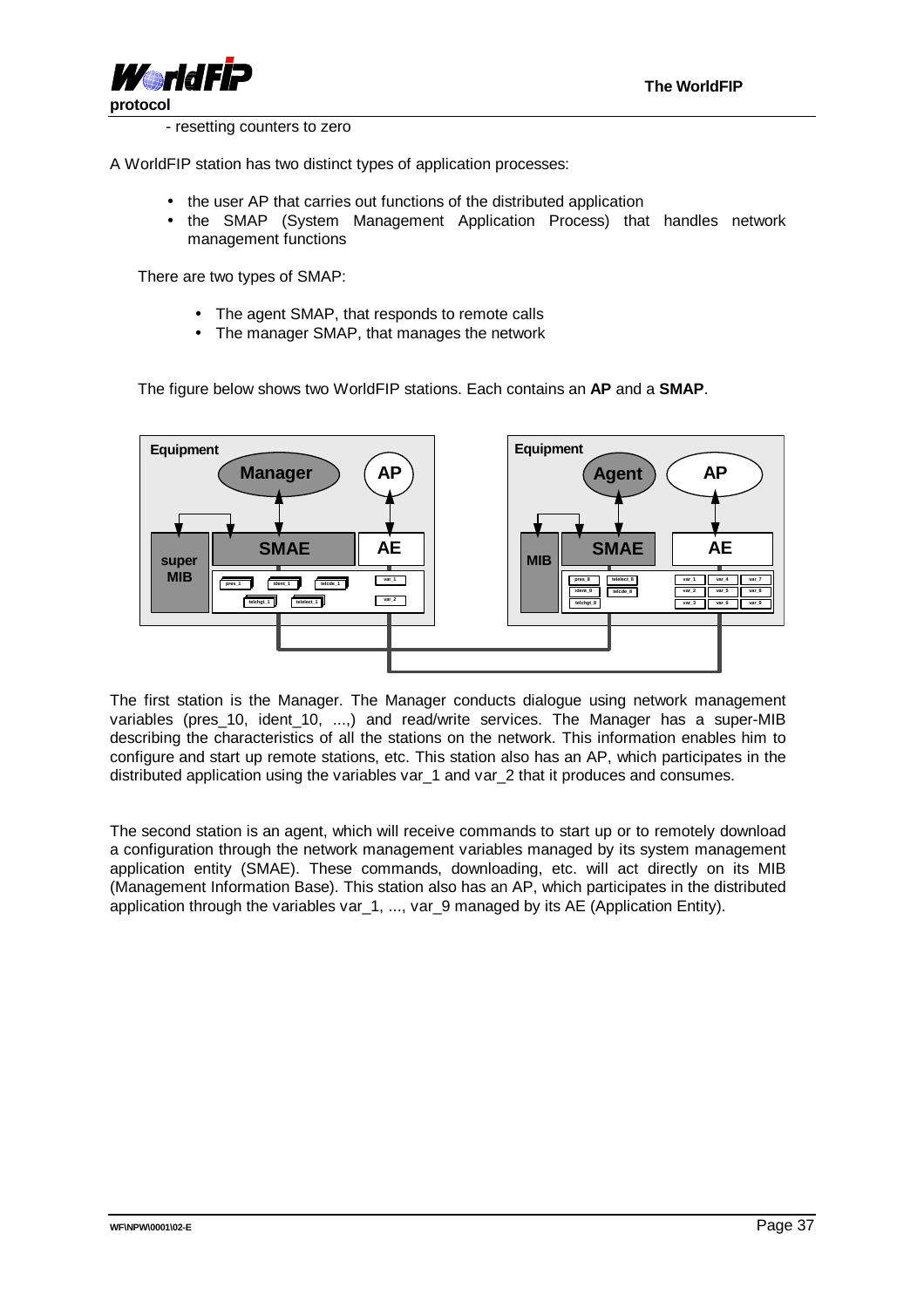

### **5.1 Local and remote services**

Network management services can by local or remote. Although no physical address is used in the transfer of identified variables, all WorldFIP stations must have a physical address and an application tag. The address of a station is coded in a byte, and numbers of stations are from 0 to 255. The application tag (TagName) is a string of 32 characters (example: "blue tank sensor").

This information can be furnished locally within the station (switch, pocket, PROM, ...) or remotely through the network. A manager cannot assign a physical address to a station if the station does not have an application tag.

To assign an application tag to a device the manager and the agent must be linked in a point-topoint logical connection. Thus to assign an application tag to a device, at a given instant there must be only that device which does not have a tag. The simplest means of achieving the pointto-point logical connection is to be physically point-to-point.

A universally allocated identifier (9000 hexa) is produced by the manager. This identifier contains the string of characters making up the application tag. This identifier is consumed by the agent.

Once the agent knows its application tag (entered locally or downloaded from a distance) the manager can assign his physical address. To do so, he produces another universally allocated identifier (9001 hexa) containing the < tag, address > pair. The manager manages a table showing the correspondence between tags and station numbers.

When the agent receives the variable he compares the tagName received and the tagName stored. If these are identical the station takes the physical address into account. The station then knows its identity and its number. Using this number the station can create a set of network management variables in its System Management Application Entity (SMAE). These variables will enable the station to receive other remote downloads or commands.

### **5.2 Multi-AEs**

As we have seen before, a station has an AP that carries on dialogue using the variables contained in an AE. A station also has a SMAP which communicates using variables contained in a SMAE.

For reasons of security or progressive start-ups, or for problems with limited SM\_MPSs, a WorldFIP station can manage up to eight application entities (AE/SEi).



The communications entity contains four boxes: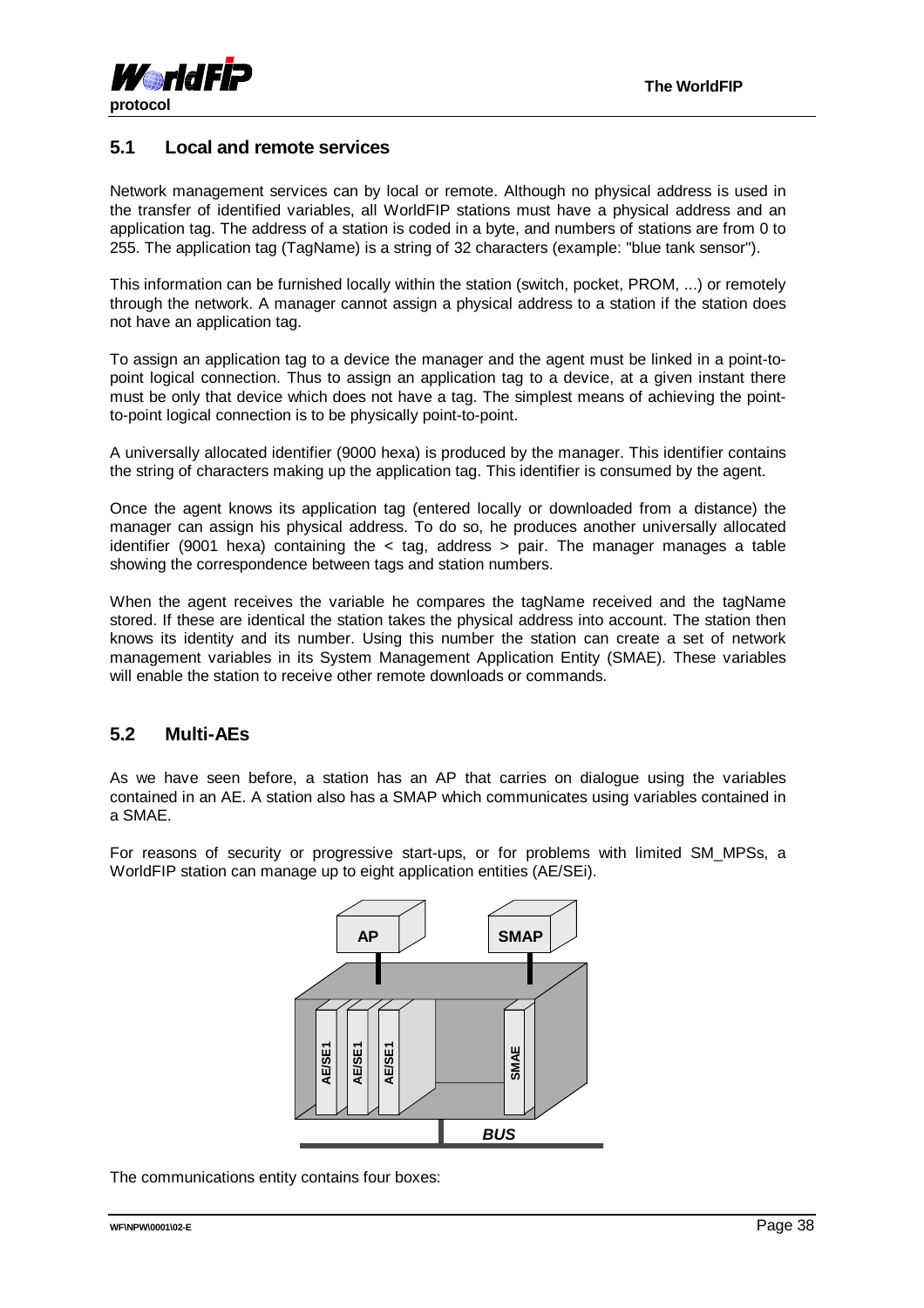

- **AE/SEi** boxes: These boxes are data structures from the MIB. They each contain a certain number of user identified variables. These boxes contain the complete description of each variable: type, periodicity, refreshment status, identifier number... These boxes also contain information on the number of objects present in the box, the operating status of the box (In\_Operation, Stop,...). One AE/SEi box can be in operation while another is stopped. An identifier cannot be part of two or more boxes at the same time.
- **SMAE** box: This box contains all WorldFIP variables produced and consumed for network management. These variables are used for example to load a configuration, to start up an application entity, or to validate/invalidate a set of variables.

### **5.3 List of SM\_MPS services**

SM\_MPS services are used for:

- attributing a physical address and tagName
- remote downloading of identifiers
- remote reading (rereading of configuration)
- remote control operations (Start, Stop, Validation or Invalidation of one or more AE/SEs)
- remote monitoring (reading of AE/SE operating states)
- reports (all error counters and performance level evaluation devices)
- management of a presence or identification variable
- management of a list of stations present

### **5.4 Identifier allocation space**

In order to carry out the SM\_MPS services defined above, when a station learns its physical address it creates a number of network management variables whose identifier numbers are a function of this address.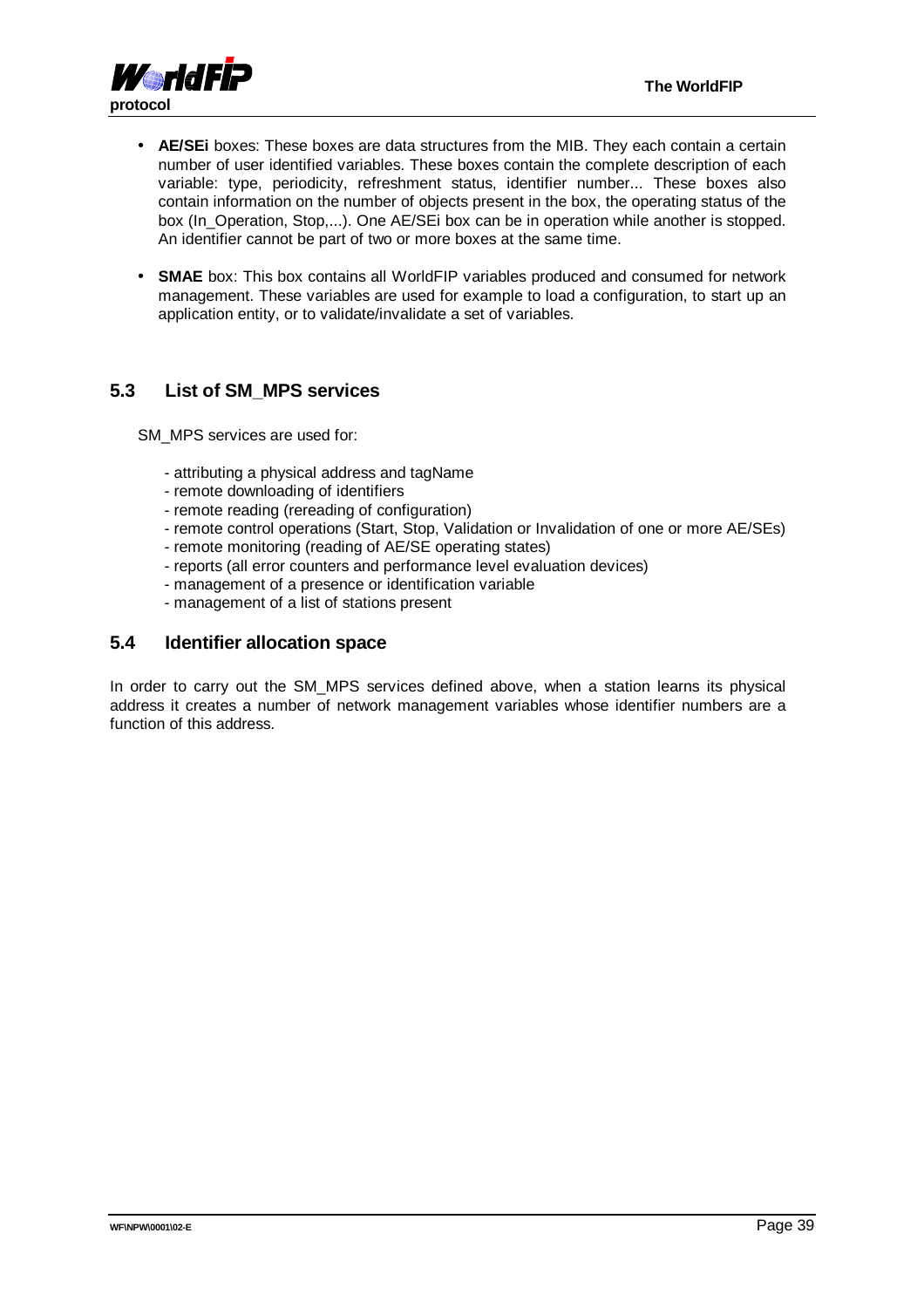

Since WorldFIP identifiers are coded in 16 bits, 65536 identified variables can be addressed. The table below shows the identifier allocation space that a station must respect.



This allocation space is divided into eight separate zones. Each zone contains identifier numbers that play a special role.

#### **Zone 1**

This zone contains the identifiers of physically allocated variables. Each station has 16 physically allocated variables that can be produced or consumed. When a station learns its physical address it creates these identifiers using the address. The physical address is represented by XX and the variable number by the shaded area. If the station number is 45 hexa, the station will create the identifiers 0045, 0145, 0245, 0345, ..., 0D45, 0E45, 0F45. This memory contains 4096 identifiers.

#### **Zone 5**

This zone is the description zone for zone 1. For each identifier this zone contains an associated description variable. The identifier number of the description variable is obtained by setting bit 15 of the zone 1 variable identifier to "1".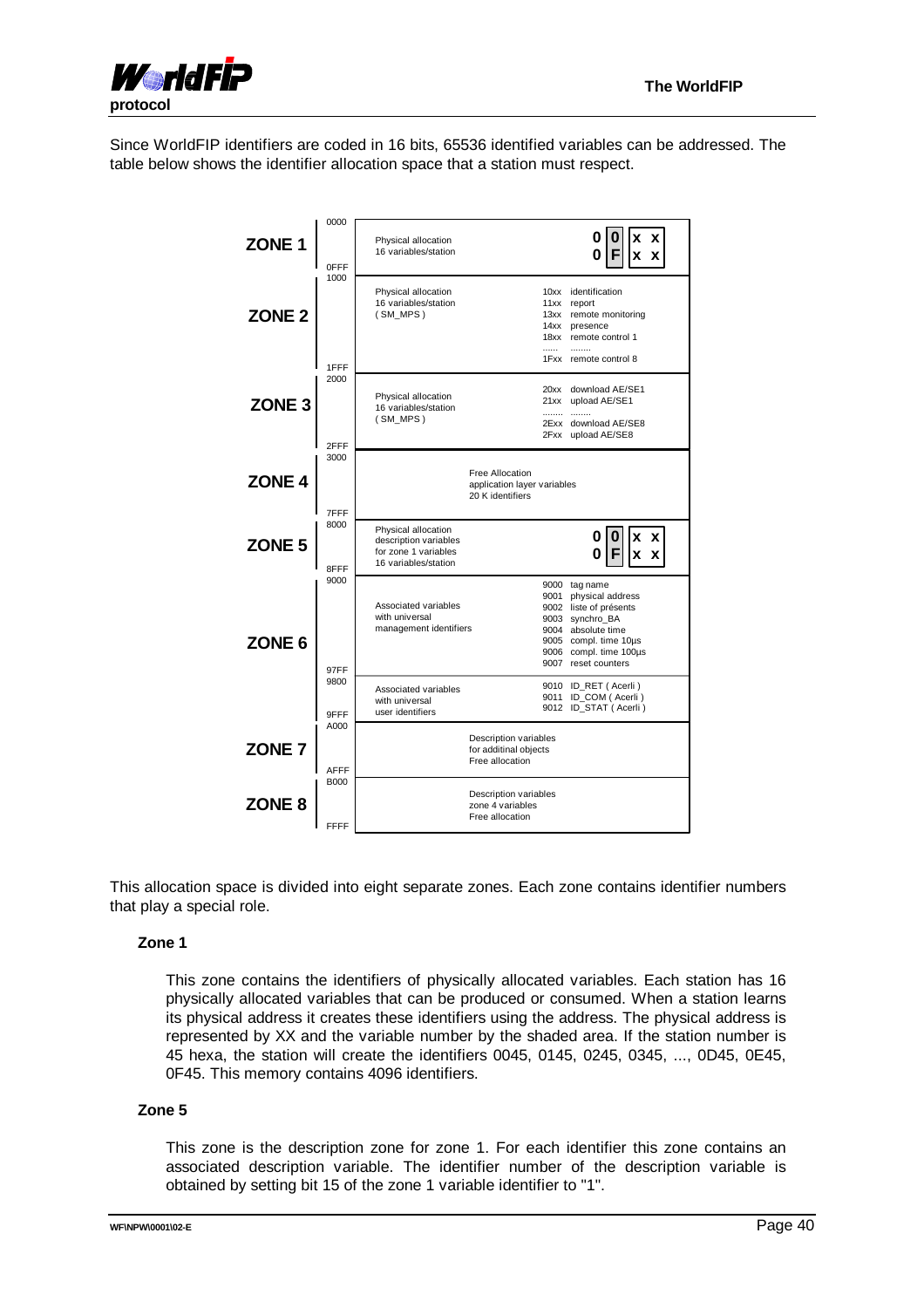

#### **Zones 2 and 3**

These zones contain the network management identifiers. When the station learns its physical address it creates the identifiers associated with the SM\_MPS services supported. For example, if station number 45 hexa supports all SM\_MPS services, manages 3 AE/SEs and can be piloted by 3 managers, it creates the following variables in its SMAE entity:

**45** Identification variable produced **45** Report variable produced **45** Remote monitoring variable produced **45** Presence variable produced **45** Man1 remote monitoring variable consumed **45** Man2 remote monitoring variable consumed 1A**45** Man3 remote monitoring variable consumed **45** AE/SE1 remote monitor variable consumed **45** AE/SE1 remote read variable produced **45** AE/SE2 remote download variable consumed **45** AE/SE2 remote read variable produced **45** AE/SE3 remote download variable consumed **45** AE/SE3 remote read variable produced

The SM MPS agent dialogues with a manager by consuming and producing these variables. These two zones contain 8192 identifiers.

#### **Zone 4**

Zone 4 is a free allocation zone. APs can choose identifiers in this zone to represent application variables that are a part of the distributed application. This zone contains 20480 identifiers. Description variables for zone 4 variables are found in zone 8.

#### **Zone 6**

This zone contains universally allocated identifiers. These identifier numbers set aside by the standard are used to code variables of general interest such as the identifier for allocating a tagName, the identifier for allocating a physical address, the identifier for the list of stations present, etc.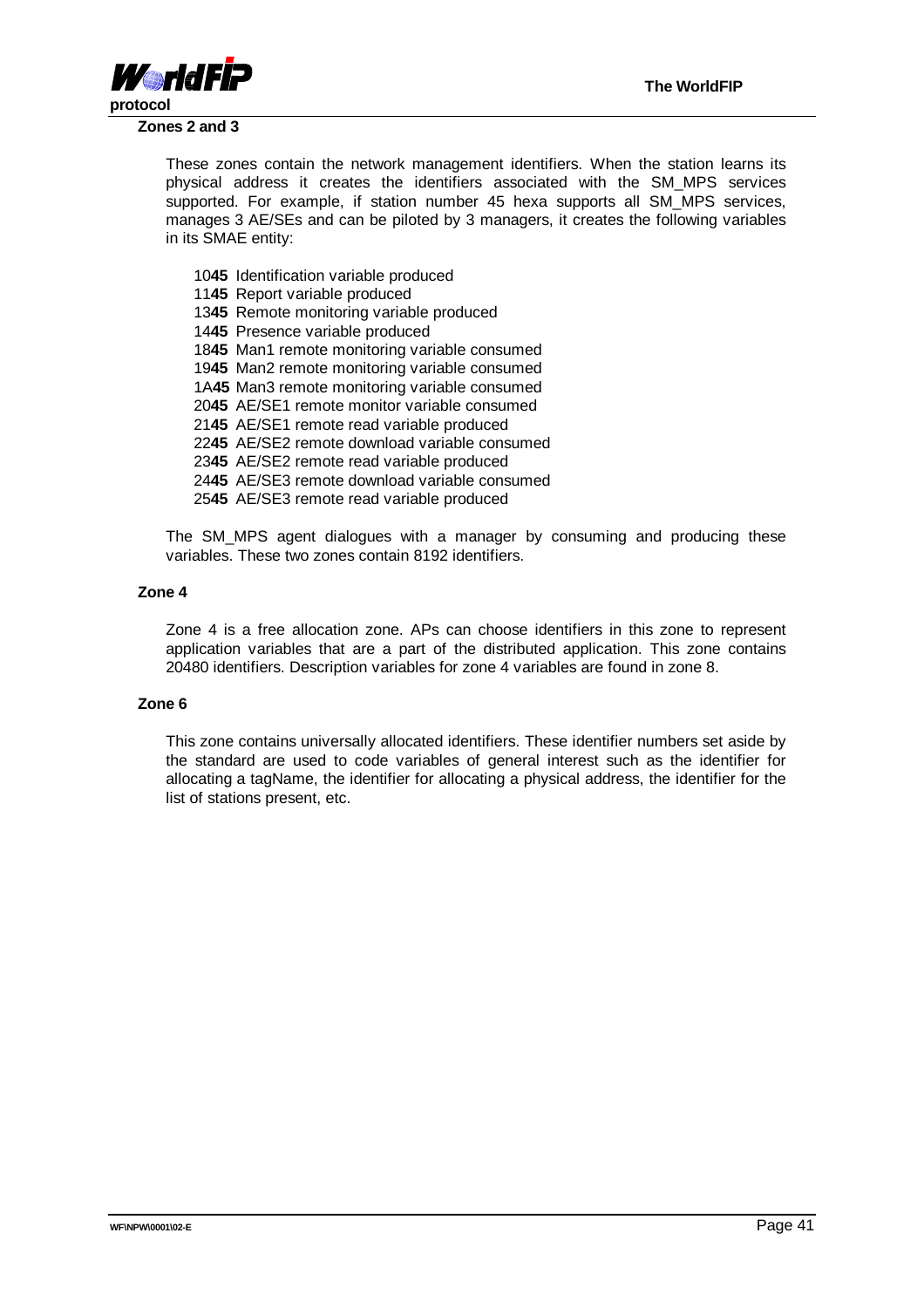

### **5.5 SM\_MPS services and PDUs**

SM\_MPS services can be called upon locally or remotely. When they are solicited by a remote manager, this remote manager generates PDUs containing the command to execute, and any necessary data.

The figure below shows the various types of PDUs generated by SM\_MPS and MPS.



PDUs are coded using the same transfer syntax as that used by MPS.

### 5.5.1 Tagging and addressing PDUs

These PDUs are used to give a station an application tag and a physical address. The station will take this information into account only if it does not already have such information. When the station receives its number it creates physically allocated variables and then starts up its SMAE entity. These PDUs are produced by the manager and consumed by the agents.

### 5.5.2 Remote download PDUs

If a station supports remote downloading the manager constructs and sends a remote download PDU for each AE/SE. This PDU contains a set of identifiers.

A station that is completely pre-configured knows in advance the number of AE/SEs managed, the number of variables in each of these AE/SEs, the number of each variable in the AE/SEs and their mode (produced or consumed).

The manager constructs the remote download PDU in accordance with this pre-configuration. Identifiers are attributed in the order stated by the agent. The remote download PDU should contain exactly the same number of identifiers as the AE/SE.

These PDUs are produced by the manager and consumed by the agents.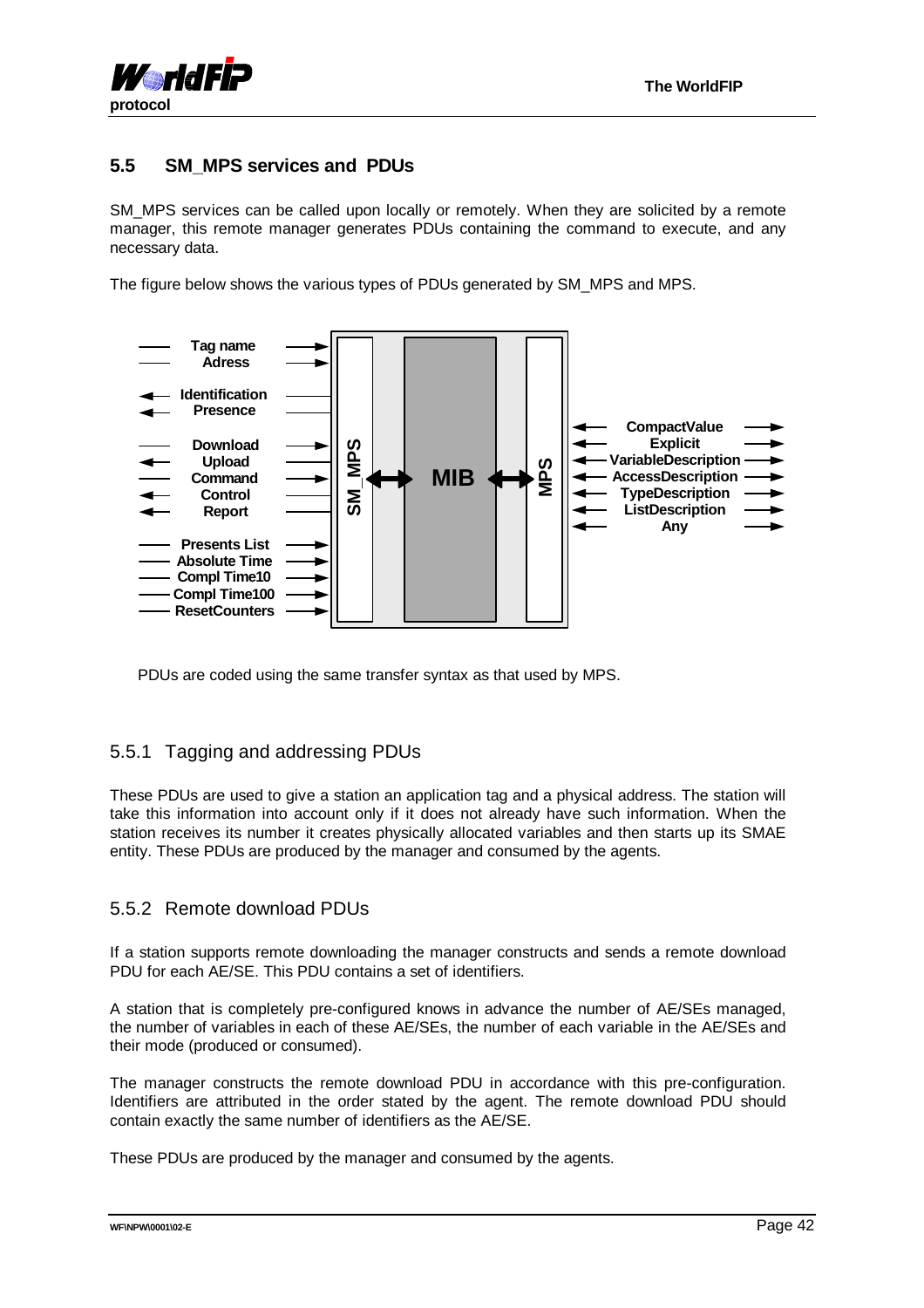

**protocol**

#### 5.5.3 Remote read PDU

Once the agent has received a remote download PDU, it creates identifiers in accordance with the values received. To create identifiers the station makes a connection between its layer 7 variables and these identifiers. To confirm the service the agent recopies the remote download PDU received in the associated remote read PDU.

When the manager receives a remote read PDU it checks to see if the remote download PDU transmitted and the remote read PDU received are identical.

A remote download PDU can contain some 60 identifiers. These PDUs are produced by the agents and consumed by the manager.

### 5.5.4 Presence PDU

All stations transmit a presence variable. This 3-byte variable contains summarized information on the station's global operating state. Presence variables are systematically consumed by the active bus arbitrator, which compiles a list of stations present. The agent updates this PDU according to its configuration status.

These PDUs are produced by the agents.

### 5.5.5 Identification PDU

The identification variable contains a detailed description of the communications entity. This variable contains the following information:

- manufacturer name
- model
- tagName value
- SM\_MPS functions supported
- SMS functions supported
- conformance classes layer-by-layer

The information contained in this variable is pre-set by the manufacturer.

#### 5.5.6 Remote control PDUs

A manager can send the following commands to an agent:

- Start AE/SE
- Stop AE/SE
- Reset AE/SE
- Validate AE/SE
- Invalidate AE/SE
- Reset counters

When the manager sends the command it also states the scope of the command in an eight-bit word. Each bit corresponds to an AE/SE.

Remote control PDUs are produced by managers and consumed by agents.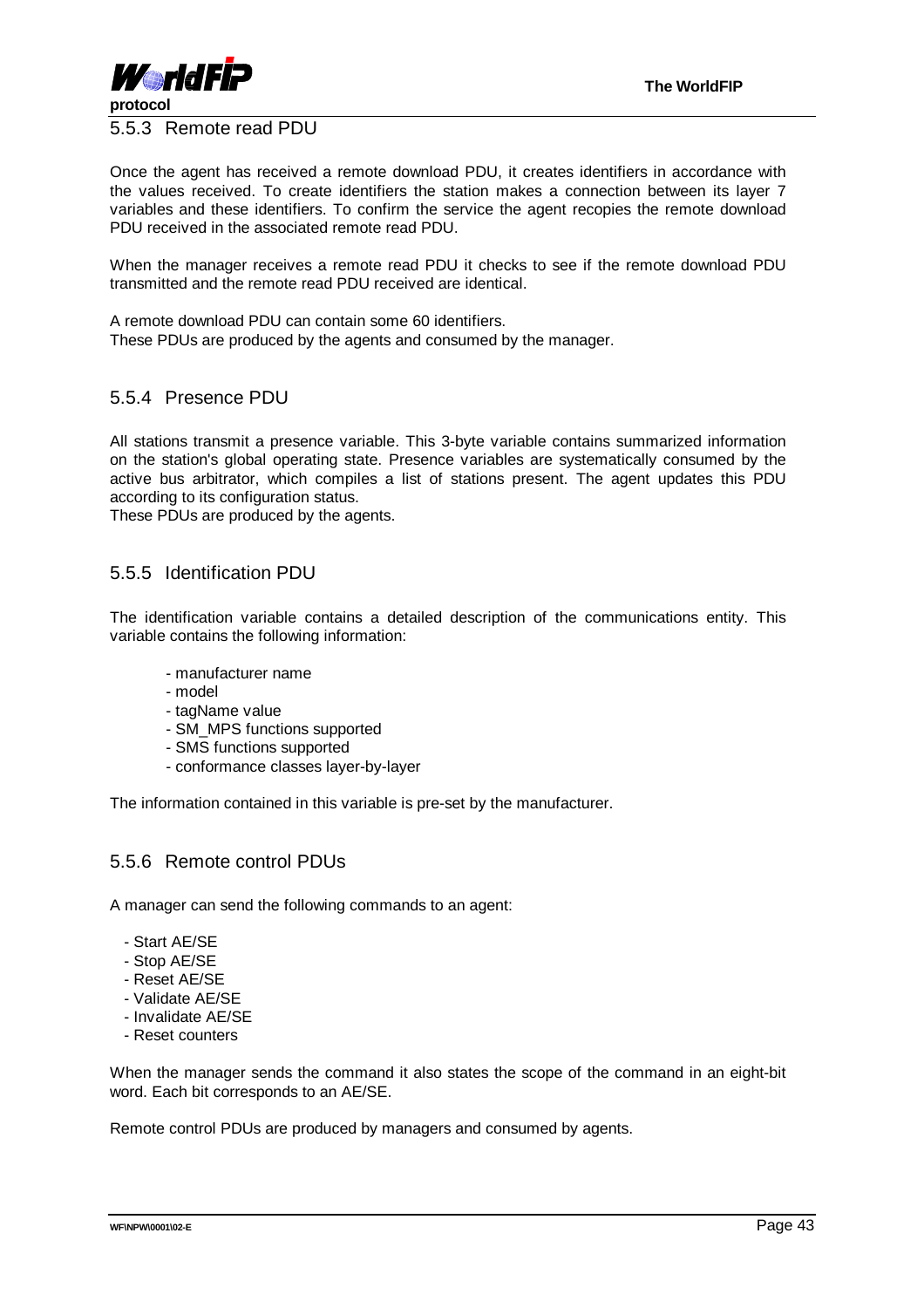

### 5.5.7 Remote monitoring PDUs

Agents transmit remote monitoring PDUs in response to remote control PDUs. These PDUs are coded using eight bytes. Each byte represents the status of an AE/SE. The following AE/SE statuses are possible:

- AE/SE not supported
- AE/SE non-existent
- AE/SE ready without identifiers
- AE/SE ready with identifiers
- AE/SE in service

### 5.5.8 Report PDUs

This variable contains the values of error and performance level counters. These counters are incremented by the physical, data link and application layers. The network management standard defines 41 counters.

### **5.6 SMS**

SM MPS services are relatively simple to implement. They are particularly well adapted to stations that have a static and totally pre-configured configuration. These services cannot be used to create or destroy a new AE/SE or a new variable, nor can they be used to change production or consumption periods, etc.

SMS services provide many more possibilities. SMS services use the data link layer message services via MCS interface services. SMS services are used to:

- create objects (application entities, bus arbitrator entities, variables, elementary cycle...)
- destroy objects
- download configurations (application layer, data link layer, bus arbitrating tables...)
- upload configurations
- read attribute values in the MIB
- write MIB attribute values
- remotely control the station

SMS services can be carried out in an associated or non-associated mode.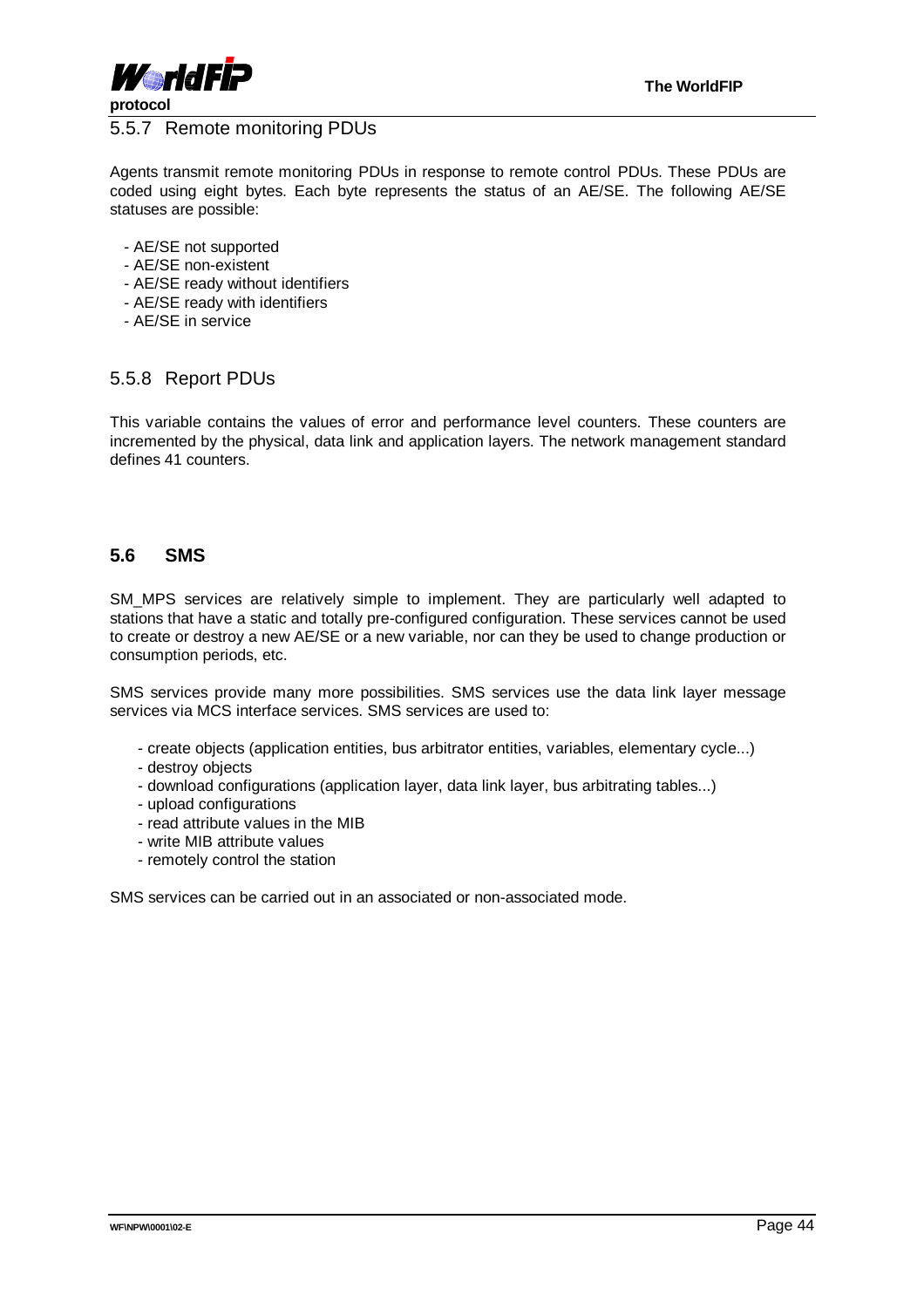

## **6. SECURITY**

From the outset of the WorldFIP project large-scale users have stressed the importance of addressing security problems in the network's standards. This section does not pretend to list all the security mechanisms implemented in the WorldFIP protocol or in WorldFIP components. Rather, it summarizes certain functionalities present in the various layers of the protocol.

### **6.1 Medium redundancy**

WorldFIP supports medium redundancy. Network management provides a set of services to manage this redundancy. When the medium is redundant there is one line tool per track managed.

When the station produces a frame, this frame is simultaneously transmitted on both tracks.

Each receiver receives the frame on both tracks. A local mechanism activates the track with the first Carrier Detect. Network management can force stations to listen or transmit on one track for reasons of maintenance or when too many errors have been detected on one of the tracks.

The physical layer uses indications to inform network management of switches in the medium listened to. Network management manages a set of error and performance counters for each track.

### **6.2 Errors in the physical layer**

The physical layer detects signal errors and informs network management, which manages hypercurrent and hypo-current counters.

The physical layer also includes a jabber detection mechanism. This mechanism comes into play when one station tries to monopolize the network. With each bit transmitted the physical layer increments a counter. When this counter exceeds an authorized value the physical layer interrupts the data link layer. The jabber error is passed on to network management.

### **6.3 Layer 2 status machines**

Data link layer status machines include security mechanisms that prevent the association of a response frame and the previously received question frame if they do not correspond.

When a data link layer detects an ID\_DAT frame it sets an internal timer. If this timer expires the station ignores the following frame unless it is an ID\_DAT frame.

Thus if the network is properly configured a response frame that does not correspond to the identifier called for cannot be associated with that identifier.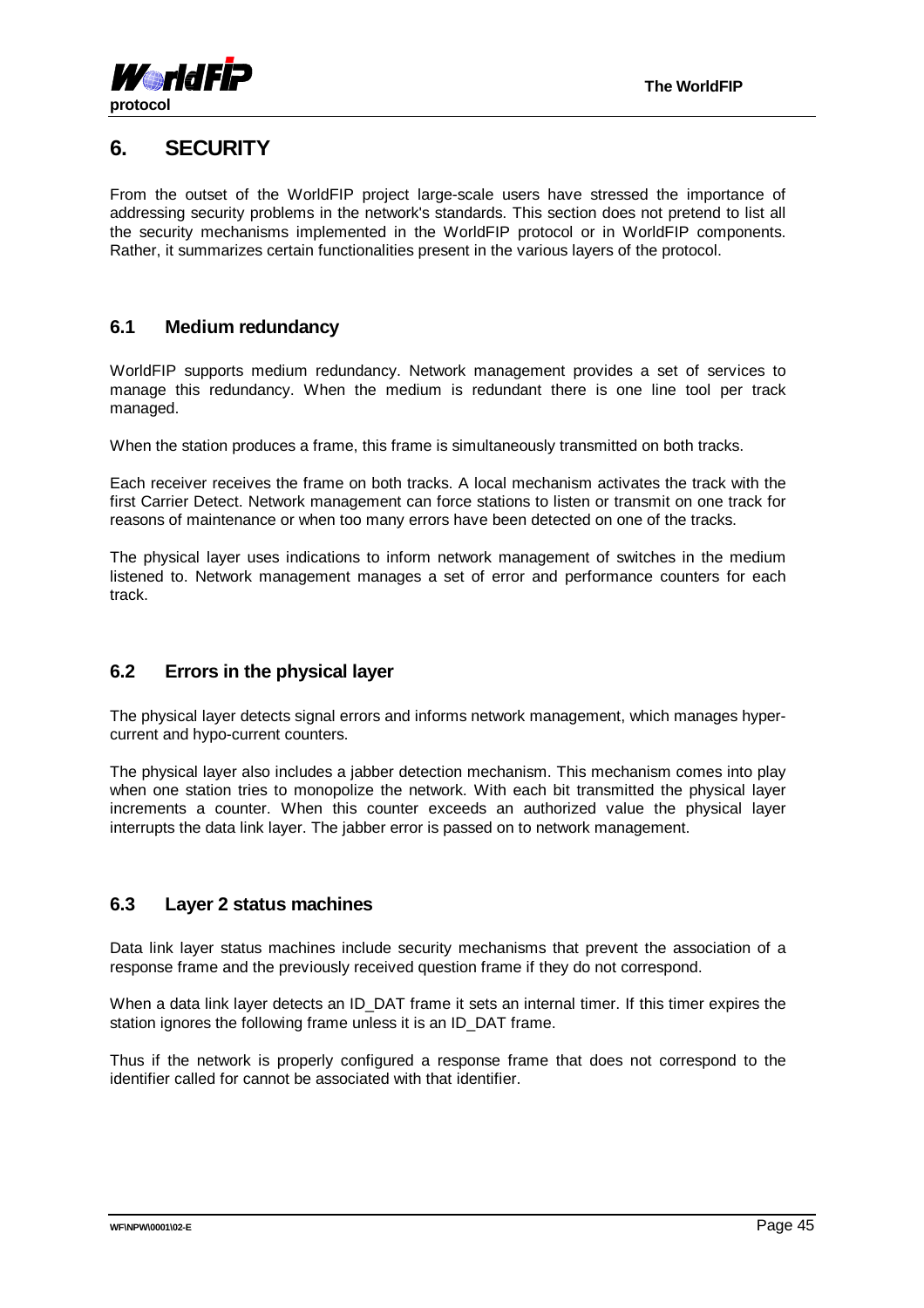### **6.4 Frame Check Sequence**

A 16-bit word is associated with each frame transmitted. This word is the result of a polynomial calculation on the useful information exchanged. This FCS is calculated when the frame is transmitted and when it is received. If the code received equals the code calculated there is a very high probability that the frame is correct.

The generating polynomial mathematically guarantees that on a 1 Mb/s network functioning 24 hours a day there will not be more than one incorrect frame detected as correct in 20 years.

### **6.5 Bus arbitrator redundancy**

Network management specifies bus arbitrator redundancy. On a WorldFIP network there may be one or more bus arbitrators. Only one bus arbitrator is active at a given instant; the others are dormant but monitor the activity of the active bus arbitrator.

When the active bus arbitrator breaks down a local mechanism present in all potential bus arbitrators is used to elect a new arbitrator. This election takes place without consultation.

Each WorldFIP station has a physical station number between 0 and 255. The mechanism for electing a new bus arbitrator is a function of this number and of time. Whenever a potential bus arbitrator detects silence on the network, it sets the timer T3. When this timer expires the station elects itself bus arbitrator if no other activity has been detected on the bus since the timer was set.

The formula for calculating T3 is:  $4 \times (n+1) \times 70$ 

where:  $n =$  station number T0 = basic time-filler (110 $\mu$ s by default)

For  $n = 1$  and T0 = 110 $\mu$ s, T3 = 660 $\mu$ s (the arbitrator of station number 0 has broken down)

The new bus arbitrator starts up 660μs after having detected silence on the network.

It is clear that bus arbitrators for the network must be given a low station number.

Once the bus arbitrator has been elected it begins scanning. To prevent a possible catastrophe the new arbitrator must have been correctly configured with the same elementary cycles and macrocycles as the former arbitrator.

A new bus arbitrator can take control of the network in several different ways. At the beginning of each elementary cycle the active bus arbitrator updates and then scans a bus arbitrator synchronization variable. This variable is made up of the data pair: < elementary cycle number, macrocycle number >.

Dormant bus arbitrators consume this variable and follow changes in the numbers of macrocycles and elementary cycles. When a bus arbitrator elects itself it can:

- restart the current macrocycle at its beginning
- restart the current elementary cycle in the current macrocycle

- set a timer with the remaining time of the interrupted elementary cycle, and when the timer expires begin the following elementary cycle (to guarantee the temporal synchronization of variable scanning).